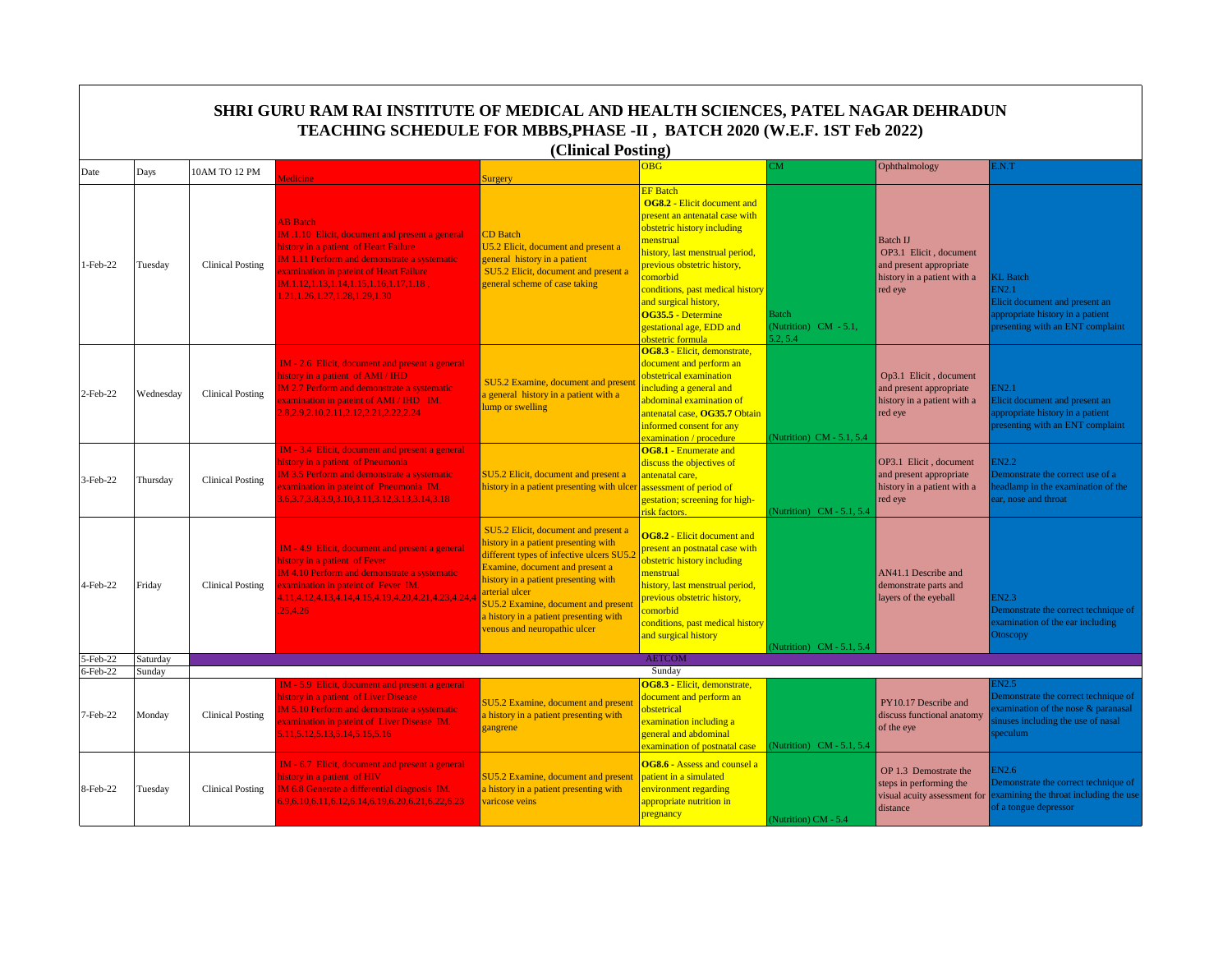|           |           |                         | SHRI GURU RAM RAI INSTITUTE OF MEDICAL AND HEALTH SCIENCES, PATEL NAGAR DEHRADUN<br>TEACHING SCHEDULE FOR MBBS, PHASE -II, BATCH 2020 (W.E.F. 1ST Feb 2022)                                                                                                                          | (Clinical Posting)                                                                                                                                                                                                                                                       |                                                                                                                                                                                                                                                                        |                      |                                                                                                         |                                                                                                                                                                                                                                      |
|-----------|-----------|-------------------------|--------------------------------------------------------------------------------------------------------------------------------------------------------------------------------------------------------------------------------------------------------------------------------------|--------------------------------------------------------------------------------------------------------------------------------------------------------------------------------------------------------------------------------------------------------------------------|------------------------------------------------------------------------------------------------------------------------------------------------------------------------------------------------------------------------------------------------------------------------|----------------------|---------------------------------------------------------------------------------------------------------|--------------------------------------------------------------------------------------------------------------------------------------------------------------------------------------------------------------------------------------|
| 9-Feb-22  | Wednesday | <b>Clinical Posting</b> | IM - 7.11 Elicit, document and present a general<br>history in a patient of Rheumatology<br><b>IM 7.12 Perform and demonstrate a systematic</b><br>xamination in pateint of Rheumatology IM.<br>.13,7.14,7.15,7.16,7.17,7.18,7.19,7.20,7.21,7.22,7<br>23, 7. 24, 7. 25, 7. 26, 7. 27 | U5.2 Examine, document and present a<br>history in a patient presenting with<br>different types of sinus or fistula                                                                                                                                                      | <b>OG6.1 - Discuss and</b><br>demonstrate the clinical<br>features of<br>pregnancy and discuss its<br>differential diagnosis, elaborate<br>the principles underlying and<br>interpret pregnancy tests.                                                                 | Nutrition) CM - 5.4  | OP 1.3 Demostrate the<br>steps in performing the<br>visual acuity assessment for<br>near                | EN2.7<br>Demonstrate the correct technique of<br>xamination of neck including<br>licitation of laryngeal crepitus                                                                                                                    |
| 10-Feb-22 | Thursday  | <b>Clinical Posting</b> | IM - 8.9 Elicit, document and present a general<br>history in a patient of Hypertension<br>IM 8.10 Perform and demonstrate a systematic<br>xamination in pateint of Hypertension IM.<br>8.11, 8.12, 8.13, 8.14, 8.15, 8.16, 8.17, 8.18, 8.19                                         | SU3.2 Observe blood transfusions.<br>SU3.3 Counsel patients and family/<br>friends for blood transfusion and blood<br>donation                                                                                                                                           | <b>OG8.2, OG10.1- Elicit</b><br>document and present an<br>antenatal case with Antepartum<br>haemorrhage including<br>menstrual history, last<br>menstrual period, previous<br>obstetric history, comorbid<br>conditions, past medical history<br>and surgical history | Nutrition) CM - 5.4  | OP 2.2 Demostrate the<br>symptoms and clinical signs<br>of common lid conditions                        | <b>EN2.11</b><br>EN2.12<br>Describe and identify by clinical<br>examination of malignant & pre-<br>nalignant ENT diseases.<br>Counsel and administer informed<br>consent to patients and their families<br>n a simulated environment |
| 11-Feb-22 | Fridav    | <b>Clinical Posting</b> | IM - 9.3 Elicit, document and present a general<br>nistory in a patient of Anemia<br>M 9.4 Perform and demonstrate a systematic<br>xamination in pateint of Anemia IM.<br>9.5.9.6.9.9.9.10.9.13.9.15.9.16.9.19.9.20                                                                  | SU4.1 Elicit document and present<br>history in a case of Burns and perform<br>physical examination.                                                                                                                                                                     | <b>OG10.1 - Discuss the clinical</b><br>features, ultrasonography,<br>differential diagnosis and<br>management of<br>antepartum haemorrhage in<br>pregnancy                                                                                                            | Nutrition) CM - 5.3  | OP 2.2 Demostrate the<br>symptoms and clinical signs<br>of common lid conditions                        | EN4.2<br>Elicit document and present a correct<br>istory, demonstrate and describe the<br>clinical features, choose the correct<br>nvestigations and describe the<br>principles of management of diseases<br>of the external Ear     |
| 12-Feb-22 | Saturday  |                         |                                                                                                                                                                                                                                                                                      |                                                                                                                                                                                                                                                                          | <b>AETCOM</b>                                                                                                                                                                                                                                                          |                      |                                                                                                         |                                                                                                                                                                                                                                      |
| 13-Feb-22 | Sunday    |                         |                                                                                                                                                                                                                                                                                      |                                                                                                                                                                                                                                                                          | Sunday                                                                                                                                                                                                                                                                 |                      |                                                                                                         |                                                                                                                                                                                                                                      |
| 14-Feb-22 | Monday    | Clinical Posting        | IM - 10.12 Elicit, document and present a general<br>history in a patient of <b>AKI/CRF</b><br><b>IM 10.13 Perform and demonstrate a systematic</b><br>xamination in pateint of AKI/CRF IM.<br>10.14, 10.15, 10.16, 10.17, 10.18, 10.20, 10.21, 10.22,<br>0.23, 10.24,               | SU4.4 Communicate and counsel<br>patients and families on the outcome<br>and rehabilitation demonstrating<br>empathy. SU2.3 Communicate and<br>counsel patients and families about the<br>reatment and prognosis of shock<br>demonstrating empathy and care and<br>care. | <b>OG10.2 - Enumerate the</b><br>indications and describe the<br>appropriate use of<br>blood and blood products, their<br>complications and<br>management.                                                                                                             | Nutrition) CM - 5.6  | OP2.3 Demostrate under<br>supervision clinical<br>procedures performed in the<br>lid                    | EN4.3<br>Elicit document and present a correct<br>nistory, demonstrate and describe the<br>clinical features, choose the correct<br>nvestigations and describe the<br>principles of management of ASOM                               |
| 15-Feb-22 | Tuesday   | <b>Clinical Posting</b> | IM - 11.7 Elicit, document and present a general<br>history in a patient of Diabetes<br><b>IM 11.8 Perform and demonstrate a systematic</b><br>xamination in pateint of Diabetes IM.<br>1.9,11.10,11.11,11.12,11.13,11.19,,11.20,11.21                                               | SU9.3 Communicate the results of<br>surgical investigations and counsel the<br>patient appropriately                                                                                                                                                                     | OG35.4 - Demonstrate<br>interpersonal and<br>communication skills befitting<br>physician in order to discuss<br>illness and its outcome with<br>patient<br>and family                                                                                                  | Nutrition) CM-5.7    | OP2.3 Demostrate under<br>supervision clinical<br>procedures performed in the<br>lid                    | EN4.6<br>Elicit document and present a correct<br>istory, demonstrate and describe the<br>linical features, choose the correct<br>nvestigations and describe the<br>principles of management of<br>Discharging ear                   |
| 16-Feb-22 | Wednesday | <b>Clinical Posting</b> | IM - 12.5 Elicit, document and present a general<br>history in a patient of Thyroid Disease<br>IM 12.6 Perform and demonstrate a systematic<br>xamination in pateint of Thyroid Disease IM.<br>12.7, 12.8, 12.9, 12.10, 12.11, 12.14                                                 | SU10.2 Describe the steps and obtain<br>informed consent in a simulated<br>environment<br><b>SU13.4 Counsel patients and relatives</b><br>on organ donation in a simulated<br>environment                                                                                | OG35.6 - Demonstrate ethical<br>behavior in all aspects of<br>medical practice.                                                                                                                                                                                        | (Environment) CM-3.2 | OP3.9 Demostrate the<br>correct technique of<br>instillation of eye drops in a<br>simulated environment | EN4.7<br>Elicit document and present a correct<br>nistory demonstrate and describe the<br>clinical features, choose the correct<br>investigations and describe the<br>principles of management of CSOM                               |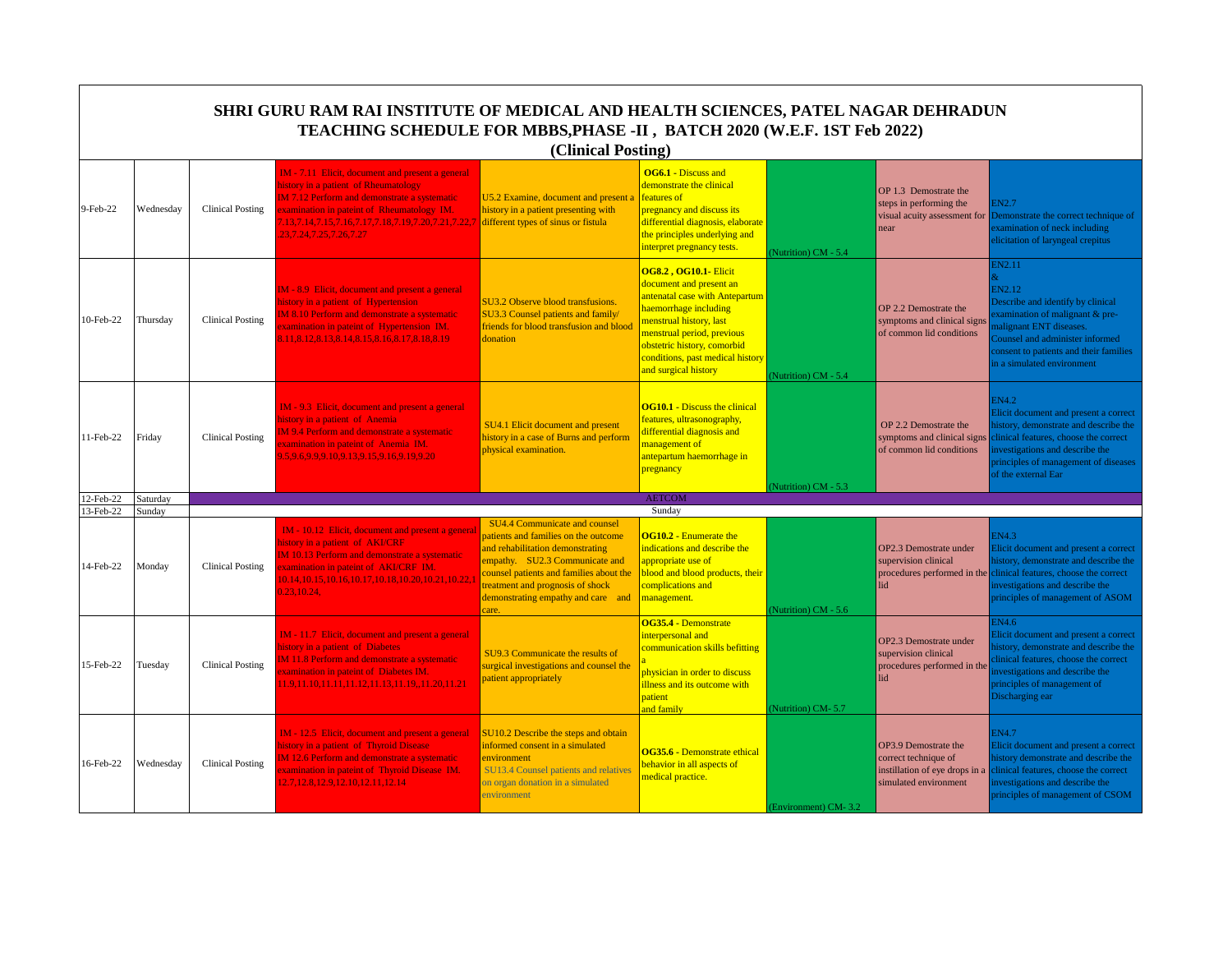|           |           |                         | SHRI GURU RAM RAI INSTITUTE OF MEDICAL AND HEALTH SCIENCES, PATEL NAGAR DEHRADUN<br>TEACHING SCHEDULE FOR MBBS, PHASE -II, BATCH 2020 (W.E.F. 1ST Feb 2022)                                                                          |                                                                                                                                                                                                                                       |                                                                                                                                                                                                                                                                 |                         |                                                                                                                                                            |                                                                                                                                                                                                                                           |
|-----------|-----------|-------------------------|--------------------------------------------------------------------------------------------------------------------------------------------------------------------------------------------------------------------------------------|---------------------------------------------------------------------------------------------------------------------------------------------------------------------------------------------------------------------------------------|-----------------------------------------------------------------------------------------------------------------------------------------------------------------------------------------------------------------------------------------------------------------|-------------------------|------------------------------------------------------------------------------------------------------------------------------------------------------------|-------------------------------------------------------------------------------------------------------------------------------------------------------------------------------------------------------------------------------------------|
|           |           |                         |                                                                                                                                                                                                                                      | (Clinical Posting)                                                                                                                                                                                                                    |                                                                                                                                                                                                                                                                 |                         |                                                                                                                                                            |                                                                                                                                                                                                                                           |
| 17-Feb-22 | Thursday  | <b>Clinical Posting</b> | IM - 13.7 Elicit, document and present a general<br>history in a patient of Common Malignancies<br>IM 13.8 Perform and demonstrate a systematic<br>xamination in pateint of Common Malignancies<br>IM. 13.9 to 13.19                 | SU10.3 Observe common surgical<br>procedures and assist in minor surgical<br>procedures; Observe emergency<br>lifesaving surgical procedures.                                                                                         | OG - 12.1 - Elicit document<br>and present an antenatal case of<br>PIH with obstetric history<br>including menstrual<br>history, last menstrual period,<br>previous obstetric history,<br>comorbid<br>conditions, past medical history<br>and surgical history, | (Environment) CM-3.4    | OP3.2 Demostrate.<br>document and present the<br>correct method of<br>examination of a red eve                                                             | EN4.22<br>Elicit document and present a correct<br>istory, demonstrate and describe the<br>linical features, choose the correct<br>nvestigations and describe the<br>principles of management Nasal<br><b>Obstruction</b>                 |
| 18-Feb-22 | Friday    | <b>Clinical Posting</b> | M - 14.6 Elicit, document and present a general<br>nistory in a patient of Obesity<br>M 14.7 Perform and demonstrate a systematic<br>xamination in pateint of Obesity IM. 14.8 to<br>4.12                                            | SU 10.4 Perform basic surgical Skills<br>such as First aid including suturing and<br>minor surgical procedures in simulated<br>environment SU14.4 Demonstrate<br>the techniques of asepsis and suturing if<br>a simulated environment | <b>OG12.1-</b> Discussion of PIH<br>case including investigations;<br>principles of management of<br>hypertensive disorders of<br>pregnancy                                                                                                                     | Environment) CM-3.6     | OP3.2 Demostrate.<br>document and present the<br>correct method of<br>examination of a red eye                                                             | IN4.25<br>Elicit document and present a correct<br>istory, demonstrate and describe the<br>linical features, choose the correct<br>nvestigations and describe the<br>principles of management Of Nasal<br><sup>2</sup> olyps              |
| 19-Feb-22 | Saturday  |                         |                                                                                                                                                                                                                                      |                                                                                                                                                                                                                                       | <b>AETCOM</b>                                                                                                                                                                                                                                                   |                         |                                                                                                                                                            |                                                                                                                                                                                                                                           |
| 20-Feb-22 | Sunday    |                         |                                                                                                                                                                                                                                      |                                                                                                                                                                                                                                       | Sunday                                                                                                                                                                                                                                                          |                         |                                                                                                                                                            |                                                                                                                                                                                                                                           |
| 21-Feb-22 | Monday    | <b>Clinical Posting</b> | IM - 15.4 Elicit, document and present a general<br>nistory in a patient of GI Bleeding<br>M 15.5 Perform and demonstrate a systematic<br>xamination in pateint of GI Bleeding IM. 15.7 to Life Support.<br>5.9, 15.13, 15.17, 15.18 | SU17.2 Demonstrate the steps in Basic                                                                                                                                                                                                 | <b>OG12.1-</b> Discussion of<br>eclampsia, it complication<br>complications and<br>management of eclampsia.                                                                                                                                                     | Environment) CM-3.7     | OP6.6 Identify and<br>demonstrate the clinical<br>features and distinguish and<br>diagnose common clinical<br>conditions affecting the<br>anterior chamber | N4.27<br>Elicit document and present a correct<br>istory, demonstrate and describe the<br>linical features, choose the correct<br>nvestigations and describe the<br>principles of management of Allergic<br><b>Rhinitis</b>               |
| 22-Feb-22 | Tuesday   | <b>Clinical Posting</b> | M - 16.4 Elicit, document and present a general<br>istory in a patient of Diarrheal Disorder<br>M 16.5 Perform and demonstrate a systematic<br>xamination in pateint of Diarrheal Disorder IM.<br>16.7 to 16.10                      | SU5.2 Elicit, document and present a<br>history in a patient presenting with<br>ymphatic disorder                                                                                                                                     | <b>OG19.1 - Case disscussion on</b><br>the puerperium, and its<br>complications                                                                                                                                                                                 | (Environment) CM - 3.8  | OP7.3 Demostrate the<br>correct technique of ocular<br>examination in a patient<br>with cataract                                                           | N <sub>4.30</sub><br>Elicit document and present a correct<br>istory, demonstrate and describe the<br>linical features, choose the correct<br>nvestigations and describe the<br>principles of Epistaxis                                   |
| 23-Feb-22 | Wednesday | <b>Clinical Posting</b> | M - 17.2 Elicit, document and present a general<br>nistory in a patient of Headache<br>M 17.4 Perform and demonstrate a systematic<br>xamination in pateint of Headache IM.<br>7.3, 17.5, 17.7, 17.8, 17.9, 17.14                    | SU5.2 Elicit, document and present a<br>history in a patient presenting with<br>breast lump and ulcer                                                                                                                                 | <b>OG19.1 - Counselling for</b><br>contraception, puerperal<br>sterilization                                                                                                                                                                                    | (Epidemiology) CM - 7.4 | OP7.3 Demostrate the<br>correct technique of ocular<br>examination in a patient<br>with cataract                                                           | <b>EN4.29</b><br>Elicit document and present a correct<br>nistory, demonstrate and describe the<br>clinical features, choose the correct<br>investigations and describe the<br>principles of management of Acute $\&$<br>Chronic rhinitis |
| 24-Feb-22 | Thursday  | <b>Clinical Posting</b> | IM - 18.3 Elicit, document and present a general<br>istory in a patient of CVA<br>IM 18.5 Perform and demonstrate a systematic<br>xamination in pateint of CVA IM. 18.4,18.6 to<br>8.9.18.17                                         | SU5.2 Elicit, document and present a<br>history in a patient presenting with<br>rectal complaint                                                                                                                                      | <b>OG12.2 - Elicit document and</b><br>present an antenatal case with<br>anemia including menstrual<br>history, last menstrual period,<br>previous obstetric history,<br>comorbid<br>conditions, past medical history<br>and surgical history                   | Epidemiology) CM-7.6    | OP7.3 Demostrate the<br>correct technique of ocular<br>examination in a patient<br>with cataract                                                           | N4.26<br>Elicit document and present a correct<br>istory, demonstrate and describe the<br>linical features, choose the correct<br>nvestigations and describe the<br>principles of management of<br><b>Adenoids</b>                        |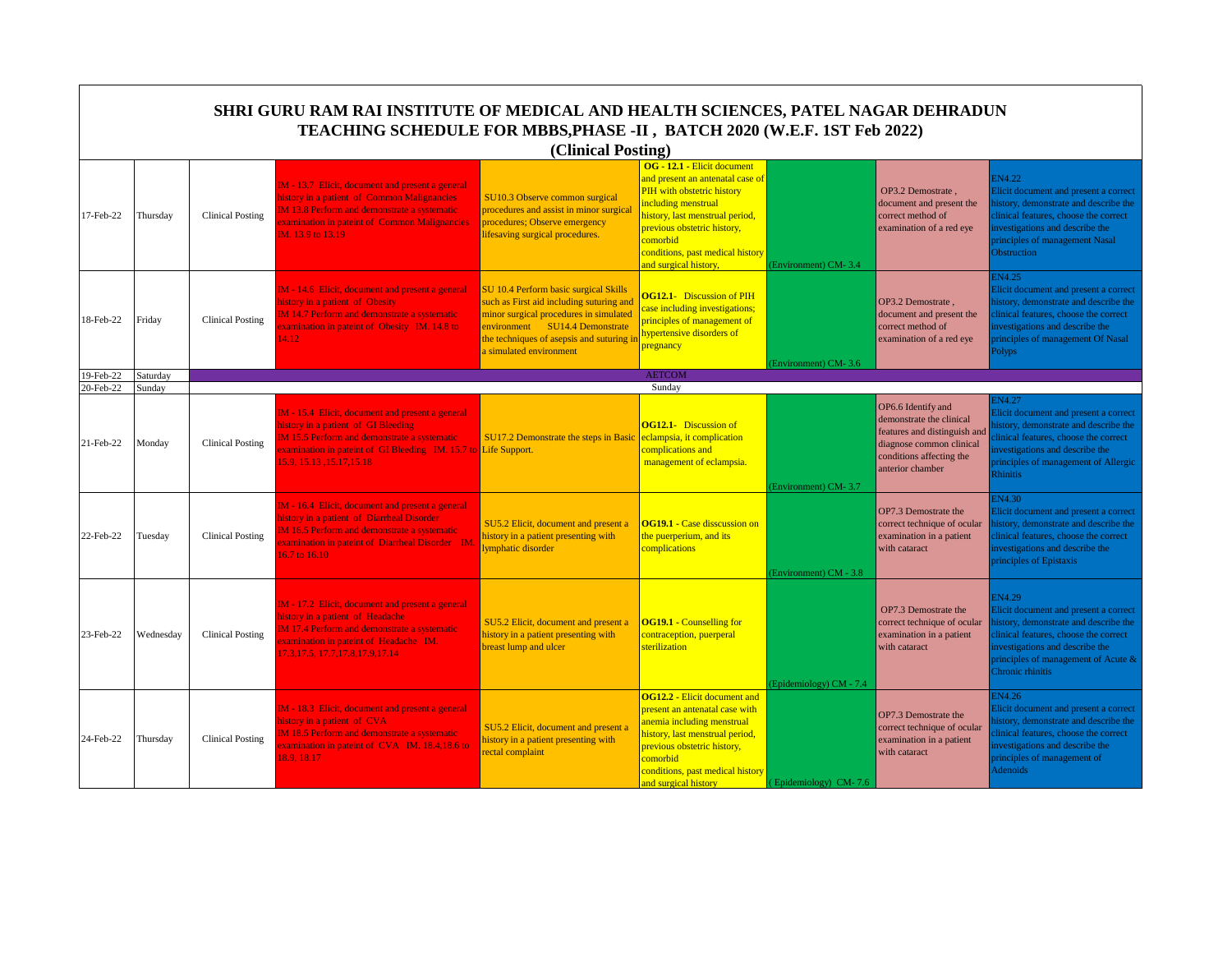|                         |                    |                                           | SHRI GURU RAM RAI INSTITUTE OF MEDICAL AND HEALTH SCIENCES, PATEL NAGAR DEHRADUN<br>TEACHING SCHEDULE FOR MBBS, PHASE -II, BATCH 2020 (W.E.F. 1ST Feb 2022)                                                                                                                                                                                                                                                                                                               |                                                                                                                                                                                                                                                                                                                                             |                                                                                                                                                                                                                                                                                                                                                                                       |                                                     |                                                                                                                |                                                                                                                                                                                                                                                 |
|-------------------------|--------------------|-------------------------------------------|---------------------------------------------------------------------------------------------------------------------------------------------------------------------------------------------------------------------------------------------------------------------------------------------------------------------------------------------------------------------------------------------------------------------------------------------------------------------------|---------------------------------------------------------------------------------------------------------------------------------------------------------------------------------------------------------------------------------------------------------------------------------------------------------------------------------------------|---------------------------------------------------------------------------------------------------------------------------------------------------------------------------------------------------------------------------------------------------------------------------------------------------------------------------------------------------------------------------------------|-----------------------------------------------------|----------------------------------------------------------------------------------------------------------------|-------------------------------------------------------------------------------------------------------------------------------------------------------------------------------------------------------------------------------------------------|
|                         |                    |                                           |                                                                                                                                                                                                                                                                                                                                                                                                                                                                           | (Clinical Posting)                                                                                                                                                                                                                                                                                                                          |                                                                                                                                                                                                                                                                                                                                                                                       |                                                     |                                                                                                                |                                                                                                                                                                                                                                                 |
| 25-Feb-22               | Friday             | <b>Clinical Posting</b>                   | IM - 19.3 Elicit, document and present a general<br>history in a patient of Movement Disorder<br><b>IM 19.4 Perform and demonstrate a systematic</b><br>examination in pateint of Movement Disorder IM.<br>19.5 to 19.7<br>IM - 20.4 Elicit, document and present a general<br>history in a patient of Envenomation / Geriartic<br>Patient<br><b>IM 20.5 Perform and demonstrate a systematic</b><br>examination in pateint of Envenomation / Geriartic<br><b>Patient</b> | SU5.2 Elicit, document and present a<br>history in a patient presenting with<br>abdominal pain.                                                                                                                                                                                                                                             | <b>OG12.2 - Discussion on</b><br>diagnosis of anemia and<br>required investigations, adverse<br>effects on the mother and<br>foetus                                                                                                                                                                                                                                                   | Demography) CM-9.2                                  | OP 9.1 Demostrate the<br>correct technique to<br>examine extraocular<br>movements                              | <b>EN4.39</b><br>Elicit document and present a correct<br>nistory, demonstrate and describe the<br>clinical features, choose the correct<br>nvestigations and describe the<br>principles of management of Acute &<br><b>Chronic Tonsillitis</b> |
| 26-Feb-22               | Saturday           |                                           |                                                                                                                                                                                                                                                                                                                                                                                                                                                                           |                                                                                                                                                                                                                                                                                                                                             | <b>SGL Community Medicine</b>                                                                                                                                                                                                                                                                                                                                                         |                                                     |                                                                                                                |                                                                                                                                                                                                                                                 |
| 27-Feb-22               | Sunday             |                                           |                                                                                                                                                                                                                                                                                                                                                                                                                                                                           |                                                                                                                                                                                                                                                                                                                                             | Sunday                                                                                                                                                                                                                                                                                                                                                                                |                                                     |                                                                                                                |                                                                                                                                                                                                                                                 |
| 28-Feb-22<br>$1-Mar-22$ | Monday<br>Tuesdav  | <b>Clinical Posting</b><br>Mahashiv Ratri | Ward Leaving<br>Mahashiv Ratri                                                                                                                                                                                                                                                                                                                                                                                                                                            | Ward Leaving<br>Mahashiv Ratri                                                                                                                                                                                                                                                                                                              | Ward Leaving<br>Mahashiv Ratri                                                                                                                                                                                                                                                                                                                                                        | Ward Leaving<br>Mahashiv Ratri                      | Ward Leaving<br>Mahashiv Ratri                                                                                 | Ward Leaving of KL Batch<br>Mahashiv Ratri                                                                                                                                                                                                      |
| 2-Mar-22                | Wednesday          | <b>Clinical Posting</b>                   | <b>CD</b> Batch<br>IM .1.10 Elicit, document and present a general<br>history in a patient of Heart Failure<br><b>IM 1.11 Perform and demonstrate a systematic</b><br>xamination in pateint of Heart Failure<br>$IM.1.12, 1.13, 1.14, 1.15, 1.16, 1.17, 1.18,$<br>1.21, 1.26, 1.27, 1.28, 1.29, 1.30                                                                                                                                                                      | <b>EF</b> Batch<br>U5.2 Elicit, document and present a<br>general history in a patient<br>SU5.2 Elicit, document and present a<br>general scheme of case taking                                                                                                                                                                             | <b>GH</b> Batch<br><b>OG8.2 - Elicit document and</b><br>present an antenatal case with<br>obstetric history including<br>menstrual<br>history, last menstrual period,<br>previous obstetric history,<br>comorbid<br>conditions, past medical history<br>and surgical history,<br>OG35.5 - Determine<br>gestational age, EDD and<br>obstetric formula<br>OG8.3 - Elicit, demonstrate, | <b>Batch IJ</b><br>(Nutrition) CM - 5.1,<br>5.2.5.4 | <b>Batch KL</b><br>OP3.1 Elicit, document<br>and present appropriate<br>history in a patient with a<br>red eye | ١B<br>EN2.1<br>Elicit document and present an<br>oppropriate history in a patient<br>resenting with an ENT complaint                                                                                                                            |
| 3-Mar-22                | Thursday           | <b>Clinical Posting</b>                   | IM - 2.6 Elicit, document and present a general<br>history in a patient of AMI / IHD<br><b>IM 2.7 Perform and demonstrate a systematic</b><br>xamination in pateint of AMI / IHD IM.<br>1.8, 2.9, 2.10, 2.11, 2.12, 2.21, 2.22, 2.24                                                                                                                                                                                                                                      | SU5.2 Examine, document and presen<br>a general history in a patient with a<br>ump or swelling                                                                                                                                                                                                                                              | document and perform an<br>obstetrical examination<br>including a general and<br>abdominal examination of<br>antenatal case, OG35.7 Obtain<br>informed consent for any<br>examination / procedure                                                                                                                                                                                     | Nutrition) CM - 5.1, 5.4                            | Op3.1 Elicit, document<br>and present appropriate<br>history in a patient with a<br>red eye                    | IN2.1<br>Elicit document and present an<br>appropriate history in a patient<br>presenting with an ENT complaint                                                                                                                                 |
| 4-Mar-22                | Friday             | <b>Clinical Posting</b>                   | IM - 3.4 Elicit, document and present a general<br>history in a patient of Pneumonia<br><b>IM 3.5 Perform and demonstrate a systematic</b><br>xamination in pateint of Pneumonia IM.<br>3.6, 3.7, 3.8, 3.9, 3.10, 3.11, 3.12, 3.13, 3.14, 3.18                                                                                                                                                                                                                            | SU5.2 Elicit, document and present a<br>history in a patient presenting with ulcer                                                                                                                                                                                                                                                          | OG8.1 - Enumerate and<br>discuss the objectives of<br>antenatal care,<br>assessment of period of<br>gestation; screening for high-<br>risk factors.                                                                                                                                                                                                                                   | Nutrition) CM - 5.1, 5.4                            | OP3.1 Elicit, document<br>and present appropriate<br>history in a patient with a<br>red eye                    | IN2.2<br>Demonstrate the correct use of a<br>eadlamp in the examination of the<br>ar, nose and throat                                                                                                                                           |
| 5-Mar-22<br>6-Mar-22    | Saturday<br>Sundav |                                           |                                                                                                                                                                                                                                                                                                                                                                                                                                                                           |                                                                                                                                                                                                                                                                                                                                             | <b>AETCOM</b><br>Sunday                                                                                                                                                                                                                                                                                                                                                               |                                                     |                                                                                                                |                                                                                                                                                                                                                                                 |
| 7-Mar-22                | Monday             | <b>Clinical Posting</b>                   | IM - 4.9 Elicit, document and present a general<br>history in a patient of Fever<br><b>IM 4.10 Perform and demonstrate a systematic</b><br>xamination in pateint of Fever IM.<br>1.11,4.12,4.13,4.14,4.15,4.19,4.20,4.21,4.23,4.24,4<br>25,4.26                                                                                                                                                                                                                           | SU5.2 Elicit, document and present a<br>history in a patient presenting with<br>different types of infective ulcers SU5.<br>Examine, document and present a<br>history in a patient presenting with<br>arterial ulcer<br><b>SU5.2 Examine, document and present</b><br>history in a patient presenting with<br>venous and neuropathic ulcer | <b>OG8.2 - Elicit document and</b><br>present an postnatal case with<br>obstetric history including<br>menstrual<br>history, last menstrual period,<br>previous obstetric history,<br>comorbid<br>conditions, past medical history<br>and surgical history                                                                                                                            | (Nutrition) CM - 5.1, 5.4                           | AN41.1 Describe and<br>demonstrate parts and<br>layers of the eyeball                                          | EN2.3<br>Demonstrate the correct technique of<br>examination of the ear including<br><b>Otoscopy</b>                                                                                                                                            |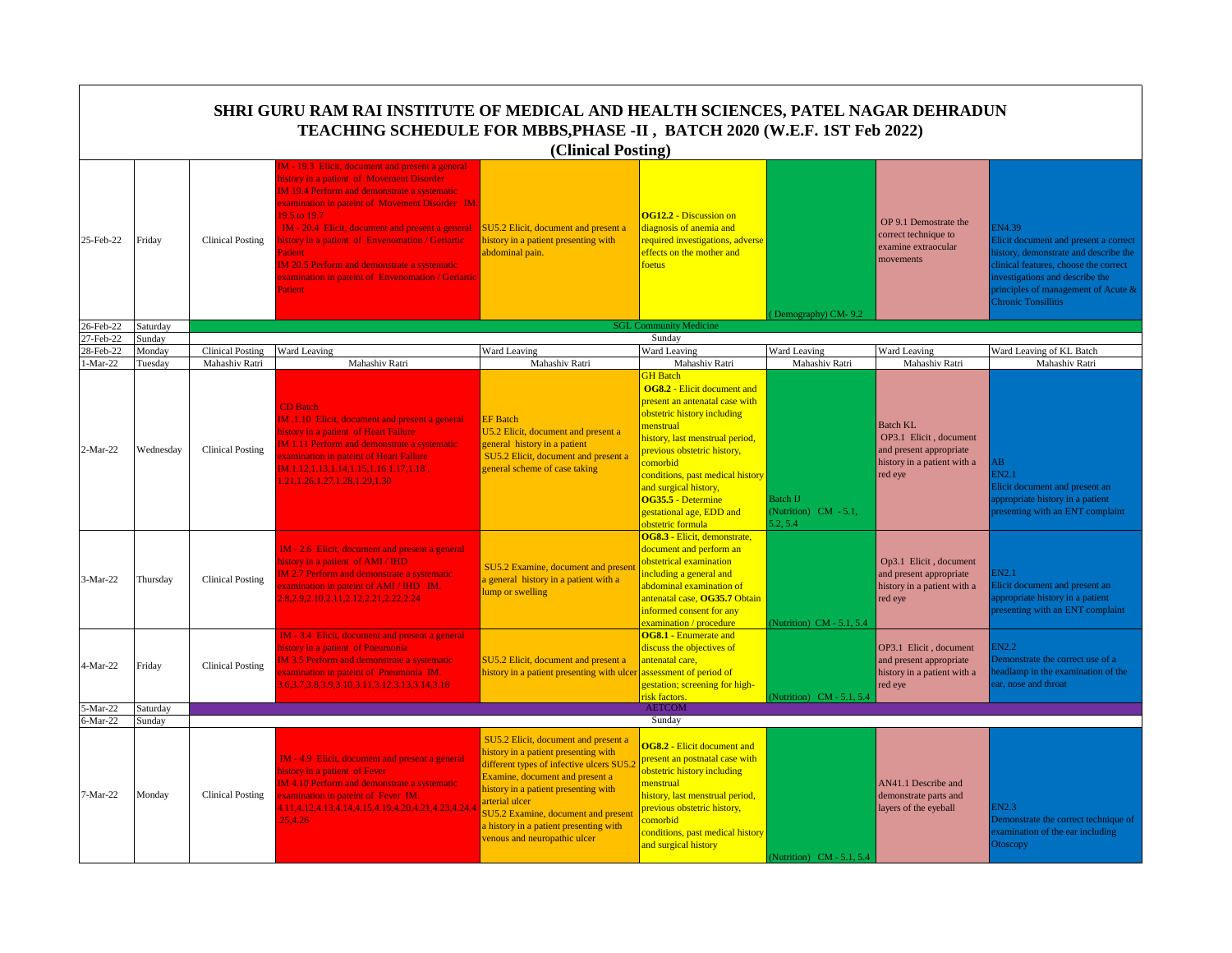|                          | SHRI GURU RAM RAI INSTITUTE OF MEDICAL AND HEALTH SCIENCES, PATEL NAGAR DEHRADUN<br>TEACHING SCHEDULE FOR MBBS, PHASE -II, BATCH 2020 (W.E.F. 1ST Feb 2022)<br>(Clinical Posting) |                         |                                                                                                                                                                                                                                                                                    |                                                                                                                                                                                                                                                                                 |                                                                                                                                                                                                                                                                        |                           |                                                                                              |                                                                                                                                                                                                                                     |  |  |
|--------------------------|-----------------------------------------------------------------------------------------------------------------------------------------------------------------------------------|-------------------------|------------------------------------------------------------------------------------------------------------------------------------------------------------------------------------------------------------------------------------------------------------------------------------|---------------------------------------------------------------------------------------------------------------------------------------------------------------------------------------------------------------------------------------------------------------------------------|------------------------------------------------------------------------------------------------------------------------------------------------------------------------------------------------------------------------------------------------------------------------|---------------------------|----------------------------------------------------------------------------------------------|-------------------------------------------------------------------------------------------------------------------------------------------------------------------------------------------------------------------------------------|--|--|
| 8-Mar-22                 | Tuesday                                                                                                                                                                           | <b>Clinical Posting</b> | <b>IM</b> - 5.9 Elicit, document and present a general<br>nistory in a patient of Liver Disease<br>M 5.10 Perform and demonstrate a systematic<br>xamination in pateint of Liver Disease IM.<br>11, 5.12, 5.13, 5.14, 5.15, 5.16                                                   | <b>SU5.2 Examine, document and present</b><br>a history in a patient presenting with<br>zangrene                                                                                                                                                                                | OG8.3 - Elicit, demonstrate,<br>document and perform an<br>obstetrical<br>examination including a<br>general and abdominal<br>examination of postnatal case                                                                                                            | (Nutrition) CM - 5.1, 5.4 | PY10.17 Describe and<br>discuss functional anatomy<br>of the eye                             | EN2.5<br>Demonstrate the correct technique of<br>xamination of the nose & paranasal<br>inuses including the use of nasal<br>peculum                                                                                                 |  |  |
| 9-Mar-22                 | Wednesday                                                                                                                                                                         | <b>Clinical Posting</b> | IM - 6.7 Elicit, document and present a general<br>nistory in a patient of HIV<br>M 6.8 Generate a differential diagnosis IM.<br>6.9.6.10.6.11.6.12.6.14.6.19.6.20.6.21.6.22.6.23                                                                                                  | <b>SU5.2 Examine, document and present</b><br>a history in a patient presenting with<br>varicose veins                                                                                                                                                                          | OG8.6 - Assess and counsel a<br>patient in a simulated<br>environment regarding<br>appropriate nutrition in<br>pregnancy                                                                                                                                               | Nutrition) CM - 5.4       | OP 1.3 Demostrate the<br>steps in performing the<br>visual acuity assessment for<br>distance | EN2.6<br>Demonstrate the correct technique of<br>examining the throat including the use<br>of a tongue depressor                                                                                                                    |  |  |
| 10-Mar-22                | Thursday                                                                                                                                                                          | <b>Clinical Posting</b> | <b>IM</b> - 7.11 Elicit, document and present a general<br>istory in a patient of Rheumatology<br>M 7.12 Perform and demonstrate a systematic<br>xamination in pateint of Rheumatology IM.<br>.13,7.14,7.15,7.16,7.17,7.18,7.19,7.20,7.21,7.22,7<br>23, 7. 24, 7. 25, 7. 26, 7. 27 | <b>J5.2 Examine, document and present a</b><br>nistory in a patient presenting with<br>different types of sinus or fistula                                                                                                                                                      | <b>OG6.1 - Discuss and</b><br>demonstrate the clinical<br>features of<br>pregnancy and discuss its<br>differential diagnosis, elaborate<br>the principles underlying and<br>interpret pregnancy tests.                                                                 | Nutrition) CM - 5.4       | OP 1.3 Demostrate the<br>steps in performing the<br>visual acuity assessment for<br>near     | <b>EN2.7</b><br>Demonstrate the correct technique of<br>examination of neck including<br>elicitation of laryngeal crepitus                                                                                                          |  |  |
| 11-Mar-22                | Friday                                                                                                                                                                            | <b>Clinical Posting</b> | IM - 8.9 Elicit, document and present a general<br>nistory in a patient of Hypertension<br>M 8.10 Perform and demonstrate a systematic<br>xamination in pateint of Hypertension IM.<br>8.11, 8.12, 8.13, 8.14, 8.15, 8.16, 8.17, 8.18, 8.19                                        | SU3.2 Observe blood transfusions.<br><b>SU3.3 Counsel patients and family/</b><br>friends for blood transfusion and blood<br>donation                                                                                                                                           | <b>OG8.2, OG10.1- Elicit</b><br>document and present an<br>antenatal case with Antepartum<br>haemorrhage including<br>menstrual history, last<br>menstrual period, previous<br>obstetric history, comorbid<br>conditions, past medical history<br>and surgical history | Nutrition) CM - 5.4       | OP 2.2 Demostrate the<br>symptoms and clinical signs<br>of common lid conditions             | <b>EN2.11</b><br>EN2.12<br>Describe and identify by clinical<br>xamination of malignant & pre-<br>nalignant ENT diseases.<br>Counsel and administer informed<br>consent to patients and their families<br>n a simulated environment |  |  |
| 12-Mar-22                | Saturday                                                                                                                                                                          |                         |                                                                                                                                                                                                                                                                                    |                                                                                                                                                                                                                                                                                 | <b>AETCOM</b>                                                                                                                                                                                                                                                          |                           |                                                                                              |                                                                                                                                                                                                                                     |  |  |
| 13-Mar-22<br>14-Mar-22   | Sunday<br>Monday                                                                                                                                                                  |                         |                                                                                                                                                                                                                                                                                    |                                                                                                                                                                                                                                                                                 |                                                                                                                                                                                                                                                                        |                           |                                                                                              |                                                                                                                                                                                                                                     |  |  |
| 15-Mar-22                | Tuesday                                                                                                                                                                           |                         |                                                                                                                                                                                                                                                                                    |                                                                                                                                                                                                                                                                                 |                                                                                                                                                                                                                                                                        |                           |                                                                                              |                                                                                                                                                                                                                                     |  |  |
| $16-Mar-22$<br>17-Mar-22 | Wednesday<br>Thursday                                                                                                                                                             |                         |                                                                                                                                                                                                                                                                                    |                                                                                                                                                                                                                                                                                 | Holi                                                                                                                                                                                                                                                                   |                           |                                                                                              |                                                                                                                                                                                                                                     |  |  |
| 18-Mar-22                | Friday                                                                                                                                                                            |                         |                                                                                                                                                                                                                                                                                    |                                                                                                                                                                                                                                                                                 |                                                                                                                                                                                                                                                                        |                           |                                                                                              |                                                                                                                                                                                                                                     |  |  |
| 19-Mar-22                | Saturday                                                                                                                                                                          |                         |                                                                                                                                                                                                                                                                                    |                                                                                                                                                                                                                                                                                 |                                                                                                                                                                                                                                                                        |                           |                                                                                              |                                                                                                                                                                                                                                     |  |  |
| 20-Mar-22                | Sunday                                                                                                                                                                            |                         |                                                                                                                                                                                                                                                                                    |                                                                                                                                                                                                                                                                                 |                                                                                                                                                                                                                                                                        |                           |                                                                                              |                                                                                                                                                                                                                                     |  |  |
| 21-Mar-22                | Monday                                                                                                                                                                            | <b>Clinical Posting</b> | IM - 9.3 Elicit, document and present a general<br>nistory in a patient of Anemia<br>M 9.4 Perform and demonstrate a systematic<br>xamination in pateint of Anemia IM.<br>0.5,9.6,9.9,9.10,9.13,9.15,9.16,9.19,9.20                                                                | SU4.1 Elicit document and present<br>nistory in a case of Burns and perform<br>ohysical examination.                                                                                                                                                                            | <b>OG10.1 - Discuss the clinical</b><br>features, ultrasonography,<br>differential diagnosis and<br>management of<br>antepartum haemorrhage in<br>pregnancy                                                                                                            | Nutrition) CM - 5.3       | OP 2.2 Demostrate the<br>symptoms and clinical signs<br>of common lid conditions             | EN4.2<br>Elicit document and present a correct<br>istory, demonstrate and describe the<br>clinical features, choose the correct<br>nvestigations and describe the<br>principles of management of diseases<br>of the external Ear    |  |  |
| 22-Mar-22                | Tuesday                                                                                                                                                                           | <b>Clinical Posting</b> | IM - 10.12 Elicit, document and present a general<br>istory in a patient of AKI/CRF<br>IM 10.13 Perform and demonstrate a systematic<br>xamination in pateint of AKI/CRF IM.<br>0.14, 10.15, 10.16, 10.17, 10.18, 10.20, 10.21, 10.22,<br>.23,10.24.                               | <b>SU4.4 Communicate and counsel</b><br>patients and families on the outcome<br>and rehabilitation demonstrating<br>empathy. SU2.3 Communicate and<br>counsel patients and families about the<br>reatment and prognosis of shock<br>demonstrating empathy and care and<br>care. | <b>OG10.2 - Enumerate the</b><br>indications and describe the<br>appropriate use of<br>blood and blood products, their<br>complications and<br>management.                                                                                                             | (Nutrition) CM - 5.6      | OP2.3 Demostrate under<br>supervision clinical<br>procedures performed in the<br>lid         | EN4.3<br>Elicit document and present a correct<br>nistory, demonstrate and describe the<br>clinical features, choose the correct<br>nvestigations and describe the<br>principles of management of ASOM                              |  |  |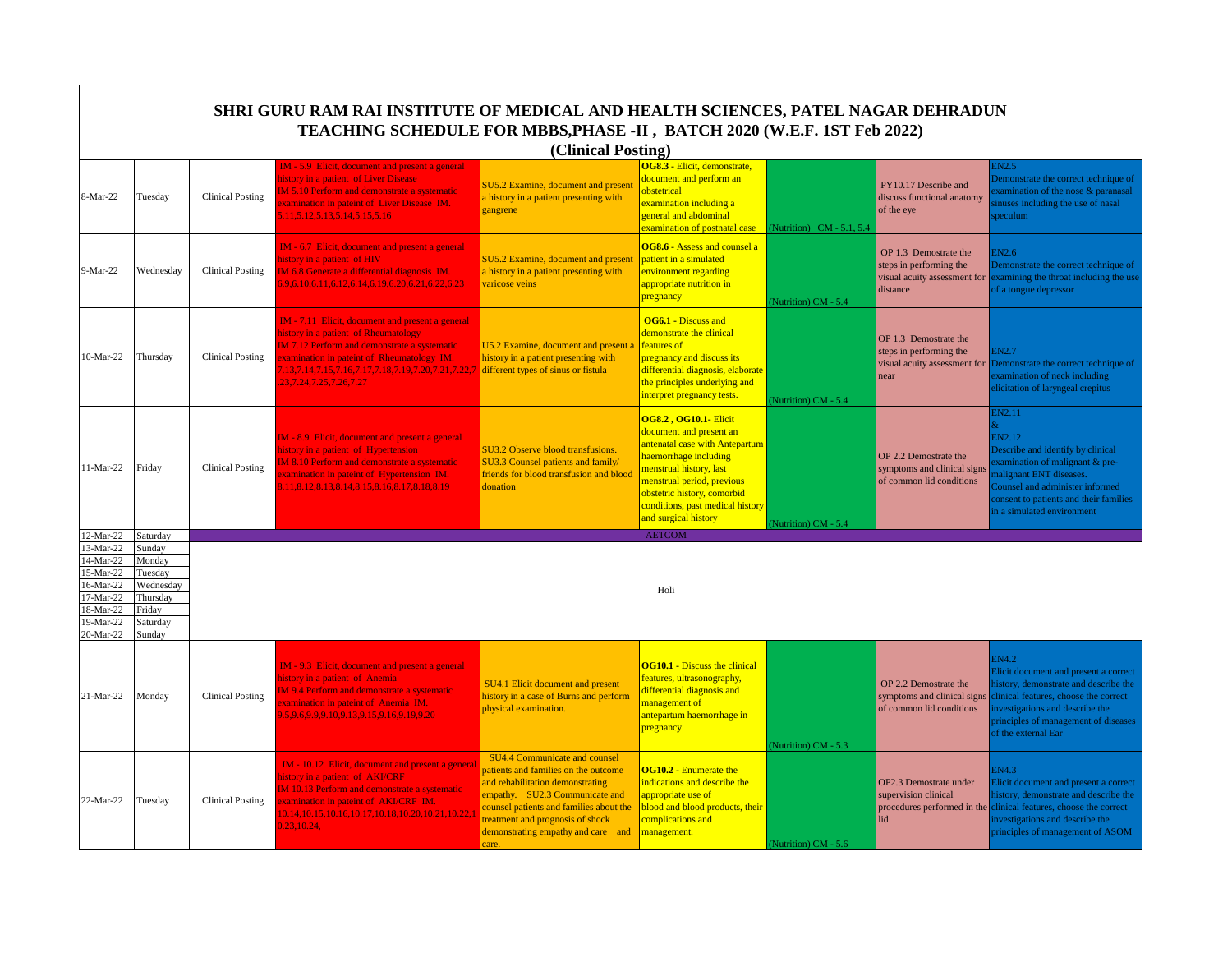|           |           |                         | TEACHING SCHEDULE FOR MBBS, PHASE -II, BATCH 2020 (W.E.F. 1ST Feb 2022)                                                                                                                                                                     | (Clinical Posting)                                                                                                                                                                                                                 |                                                                                                                                                                                                                                                                 |                        |                                                                                                                                                            |                                                                                                                                                                                                                                  |
|-----------|-----------|-------------------------|---------------------------------------------------------------------------------------------------------------------------------------------------------------------------------------------------------------------------------------------|------------------------------------------------------------------------------------------------------------------------------------------------------------------------------------------------------------------------------------|-----------------------------------------------------------------------------------------------------------------------------------------------------------------------------------------------------------------------------------------------------------------|------------------------|------------------------------------------------------------------------------------------------------------------------------------------------------------|----------------------------------------------------------------------------------------------------------------------------------------------------------------------------------------------------------------------------------|
| 23-Mar-22 | Wednesday | <b>Clinical Posting</b> | IM - 11.7 Elicit, document and present a general<br>history in a patient of Diabetes<br><b>IM 11.8 Perform and demonstrate a systematic</b><br>examination in pateint of Diabetes IM.<br>11.9,11.10,11.11,11.12,11.13,11.19,,11.20,11.21    | SU9.3 Communicate the results of<br>surgical investigations and counsel the<br>patient appropriately                                                                                                                               | OG35.4 - Demonstrate<br>interpersonal and<br>communication skills befitting<br>physician in order to discuss<br>illness and its outcome with<br>patient<br>and family                                                                                           | (Nutrition) CM-5.7     | OP2.3 Demostrate under<br>supervision clinical<br>procedures performed in the<br>lid                                                                       | N4.6<br>Elicit document and present a correct<br>istory, demonstrate and describe the<br>linical features, choose the correct<br>nvestigations and describe the<br>principles of management of<br>Discharging ear                |
| 24-Mar-22 | Thursday  | <b>Clinical Posting</b> | IM - 12.5 Elicit, document and present a general<br>history in a patient of Thyroid Disease<br><b>IM 12.6 Perform and demonstrate a systematic</b><br>xamination in pateint of Thyroid Disease IM.<br>12.7, 12.8, 12.9, 12.10, 12.11, 12.14 | SU10.2 Describe the steps and obtain<br>informed consent in a simulated<br>environment<br><b>SU13.4 Counsel patients and relatives</b><br>on organ donation in a simulated<br>environment                                          | OG35.6 - Demonstrate ethical<br>behavior in all aspects of<br>medical practice.                                                                                                                                                                                 | Environment) CM-3.2    | OP3.9 Demostrate the<br>correct technique of<br>instillation of eye drops in a<br>simulated environment                                                    | EN4.7<br>Elicit document and present a correct<br>nistory demonstrate and describe the<br>clinical features, choose the correct<br>investigations and describe the<br>principles of management of CSOM                           |
| 25-Mar-22 | Friday    | <b>Clinical Posting</b> | IM - 13.7 Elicit, document and present a general<br>history in a patient of Common Malignancies<br>M 13.8 Perform and demonstrate a systematic<br>xamination in pateint of Common Malignancies<br>IM. 13.9 to 13.19                         | <b>SU10.3 Observe common surgical</b><br>procedures and assist in minor surgical<br>procedures; Observe emergency<br>ifesaving surgical procedures.                                                                                | OG - 12.1 - Elicit document<br>and present an antenatal case of<br>PIH with obstetric history<br>including menstrual<br>history, last menstrual period,<br>previous obstetric history,<br>comorbid<br>conditions, past medical history<br>and surgical history, | (Environment) CM-3.4   | OP3.2 Demostrate.<br>document and present the<br>correct method of<br>examination of a red eye                                                             | <b>EN4.22</b><br>Elicit document and present a correct<br>istory, demonstrate and describe the<br>linical features, choose the correct<br>nvestigations and describe the<br>principles of management Nasal<br><b>Obstruction</b> |
| 26-Mar-22 | Saturday  |                         |                                                                                                                                                                                                                                             |                                                                                                                                                                                                                                    | <b>SGL Community Medicine</b>                                                                                                                                                                                                                                   |                        |                                                                                                                                                            |                                                                                                                                                                                                                                  |
| 27-Mar-22 | Sundav    |                         |                                                                                                                                                                                                                                             |                                                                                                                                                                                                                                    | Sunday                                                                                                                                                                                                                                                          |                        |                                                                                                                                                            |                                                                                                                                                                                                                                  |
| 28-Mar-22 | Monday    | <b>Clinical Posting</b> | IM - 14.6 Elicit, document and present a general<br>history in a patient of Obesity<br><b>IM 14.7 Perform and demonstrate a systematic</b><br>xamination in pateint of Obesity IM. 14.8 to<br>14.12                                         | SU 10.4 Perform basic surgical Skills<br>such as First aid including suturing and<br>minor surgical procedures in simulated<br>environment SU14.4 Demonstrate<br>he techniques of asepsis and suturing in<br>simulated environment | <b>OG12.1-</b> Discussion of PIH<br>case including investigations;<br>principles of management of<br>hypertensive disorders of<br>pregnancy                                                                                                                     | Environment) CM-3.6    | OP3.2 Demostrate.<br>document and present the<br>correct method of<br>examination of a red eye                                                             | <b>EN4.25</b><br>Elicit document and present a correct<br>nistory, demonstrate and describe the<br>linical features, choose the correct<br>nvestigations and describe the<br>principles of management Of Nasal<br>Polyps         |
| 29-Mar-22 | Tuesday   | <b>Clinical Posting</b> | IM - 15.4 Elicit, document and present a general<br>history in a patient of GI Bleeding<br>IM 15.5 Perform and demonstrate a systematic<br>examination in pateint of GI Bleeding IM, 15.7 to Life Support.<br>15.9, 15.13, 15.17, 15.18     | <b>SU17.2 Demonstrate the steps in Basic</b>                                                                                                                                                                                       | <b>OG12.1-</b> Discussion of<br>eclampsia, it complication<br>complications and<br>management of eclampsia.                                                                                                                                                     | (Environment) CM-3.7   | OP6.6 Identify and<br>demonstrate the clinical<br>features and distinguish and<br>diagnose common clinical<br>conditions affecting the<br>anterior chamber | EN4.27<br>Elicit document and present a correct<br>istory, demonstrate and describe the<br>linical features, choose the correct<br>nvestigations and describe the<br>principles of management of Allergic<br>Rhinitis            |
| 30-Mar-22 | Wednesday | Clinical Posting        | IM - 16.4 Elicit, document and present a general<br>history in a patient of Diarrheal Disorder<br><b>IM 16.5 Perform and demonstrate a systematic</b><br>examination in pateint of Diarrheal Disorder IM.<br>16.7 to 16.10                  | SU5.2 Elicit, document and present a<br>history in a patient presenting with<br>ymphatic disorder                                                                                                                                  | <b>OG19.1 - Case disscussion on</b><br>the puerperium, and its<br>complications                                                                                                                                                                                 | (Environment) CM - 3.8 | OP7.3 Demostrate the<br>correct technique of ocular<br>examination in a patient<br>with cataract                                                           | <b>N4.30</b><br>Elicit document and present a correct<br>istory, demonstrate and describe the<br>clinical features, choose the correct<br>nvestigations and describe the<br>principles of Epistaxis                              |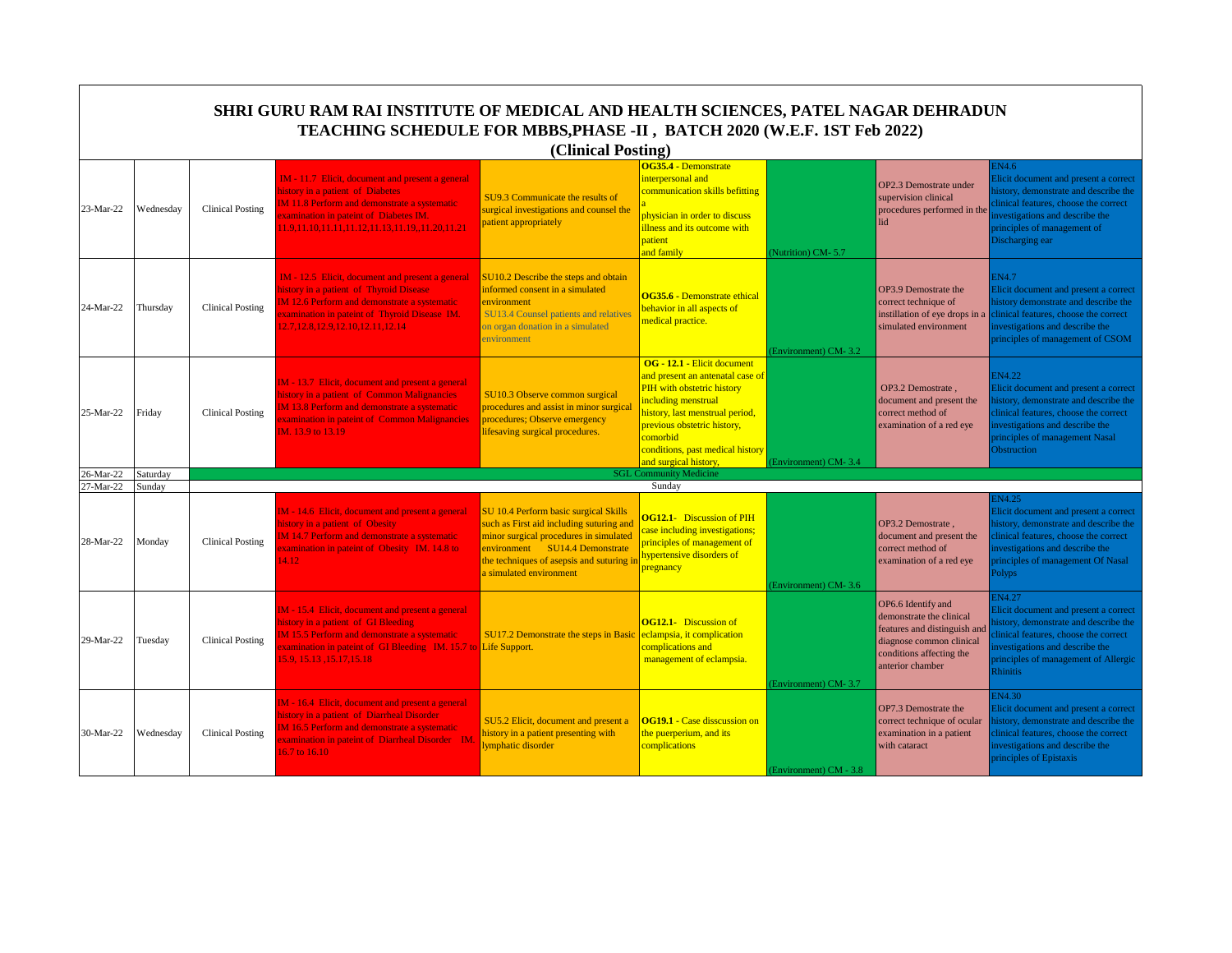|                          |                    |                         | SHRI GURU RAM RAI INSTITUTE OF MEDICAL AND HEALTH SCIENCES, PATEL NAGAR DEHRADUN<br>TEACHING SCHEDULE FOR MBBS, PHASE -II, BATCH 2020 (W.E.F. 1ST Feb 2022)                                                                                                                                                                                                                                                                                    | (Clinical Posting)                                                                                                                                              |                                                                                                                                                                                                                                                                                                                                                       |                                                     |                                                                                                                |                                                                                                                                                                                                                                           |
|--------------------------|--------------------|-------------------------|------------------------------------------------------------------------------------------------------------------------------------------------------------------------------------------------------------------------------------------------------------------------------------------------------------------------------------------------------------------------------------------------------------------------------------------------|-----------------------------------------------------------------------------------------------------------------------------------------------------------------|-------------------------------------------------------------------------------------------------------------------------------------------------------------------------------------------------------------------------------------------------------------------------------------------------------------------------------------------------------|-----------------------------------------------------|----------------------------------------------------------------------------------------------------------------|-------------------------------------------------------------------------------------------------------------------------------------------------------------------------------------------------------------------------------------------|
| 31-Mar-22                | Thursdav           | <b>Clinical Posting</b> | IM - 17.2 Elicit, document and present a general<br>nistory in a patient of Headache<br>M 17.4 Perform and demonstrate a systematic<br>xamination in pateint of Headache IM.<br>7.3, 17.5, 17.7, 17.8, 17.9, 17.14                                                                                                                                                                                                                             | SU5.2 Elicit, document and present a<br>history in a patient presenting with<br>breast lump and ulcer                                                           | <b>OG19.1 - Counselling for</b><br>contraception, puerperal<br>sterilization                                                                                                                                                                                                                                                                          | Epidemiology) CM - 7.4                              | OP7.3 Demostrate the<br>correct technique of ocular<br>examination in a patient<br>with cataract               | <b>EN4.29</b><br>Elicit document and present a correct<br>nistory, demonstrate and describe the<br>clinical features, choose the correct<br>nvestigations and describe the<br>principles of management of Acute &<br>Chronic rhinitis     |
| $1-Apr-22$               | Fridav             | <b>Clinical Posting</b> | IM - 18.3 Elicit, document and present a general<br>istory in a patient of CVA<br>IM 18.5 Perform and demonstrate a systematic<br>xamination in pateint of CVA IM. 18.4,18.6 to<br>8.9.18.17                                                                                                                                                                                                                                                   | SU5.2 Elicit, document and present a<br>history in a patient presenting with<br>rectal complaint                                                                | <b>OG12.2 - Elicit document and</b><br>present an antenatal case with<br>anemia including menstrual<br>history, last menstrual period,<br>previous obstetric history,<br>comorbid<br>conditions, past medical history<br>and surgical history                                                                                                         | Epidemiology) CM-7.6                                | OP7.3 Demostrate the<br>correct technique of ocular<br>examination in a patient<br>with cataract               | IN4.26<br>Elicit document and present a correct<br>istory, demonstrate and describe the<br>linical features, choose the correct<br>nvestigations and describe the<br>principles of management of<br>Adenoids                              |
| $2-Apr-22$<br>$3-Apr-22$ | Saturday<br>Sunday |                         |                                                                                                                                                                                                                                                                                                                                                                                                                                                |                                                                                                                                                                 | AETCOM<br>Sunday                                                                                                                                                                                                                                                                                                                                      |                                                     |                                                                                                                |                                                                                                                                                                                                                                           |
| 4-Apr-22                 | Mondav             | <b>Clinical Posting</b> | M - 19.3 Elicit, document and present a general<br>nistory in a patient of Movement Disorder<br>IM 19.4 Perform and demonstrate a systematic<br>examination in pateint of Movement Disorder IM.<br>9.5 to 19.7<br>IM - 20.4 Elicit, document and present a general<br>istory in a patient of Envenomation / Geriartic<br>atient<br>M 20.5 Perform and demonstrate a systematic<br>examination in pateint of Envenomation / Geriartic<br>atient | SU5.2 Elicit, document and present a<br>history in a patient presenting with<br>abdominal pain.                                                                 | <b>OG12.2 - Discussion on</b><br>diagnosis of anemia and<br>required investigations, adverse<br>effects on the mother and<br>foetus                                                                                                                                                                                                                   | Demography) CM-9.2                                  | OP 9.1 Demostrate the<br>correct technique to<br>examine extraocular<br>movements                              | IN4.39<br>Elicit document and present a correct<br>nistory, demonstrate and describe the<br>clinical features, choose the correct<br>investigations and describe the<br>principles of management of Acute &<br><b>Chronic Tonsillitis</b> |
| 5-Apr-22                 | Tuesday            | <b>Clinical Posting</b> | Ward Leaving                                                                                                                                                                                                                                                                                                                                                                                                                                   | Ward Leaving                                                                                                                                                    | Ward Leaving                                                                                                                                                                                                                                                                                                                                          | <b>Ward Leaving</b>                                 | Ward Leaving                                                                                                   | <b>Ward Leaving AB Batch</b>                                                                                                                                                                                                              |
| $6-Apr-22$               | Wednesday          | <b>Clinical Posting</b> | <b>EF</b> Batch<br>IM .1.10 Elicit, document and present a general<br>nistory in a patient of Heart Failure<br><b>IM 1.11 Perform and demonstrate a systematic</b><br>xamination in pateint of Heart Failure<br>M.1.12,1.13,1.14,1.15,1.16,1.17,1.18,<br>.21, 1.26, 1.27, 1.28, 1.29, 1.30                                                                                                                                                     | <b>Batch GH</b><br>U5.2 Elicit, document and present a<br>general history in a patient<br>SU5.2 Elicit, document and present a<br>general scheme of case taking | <b>Batch IJ</b><br><b>OG8.2 - Elicit document and</b><br>present an antenatal case with<br>obstetric history including<br>menstrual<br>history, last menstrual period,<br>previous obstetric history,<br>comorbid<br>conditions, past medical history<br>and surgical history,<br>OG35.5 - Determine<br>gestational age, EDD and<br>obstetric formula | <b>KL</b> Batch<br>(Nutrition) CM - 5.1,<br>5.2.5.4 | <b>Batch AB</b><br>OP3.1 Elicit, document<br>and present appropriate<br>history in a patient with a<br>red eye | <b>D</b> Batch<br>3N2.1<br>Elicit document and present an<br>appropriate history in a patient<br>presenting with an ENT complaint                                                                                                         |
| 7-Apr-22                 | Thursday           | <b>Clinical Posting</b> | IM - 2.6 Elicit, document and present a general<br>istory in a patient of AMI / IHD<br>M 2.7 Perform and demonstrate a systematic<br>xamination in pateint of AMI / IHD IM.<br>1.8, 2.9, 2.10, 2.11, 2.12, 2.21, 2.22, 2.24                                                                                                                                                                                                                    | SU5.2 Examine, document and presen<br>general history in a patient with a<br>ump or swelling                                                                    | OG8.3 - Elicit, demonstrate,<br>document and perform an<br>obstetrical examination<br>including a general and<br>abdominal examination of<br>antenatal case, OG35.7 Obtain<br>informed consent for any<br>examination / procedure                                                                                                                     | (Nutrition) CM - 5.1, 5.4                           | Op3.1 Elicit, document<br>and present appropriate<br>history in a patient with a<br>red eye                    | IN2.1<br>licit document and present an<br>ppropriate history in a patient<br>presenting with an ENT complaint                                                                                                                             |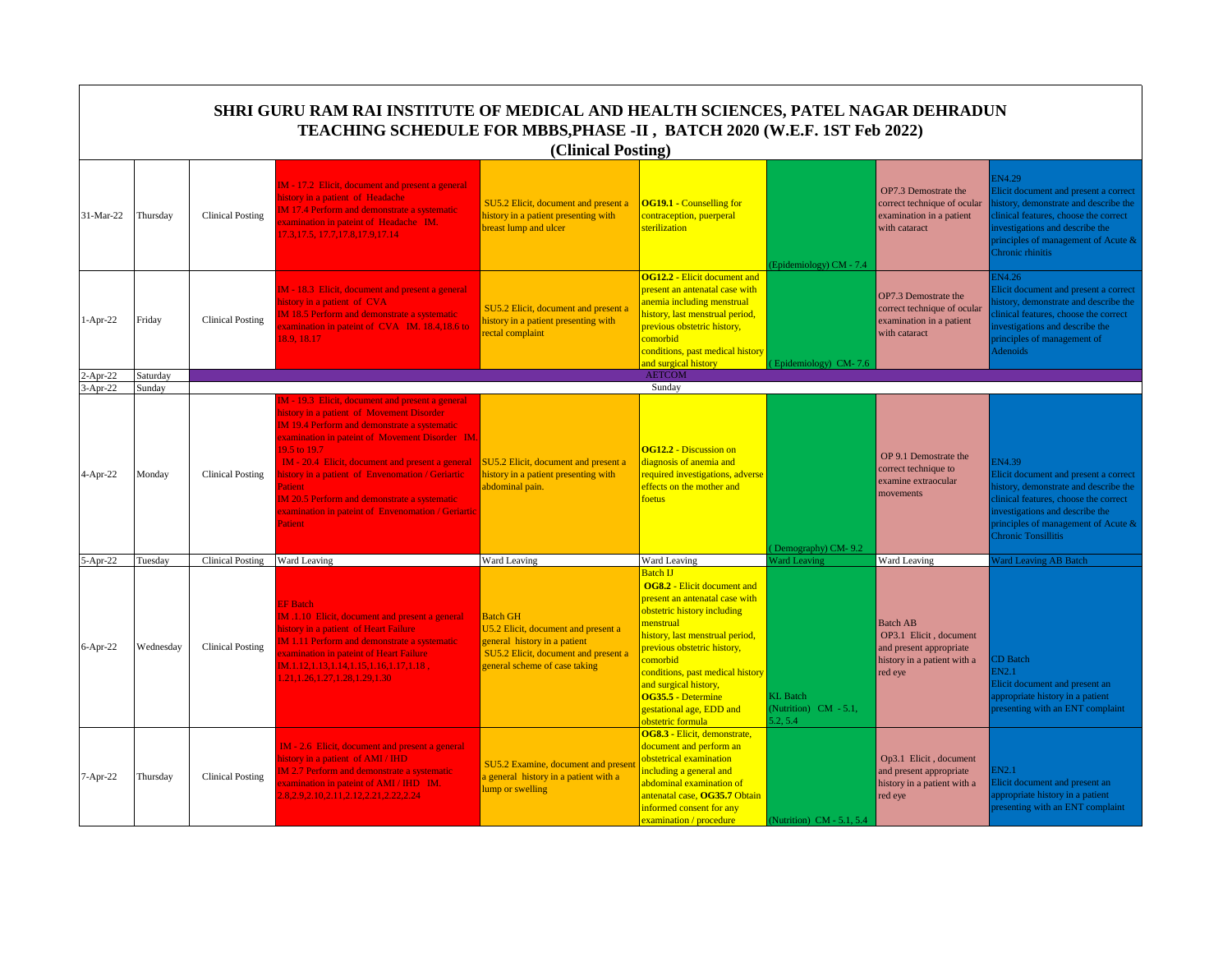|            |           |                         | SHRI GURU RAM RAI INSTITUTE OF MEDICAL AND HEALTH SCIENCES, PATEL NAGAR DEHRADUN<br>TEACHING SCHEDULE FOR MBBS, PHASE -II, BATCH 2020 (W.E.F. 1ST Feb 2022)                                                                                                                   | (Clinical Posting)                                                                                                                                                                                                                                                                                                                            |                                                                                                                                                                                                                                                                        |                           |                                                                                              |                                                                                                                                                                                                                     |
|------------|-----------|-------------------------|-------------------------------------------------------------------------------------------------------------------------------------------------------------------------------------------------------------------------------------------------------------------------------|-----------------------------------------------------------------------------------------------------------------------------------------------------------------------------------------------------------------------------------------------------------------------------------------------------------------------------------------------|------------------------------------------------------------------------------------------------------------------------------------------------------------------------------------------------------------------------------------------------------------------------|---------------------------|----------------------------------------------------------------------------------------------|---------------------------------------------------------------------------------------------------------------------------------------------------------------------------------------------------------------------|
| 8-Apr-22   | Friday    | <b>Clinical Posting</b> | IM - 3.4 Elicit, document and present a general<br>history in a patient of Pneumonia<br>M 3.5 Perform and demonstrate a systematic<br>xamination in pateint of Pneumonia IM.<br>6, 3. 7, 3. 8, 3. 9, 3. 10, 3. 11, 3. 12, 3. 13, 3. 14, 3. 18                                 | SU5.2 Elicit, document and present a<br>history in a patient presenting with ulcer                                                                                                                                                                                                                                                            | <b>OG8.1 - Enumerate and</b><br>discuss the objectives of<br>antenatal care,<br>assessment of period of<br>gestation; screening for high-<br>risk factors.                                                                                                             | (Nutrition) CM - 5.1, 5.4 | OP3.1 Elicit, document<br>and present appropriate<br>history in a patient with a<br>red eye  | EN2.2<br>Demonstrate the correct use of a<br>eadlamp in the examination of the<br>ar, nose and throat                                                                                                               |
| $9-Apr-22$ | Saturday  |                         |                                                                                                                                                                                                                                                                               |                                                                                                                                                                                                                                                                                                                                               | <b>SGL Community Medicine</b>                                                                                                                                                                                                                                          |                           |                                                                                              |                                                                                                                                                                                                                     |
| 10-Apr-22  | Sunday    |                         |                                                                                                                                                                                                                                                                               |                                                                                                                                                                                                                                                                                                                                               | RamNavmi                                                                                                                                                                                                                                                               |                           |                                                                                              |                                                                                                                                                                                                                     |
| 11-Apr-22  | Monday    | Clinical Posting        | IM - 4.9 Elicit, document and present a general<br>history in a patient of Fever<br><b>IM 4.10 Perform and demonstrate a systematic</b><br>xamination in pateint of Fever IM.<br>1.11,4.12,4.13,4.14,4.15,4.19,4.20,4.21,4.23,4.24,4<br>25.4.26                               | SU5.2 Elicit, document and present a<br>history in a patient presenting with<br>different types of infective ulcers SU5.<br>Examine, document and present a<br>history in a patient presenting with<br>arterial ulcer<br><b>SU5.2 Examine, document and present</b><br>a history in a patient presenting with<br>venous and neuropathic ulcer | <b>OG8.2 - Elicit document and</b><br>present an postnatal case with<br>obstetric history including<br>menstrual<br>history, last menstrual period,<br>previous obstetric history,<br>comorbid<br>conditions, past medical history<br>and surgical history             | Nutrition) CM - 5.1, 5.4  | AN41.1 Describe and<br>demonstrate parts and<br>layers of the eyeball                        | EN2.3<br>Demonstrate the correct technique of<br>examination of the ear including<br>Otoscopy                                                                                                                       |
| 12-Apr-22  | Tuesday   | Clinical Posting        | IM - 5.9 Elicit, document and present a general<br>history in a patient of Liver Disease<br>M 5.10 Perform and demonstrate a systematic<br>xamination in pateint of Liver Disease IM.<br>5.11, 5.12, 5.13, 5.14, 5.15, 5.16                                                   | SU5.2 Examine, document and present<br>a history in a patient presenting with<br>gangrene                                                                                                                                                                                                                                                     | OG8.3 - Elicit, demonstrate,<br>document and perform an<br>obstetrical<br>examination including a<br>general and abdominal<br>examination of postnatal case                                                                                                            | (Nutrition) CM - 5.1, 5.4 | PY10.17 Describe and<br>discuss functional anatomy<br>of the eye                             | EN2.5<br>Demonstrate the correct technique of<br>xamination of the nose & paranasal<br>inuses including the use of nasal<br>peculum                                                                                 |
| 13-Apr-22  | Wednesday | <b>Clinical Posting</b> | IM - 6.7 Elicit, document and present a general<br>history in a patient of HIV<br>IM 6.8 Generate a differential diagnosis IM.<br>5.9, 6.10, 6.11, 6.12, 6.14, 6.19, 6.20, 6.21, 6.22, 6.23                                                                                   | SU5.2 Examine, document and present<br>a history in a patient presenting with<br>varicose veins                                                                                                                                                                                                                                               | <b>OG8.6 - Assess and counsel a</b><br>patient in a simulated<br>environment regarding<br>appropriate nutrition in<br>pregnancy                                                                                                                                        | (Nutrition) CM - 5.4      | OP 1.3 Demostrate the<br>steps in performing the<br>visual acuity assessment for<br>distance | EN2.6<br>Demonstrate the correct technique of<br>examining the throat including the use<br>of a tongue depressor                                                                                                    |
| 14-Apr-22  | Thursday  |                         |                                                                                                                                                                                                                                                                               |                                                                                                                                                                                                                                                                                                                                               | Ambedkar Jyanti                                                                                                                                                                                                                                                        |                           |                                                                                              |                                                                                                                                                                                                                     |
| 15-Apr-22  | Friday    | Clinical Posting        | IM - 7.11 Elicit, document and present a general<br>history in a patient of Rheumatology<br>IM 7.12 Perform and demonstrate a systematic<br>xamination in pateint of Rheumatology IM.<br>.13,7.14,7.15,7.16,7.17,7.18,7.19,7.20,7.21,7.22,7<br>23, 7. 24, 7. 25, 7. 26, 7. 27 | U5.2 Examine, document and present a<br>history in a patient presenting with<br>different types of sinus or fistula                                                                                                                                                                                                                           | <b>OG6.1 - Discuss and</b><br>demonstrate the clinical<br>features of<br>pregnancy and discuss its<br>differential diagnosis, elaborate<br>the principles underlying and<br>interpret pregnancy tests.                                                                 | (Nutrition) CM - 5.4      | OP 1.3 Demostrate the<br>steps in performing the<br>visual acuity assessment for<br>near     | EN2.7<br>Demonstrate the correct technique of<br>examination of neck including<br>elicitation of laryngeal crepitus                                                                                                 |
| 16-Apr-22  | Saturday  |                         |                                                                                                                                                                                                                                                                               |                                                                                                                                                                                                                                                                                                                                               | <b>AETCOM</b>                                                                                                                                                                                                                                                          |                           |                                                                                              |                                                                                                                                                                                                                     |
| 17-Apr-22  | Sunday    |                         |                                                                                                                                                                                                                                                                               |                                                                                                                                                                                                                                                                                                                                               | Sunday                                                                                                                                                                                                                                                                 |                           |                                                                                              | EN2.11                                                                                                                                                                                                              |
| 18-Apr-22  | Monday    | <b>Clinical Posting</b> | IM - 8.9 Elicit, document and present a general<br>history in a patient of Hypertension<br><b>IM 8.10 Perform and demonstrate a systematic</b><br>xamination in pateint of Hypertension IM.<br>8.11, 8.12, 8.13, 8.14, 8.15, 8.16, 8.17, 8.18, 8.19                           | SU3.2 Observe blood transfusions.<br>SU3.3 Counsel patients and family/<br>friends for blood transfusion and blood<br>donation                                                                                                                                                                                                                | <b>OG8.2, OG10.1- Elicit</b><br>document and present an<br>antenatal case with Antepartum<br>haemorrhage including<br>menstrual history, last<br>menstrual period, previous<br>obstetric history, comorbid<br>conditions, past medical history<br>and surgical history | (Nutrition) CM - 5.4      | OP 2.2 Demostrate the<br>symptoms and clinical signs<br>of common lid conditions             | EN2.12<br>Describe and identify by clinical<br>xamination of malignant & pre-<br>nalignant ENT diseases.<br>Counsel and administer informed<br>consent to patients and their families<br>in a simulated environment |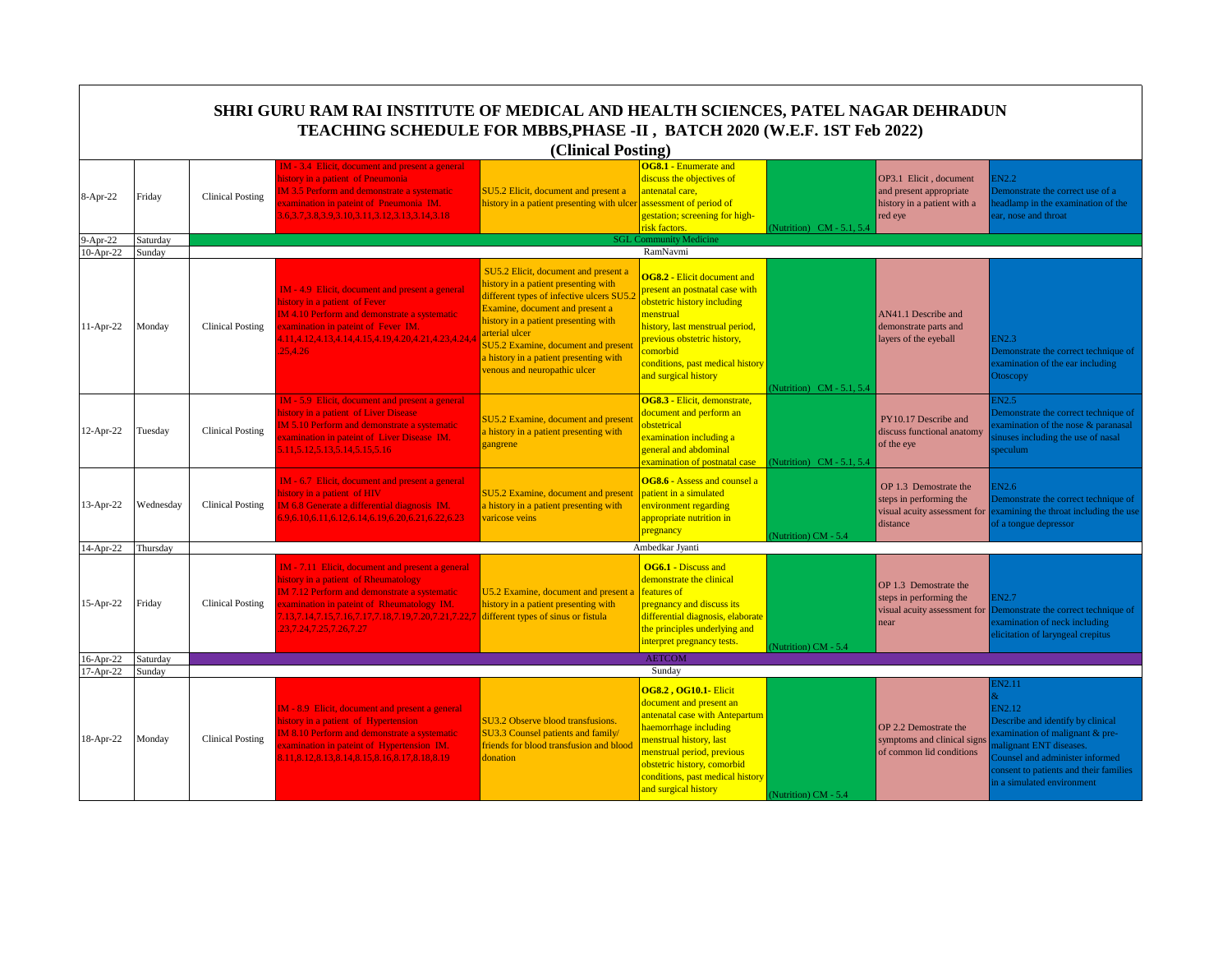|                        |                    |                         | SHRI GURU RAM RAI INSTITUTE OF MEDICAL AND HEALTH SCIENCES, PATEL NAGAR DEHRADUN<br>TEACHING SCHEDULE FOR MBBS, PHASE -II, BATCH 2020 (W.E.F. 1ST Feb 2022)                                                                                             | (Clinical Posting)                                                                                                                                                                                                                                                              |                                                                                                                                                                                                                                                                 |                      |                                                                                                         |                                                                                                                                                                                                                                                  |
|------------------------|--------------------|-------------------------|---------------------------------------------------------------------------------------------------------------------------------------------------------------------------------------------------------------------------------------------------------|---------------------------------------------------------------------------------------------------------------------------------------------------------------------------------------------------------------------------------------------------------------------------------|-----------------------------------------------------------------------------------------------------------------------------------------------------------------------------------------------------------------------------------------------------------------|----------------------|---------------------------------------------------------------------------------------------------------|--------------------------------------------------------------------------------------------------------------------------------------------------------------------------------------------------------------------------------------------------|
| 19-Apr-22              | Tuesday            | <b>Clinical Posting</b> | IM - 9.3 Elicit, document and present a general<br>nistory in a patient of Anemia<br>M 9.4 Perform and demonstrate a systematic<br>xamination in pateint of Anemia IM.<br>0.5,9.6,9.9,9.10,9.13,9.15,9.16,9.19,9.20                                     | SU4.1 Elicit document and present<br>history in a case of Burns and perform<br>ohysical examination.                                                                                                                                                                            | <b>OG10.1 - Discuss the clinical</b><br>features, ultrasonography,<br>differential diagnosis and<br>management of<br>antepartum haemorrhage in<br>pregnancy                                                                                                     | (Nutrition) CM - 5.3 | OP 2.2 Demostrate the<br>symptoms and clinical signs<br>of common lid conditions                        | EN4.2<br>Elicit document and present a correct<br>history, demonstrate and describe the<br>linical features, choose the correct<br>nvestigations and describe the<br>principles of management of diseases<br>of the external Ear                 |
| 20-Apr-22              | Wednesday          | <b>Clinical Posting</b> | IM - 10.12 Elicit, document and present a general<br>nistory in a patient of AKI/CRF<br>IM 10.13 Perform and demonstrate a systematic<br>xamination in pateint of AKI/CRF IM.<br>0.14, 10.15, 10.16, 10.17, 10.18, 10.20, 10.21, 10.22, 1<br>.23,10.24. | <b>SU4.4 Communicate and counsel</b><br>patients and families on the outcome<br>and rehabilitation demonstrating<br>empathy. SU2.3 Communicate and<br>counsel patients and families about the<br>reatment and prognosis of shock<br>demonstrating empathy and care and<br>care. | <b>OG10.2 - Enumerate the</b><br>indications and describe the<br>appropriate use of<br>blood and blood products, their<br>complications and<br>management.                                                                                                      | (Nutrition) CM - 5.6 | OP2.3 Demostrate under<br>supervision clinical<br>procedures performed in the<br>lid                    | <b>EN4.3</b><br>Elicit document and present a correct<br>history, demonstrate and describe the<br>clinical features, choose the correct<br>nvestigations and describe the<br>principles of management of ASOM                                    |
| 21-Apr-22              | Thursday           | <b>Clinical Posting</b> | IM - 11.7 Elicit, document and present a general<br>nistory in a patient of Diabetes<br>M 11.8 Perform and demonstrate a systematic<br>xamination in pateint of Diabetes IM.<br>1.9,11.10,11.11,11.12,11.13,11.19,,11.20,11.21                          | SU9.3 Communicate the results of<br>surgical investigations and counsel the<br>patient appropriately                                                                                                                                                                            | OG35.4 - Demonstrate<br>interpersonal and<br>communication skills befitting<br>physician in order to discuss<br>illness and its outcome with<br>patient<br>and family                                                                                           | (Nutrition) CM-5.7   | OP2.3 Demostrate under<br>supervision clinical<br>lid                                                   | EN4.6<br>Elicit document and present a correct<br>istory, demonstrate and describe the<br>clinical features, choose the correct<br>procedures performed in the investigations and describe the<br>principles of management of<br>Discharging ear |
| 22-Apr-22              | Friday             | <b>Clinical Posting</b> | IM - 12.5 Elicit, document and present a general<br>nistory in a patient of Thyroid Disease<br>M 12.6 Perform and demonstrate a systematic<br>xamination in pateint of Thyroid Disease IM.<br>2.7, 12.8, 12.9, 12.10, 12.11, 12.14                      | SU10.2 Describe the steps and obtain<br>informed consent in a simulated<br>environment<br><b>SU13.4 Counsel patients and relatives</b><br>on organ donation in a simulated<br>environment                                                                                       | OG35.6 - Demonstrate ethical<br>behavior in all aspects of<br>medical practice.                                                                                                                                                                                 | (Environment) CM-3.2 | OP3.9 Demostrate the<br>correct technique of<br>instillation of eye drops in a<br>simulated environment | EN4.7<br>Elicit document and present a correct<br>history demonstrate and describe the<br>linical features, choose the correct<br>nvestigations and describe the<br>principles of management of CSOM                                             |
| 23-Apr-22<br>24-Apr-22 | Saturday<br>Sunday |                         |                                                                                                                                                                                                                                                         |                                                                                                                                                                                                                                                                                 | <b>AETCOM</b><br>Sunday                                                                                                                                                                                                                                         |                      |                                                                                                         |                                                                                                                                                                                                                                                  |
| 25-Apr-22              | Monday             | <b>Clinical Posting</b> | IM - 13.7 Elicit, document and present a general<br>history in a patient of Common Malignancies<br>M 13.8 Perform and demonstrate a systematic<br>xamination in pateint of Common Malignancies<br>M. 13.9 to 13.19                                      | SU10.3 Observe common surgical<br>procedures and assist in minor surgical<br>procedures; Observe emergency<br>lifesaving surgical procedures.                                                                                                                                   | OG - 12.1 - Elicit document<br>and present an antenatal case of<br>PIH with obstetric history<br>including menstrual<br>history, last menstrual period,<br>previous obstetric history,<br>comorbid<br>conditions, past medical history<br>and surgical history, | (Environment) CM-3.4 | OP3.2 Demostrate.<br>document and present the<br>correct method of<br>examination of a red eye          | EN4.22<br>Elicit document and present a correct<br>istory, demonstrate and describe the<br>linical features, choose the correct<br>nvestigations and describe the<br>principles of management Nasal<br>Obstruction                               |
| 26-Apr-22              | Tuesday            | <b>Clinical Posting</b> | M - 14.6 Elicit, document and present a general<br>nistory in a patient of Obesity<br>M 14.7 Perform and demonstrate a systematic<br>xamination in pateint of Obesity IM. 14.8 to<br>4.12                                                               | SU 10.4 Perform basic surgical Skills<br>such as First aid including suturing and<br>minor surgical procedures in simulated<br>environment SU14.4 Demonstrate<br>the techniques of asepsis and suturing i<br>a simulated environment                                            | <b>OG12.1-</b> Discussion of PIH<br>case including investigations;<br>principles of management of<br>hypertensive disorders of<br>pregnancy                                                                                                                     | (Environment) CM-3.6 | OP3.2 Demostrate,<br>document and present the<br>correct method of<br>examination of a red eye          | <b>IN4.25</b><br>Elicit document and present a correct<br>history, demonstrate and describe the<br>linical features, choose the correct<br>nvestigations and describe the<br>principles of management Of Nasal<br><b>Polyps</b>                  |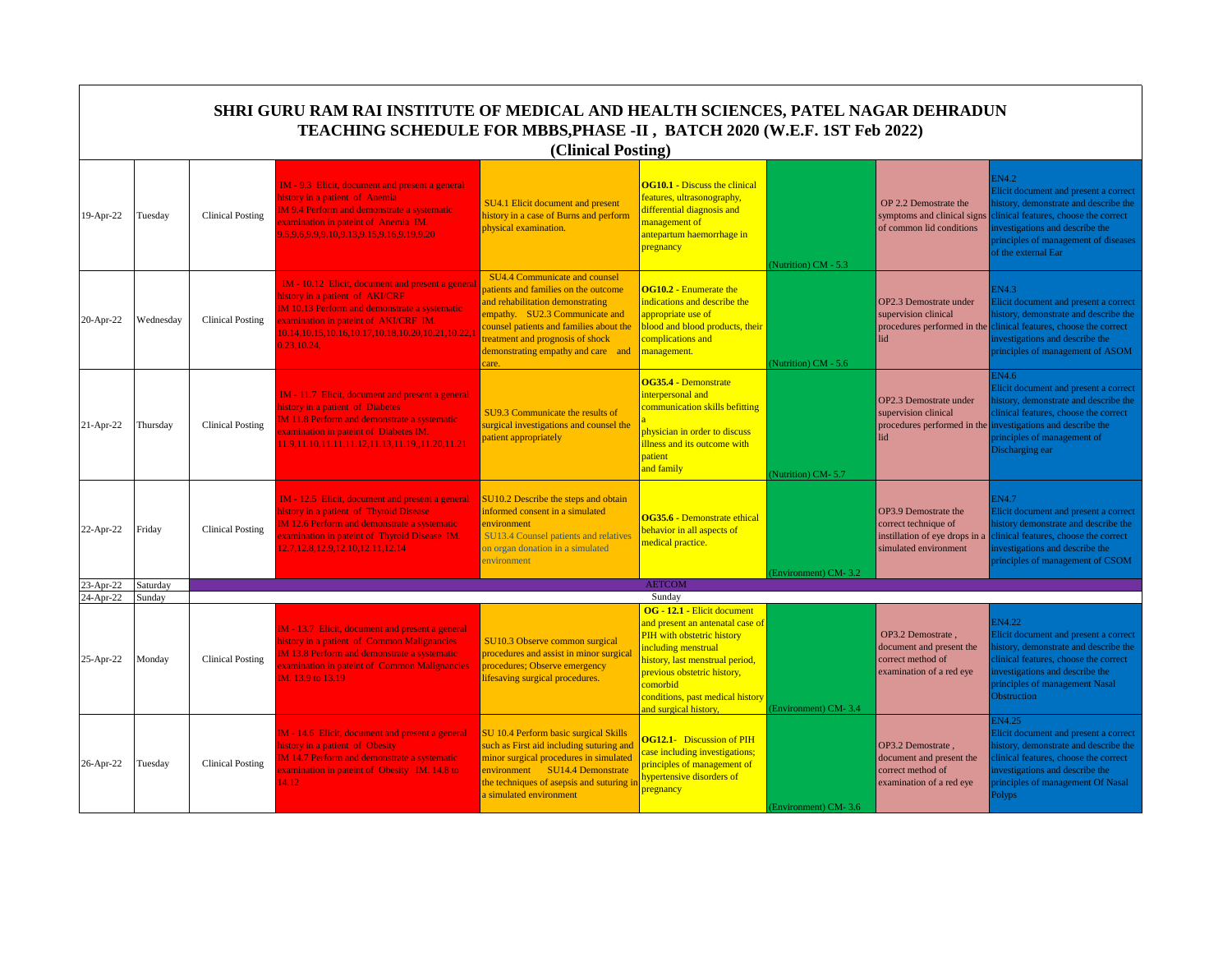|            |           |                               | SHRI GURU RAM RAI INSTITUTE OF MEDICAL AND HEALTH SCIENCES, PATEL NAGAR DEHRADUN<br>TEACHING SCHEDULE FOR MBBS, PHASE -II, BATCH 2020 (W.E.F. 1ST Feb 2022)                                                                                                                                                                                                                                                                                                               | (Clinical Posting)                                                                                    |                                                                                                                                                                                                                                               |                        |                                                                                                                                                            |                                                                                                                                                                                                                                          |
|------------|-----------|-------------------------------|---------------------------------------------------------------------------------------------------------------------------------------------------------------------------------------------------------------------------------------------------------------------------------------------------------------------------------------------------------------------------------------------------------------------------------------------------------------------------|-------------------------------------------------------------------------------------------------------|-----------------------------------------------------------------------------------------------------------------------------------------------------------------------------------------------------------------------------------------------|------------------------|------------------------------------------------------------------------------------------------------------------------------------------------------------|------------------------------------------------------------------------------------------------------------------------------------------------------------------------------------------------------------------------------------------|
| 27-Apr-22  | Wednesday | <b>Clinical Posting</b>       | IM - 15.4 Elicit, document and present a general<br>history in a patient of GI Bleeding<br><b>IM 15.5 Perform and demonstrate a systematic</b><br>xamination in pateint of GI Bleeding IM. 15.7 to Life Support.<br>15.9, 15.13, 15.17, 15.18                                                                                                                                                                                                                             | SU17.2 Demonstrate the steps in Basic                                                                 | <b>OG12.1-</b> Discussion of<br>eclampsia, it complication<br>complications and<br>management of eclampsia.                                                                                                                                   | Environment) CM-3.7    | OP6.6 Identify and<br>demonstrate the clinical<br>features and distinguish and<br>diagnose common clinical<br>conditions affecting the<br>anterior chamber | IN4.27<br>Elicit document and present a correct<br>istory, demonstrate and describe the<br>linical features, choose the correct<br>nvestigations and describe the<br>principles of management of Allergic<br><b>Rhinitis</b>             |
| 28-Apr-22  | Thursday  | <b>Clinical Posting</b>       | IM - 16.4 Elicit, document and present a general<br>history in a patient of Diarrheal Disorder<br>IM 16.5 Perform and demonstrate a systematic<br>xamination in pateint of Diarrheal Disorder IM.<br>16.7 to 16.10                                                                                                                                                                                                                                                        | SU5.2 Elicit, document and present a<br>history in a patient presenting with<br>ymphatic disorder     | <b>OG19.1 - Case disscussion on</b><br>the puerperium, and its<br>complications                                                                                                                                                               | (Environment) CM - 3.8 | OP7.3 Demostrate the<br>correct technique of ocular<br>examination in a patient<br>with cataract                                                           | IN4.30<br>Elicit document and present a correct<br>istory, demonstrate and describe the<br>linical features, choose the correct<br>nvestigations and describe the<br>principles of Epistaxis                                             |
| 29-Apr-22  | Friday    | <b>Clinical Posting</b>       | IM - 17.2 Elicit, document and present a general<br>history in a patient of Headache<br><b>IM 17.4 Perform and demonstrate a systematic</b><br>xamination in pateint of Headache IM.<br>17.3, 17.5, 17.7, 17.8, 17.9, 17.14                                                                                                                                                                                                                                               | SU5.2 Elicit, document and present a<br>history in a patient presenting with<br>breast lump and ulcer | <b>OG19.1 - Counselling for</b><br>contraception, puerperal<br>sterilization                                                                                                                                                                  | Epidemiology) CM - 7.4 | OP7.3 Demostrate the<br>correct technique of ocular<br>examination in a patient<br>with cataract                                                           | EN4.29<br>Elicit document and present a correct<br>nistory, demonstrate and describe the<br>clinical features, choose the correct<br>nvestigations and describe the<br>principles of management of Acute &<br>Chronic rhinitis           |
| 30-Apr-22  | Saturday  |                               |                                                                                                                                                                                                                                                                                                                                                                                                                                                                           |                                                                                                       | <b>SGL Community Medicine</b>                                                                                                                                                                                                                 |                        |                                                                                                                                                            |                                                                                                                                                                                                                                          |
| $1-May-22$ | Sunday    |                               |                                                                                                                                                                                                                                                                                                                                                                                                                                                                           |                                                                                                       | Sunday                                                                                                                                                                                                                                        |                        |                                                                                                                                                            |                                                                                                                                                                                                                                          |
| 2-May-22   | Monday    | <b>Clinical Posting</b>       | IM - 18.3 Elicit, document and present a general<br>history in a patient of CVA<br><b>IM 18.5 Perform and demonstrate a systematic</b><br>examination in pateint of CVA IM. 18.4,18.6 to<br>18.9.18.17                                                                                                                                                                                                                                                                    | SU5.2 Elicit, document and present a<br>history in a patient presenting with<br>ectal complaint       | <b>OG12.2 - Elicit document and</b><br>present an antenatal case with<br>anemia including menstrual<br>history, last menstrual period,<br>previous obstetric history,<br>comorbid<br>conditions, past medical history<br>and surgical history | Epidemiology) CM-7.6   | OP7.3 Demostrate the<br>correct technique of ocular<br>examination in a patient<br>with cataract                                                           | EN4.26<br>Elicit document and present a correct<br>istory, demonstrate and describe the<br>linical features, choose the correct<br>nvestigations and describe the<br>principles of management of<br>Adenoids                             |
| 3-May-22   | Tuesday   |                               |                                                                                                                                                                                                                                                                                                                                                                                                                                                                           |                                                                                                       | <b>ID UL FITAR</b>                                                                                                                                                                                                                            |                        |                                                                                                                                                            |                                                                                                                                                                                                                                          |
| 4-May-22   | Wednesday | <b>Clinical Posting</b>       | IM - 19.3 Elicit, document and present a general<br>history in a patient of Movement Disorder<br><b>IM 19.4 Perform and demonstrate a systematic</b><br>examination in pateint of Movement Disorder IM.<br>19.5 to 19.7<br>IM - 20.4 Elicit, document and present a general<br>nistory in a patient of Envenomation / Geriartic<br>Patient<br><b>IM 20.5 Perform and demonstrate a systematic</b><br>examination in pateint of Envenomation / Geriartic<br><b>Patient</b> | SU5.2 Elicit, document and present a<br>history in a patient presenting with<br>abdominal pain.       | <b>OG12.2 - Discussion on</b><br>diagnosis of anemia and<br>required investigations, adverse<br>effects on the mother and<br>foetus                                                                                                           | Demography) CM-9.2     | OP 9.1 Demostrate the<br>correct technique to<br>examine extraocular<br>movements                                                                          | N4.39<br>Elicit document and present a correct<br>history, demonstrate and describe the<br>clinical features, choose the correct<br>investigations and describe the<br>principles of management of Acute &<br><b>Chronic Tonsillitis</b> |
| 5-May-22   | Thursday  | Clinical Posting Ward Leaving |                                                                                                                                                                                                                                                                                                                                                                                                                                                                           | Ward Leaving                                                                                          | Ward Leaving                                                                                                                                                                                                                                  | <b>Ward Leaving</b>    | Ward Leaving                                                                                                                                               | Ward Leaving CD Batch                                                                                                                                                                                                                    |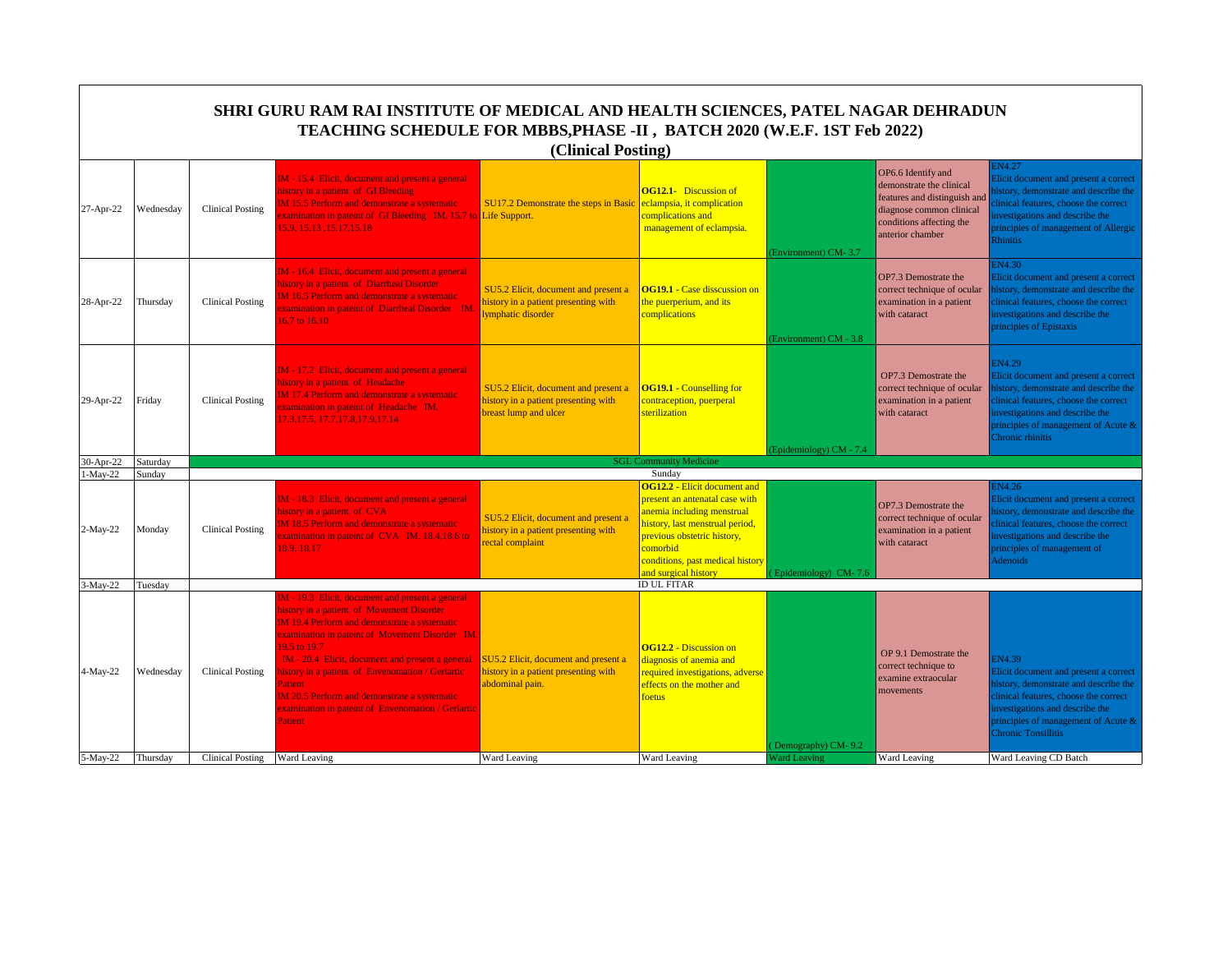|                                                                                       |                                                                            |                         | SHRI GURU RAM RAI INSTITUTE OF MEDICAL AND HEALTH SCIENCES, PATEL NAGAR DEHRADUN<br>TEACHING SCHEDULE FOR MBBS, PHASE -II, BATCH 2020 (W.E.F. 1ST Feb 2022)                                                                                                                                          |                                                                                                                                                                                                                                                                                                                                               |                                                                                                                                                                                                                                                                                                                                                       |                                                      |                                                                                                                |                                                                                                                                    |
|---------------------------------------------------------------------------------------|----------------------------------------------------------------------------|-------------------------|------------------------------------------------------------------------------------------------------------------------------------------------------------------------------------------------------------------------------------------------------------------------------------------------------|-----------------------------------------------------------------------------------------------------------------------------------------------------------------------------------------------------------------------------------------------------------------------------------------------------------------------------------------------|-------------------------------------------------------------------------------------------------------------------------------------------------------------------------------------------------------------------------------------------------------------------------------------------------------------------------------------------------------|------------------------------------------------------|----------------------------------------------------------------------------------------------------------------|------------------------------------------------------------------------------------------------------------------------------------|
|                                                                                       |                                                                            |                         |                                                                                                                                                                                                                                                                                                      | (Clinical Posting)                                                                                                                                                                                                                                                                                                                            |                                                                                                                                                                                                                                                                                                                                                       |                                                      |                                                                                                                |                                                                                                                                    |
| 6-May-22                                                                              | Friday                                                                     | <b>Clinical Posting</b> | <b>GH</b> Batch<br><b>IM .1.10 Elicit, document and present a general</b><br>history in a patient of Heart Failure<br>M 1.11 Perform and demonstrate a systematic<br>examination in pateint of Heart Failure<br>$IM.1.12, 1.13, 1.14, 1.15, 1.16, 1.17, 1.18$ ,<br>.21, 1.26, 1.27, 1.28, 1.29, 1.30 | <b>IJ</b> Batch<br>U5.2 Elicit, document and present a<br>general history in a patient<br>SU5.2 Elicit, document and present a<br>general scheme of case taking                                                                                                                                                                               | <b>KL</b> Batch<br><b>OG8.2 - Elicit document and</b><br>present an antenatal case with<br>obstetric history including<br>menstrual<br>history, last menstrual period,<br>previous obstetric history,<br>comorbid<br>conditions, past medical history<br>and surgical history,<br>OG35.5 - Determine<br>gestational age, EDD and<br>obstetric formula | <b>AB</b> Batch<br>(Nutrition) CM - 5.1,<br>5.2, 5.4 | <b>Batch CD</b><br>OP3.1 Elicit, document<br>and present appropriate<br>history in a patient with a<br>red eye | EN2.1<br>Elicit document and present an<br>appropriate history in a patient<br>resenting with an ENT complaint                     |
| 7-May-22                                                                              | Saturday                                                                   |                         |                                                                                                                                                                                                                                                                                                      |                                                                                                                                                                                                                                                                                                                                               | <b>AETCOM</b>                                                                                                                                                                                                                                                                                                                                         |                                                      |                                                                                                                |                                                                                                                                    |
| 8-May-22<br>9-May-22<br>10-May-22<br>11-May-22<br>12-May-22<br>13-May-22<br>14-May-22 | Sunday<br>Monday<br>Tuesdav<br>Wednesday<br>Thursday<br>Friday<br>Saturday |                         |                                                                                                                                                                                                                                                                                                      |                                                                                                                                                                                                                                                                                                                                               | Sunday<br>1st Terminal Examination, in Patho, Micro, Pharma                                                                                                                                                                                                                                                                                           |                                                      |                                                                                                                |                                                                                                                                    |
| 15-May-22                                                                             | Sunday                                                                     |                         |                                                                                                                                                                                                                                                                                                      |                                                                                                                                                                                                                                                                                                                                               | Sunday                                                                                                                                                                                                                                                                                                                                                |                                                      |                                                                                                                |                                                                                                                                    |
| 16-May-22                                                                             | Monday                                                                     | <b>Clinical Posting</b> | IM - 2.6 Elicit, document and present a general<br>history in a patient of AMI / IHD<br><b>IM 2.7 Perform and demonstrate a systematic</b><br>xamination in pateint of AMI / IHD IM.<br>1.8, 2.9, 2.10, 2.11, 2.12, 2.21, 2.22, 2.24                                                                 | SU5.2 Examine, document and presen<br>a general history in a patient with a<br>ump or swelling                                                                                                                                                                                                                                                | OG8.3 - Elicit, demonstrate,<br>document and perform an<br>obstetrical examination<br>including a general and<br>abdominal examination of<br>antenatal case, OG35.7 Obtain<br>informed consent for any<br>examination / procedure                                                                                                                     | Nutrition) CM - 5.1, 5.4                             | Op3.1 Elicit, document<br>and present appropriate<br>history in a patient with a<br>red eye                    | EN2.1<br>licit document and present an<br>ppropriate history in a patient<br>presenting with an ENT complaint                      |
| 17-May-22                                                                             | Tuesday                                                                    | <b>Clinical Posting</b> | IM - 3.4 Elicit, document and present a general<br>history in a patient of Pneumonia<br><b>IM 3.5 Perform and demonstrate a systematic</b><br>xamination in pateint of Pneumonia IM.<br>1.6, 3.7, 3.8, 3.9, 3.10, 3.11, 3.12, 3.13, 3.14, 3.18                                                       | SU5.2 Elicit, document and present a<br>history in a patient presenting with ulcer                                                                                                                                                                                                                                                            | <b>OG8.1 - Enumerate and</b><br>discuss the objectives of<br>antenatal care,<br>assessment of period of<br>gestation; screening for high-<br>risk factors.                                                                                                                                                                                            | (Nutrition) $CM - 5.1, 5.4$                          | OP3.1 Elicit, document<br>and present appropriate<br>history in a patient with a<br>red eye                    | EN2.2<br>Demonstrate the correct use of a<br>eadlamp in the examination of the<br>ar, nose and throat                              |
| 18-May-22                                                                             | Wednesday                                                                  | <b>Clinical Posting</b> | IM - 4.9 Elicit, document and present a general<br>history in a patient of Fever<br>IM 4.10 Perform and demonstrate a systematic<br>xamination in pateint of Fever IM.<br>1.11,4.12,4.13,4.14,4.15,4.19,4.20,4.21,4.23,4.24,4<br>25,4.26                                                             | SU5.2 Elicit, document and present a<br>history in a patient presenting with<br>different types of infective ulcers SU5.<br>Examine, document and present a<br>nistory in a patient presenting with<br>arterial ulcer<br><b>SU5.2 Examine, document and present</b><br>I history in a patient presenting with<br>venous and neuropathic ulcer | <b>OG8.2 - Elicit document and</b><br>present an postnatal case with<br>obstetric history including<br>menstrual<br>history, last menstrual period,<br>previous obstetric history,<br>comorbid<br>conditions, past medical history<br>and surgical history                                                                                            | Nutrition) CM - 5.1, 5.4                             | AN41.1 Describe and<br>demonstrate parts and<br>layers of the eyeball                                          | EN2.3<br>Demonstrate the correct technique of<br>examination of the ear including<br><b>Otoscopy</b>                               |
| 19-May-22                                                                             | Thursday                                                                   | <b>Clinical Posting</b> | IM - 5.9 Elicit, document and present a general<br>history in a patient of Liver Disease<br><b>IM 5.10 Perform and demonstrate a systematic</b><br>xamination in pateint of Liver Disease IM.<br>5.11, 5.12, 5.13, 5.14, 5.15, 5.16                                                                  | <b>SU5.2 Examine, document and present</b><br>a history in a patient presenting with<br>gangrene                                                                                                                                                                                                                                              | OG8.3 - Elicit, demonstrate,<br>document and perform an<br>obstetrical<br>examination including a<br>general and abdominal<br>examination of postnatal case                                                                                                                                                                                           | (Nutrition) CM - 5.1, 5.4                            | PY10.17 Describe and<br>discuss functional anatomy<br>of the eye                                               | IN2.5<br>Demonstrate the correct technique of<br>xamination of the nose & paranasal<br>nuses including the use of nasal<br>peculum |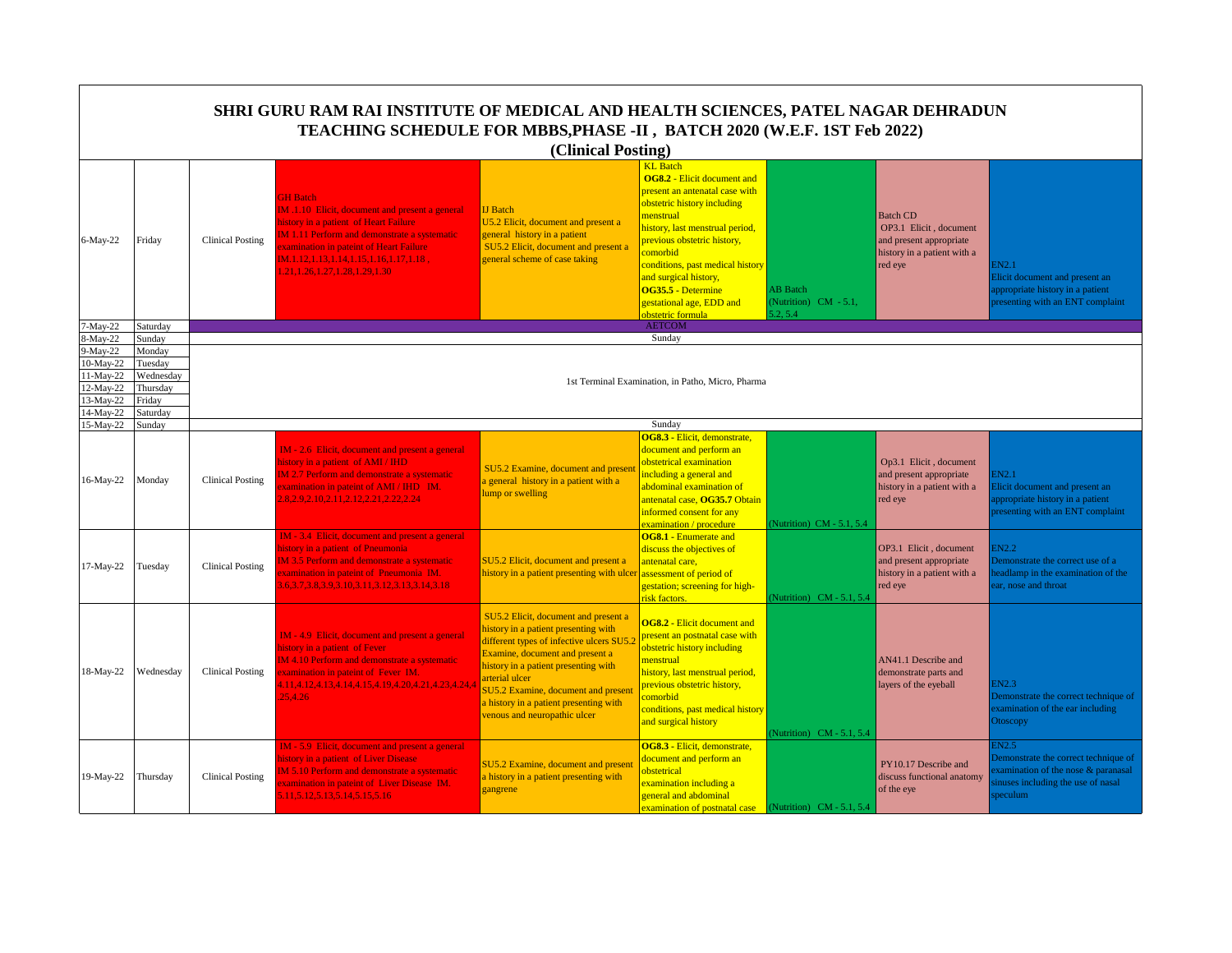|                        | SHRI GURU RAM RAI INSTITUTE OF MEDICAL AND HEALTH SCIENCES, PATEL NAGAR DEHRADUN<br>TEACHING SCHEDULE FOR MBBS, PHASE -II, BATCH 2020 (W.E.F. 1ST Feb 2022)<br>(Clinical Posting) |                         |                                                                                                                                                                                                                                                                              |                                                                                                                                                                                                                                                                          |                                                                                                                                                                                                                                                                        |                      |                                                                                              |                                                                                                                                                                                                                                          |  |  |
|------------------------|-----------------------------------------------------------------------------------------------------------------------------------------------------------------------------------|-------------------------|------------------------------------------------------------------------------------------------------------------------------------------------------------------------------------------------------------------------------------------------------------------------------|--------------------------------------------------------------------------------------------------------------------------------------------------------------------------------------------------------------------------------------------------------------------------|------------------------------------------------------------------------------------------------------------------------------------------------------------------------------------------------------------------------------------------------------------------------|----------------------|----------------------------------------------------------------------------------------------|------------------------------------------------------------------------------------------------------------------------------------------------------------------------------------------------------------------------------------------|--|--|
| 20-May-22              | Friday                                                                                                                                                                            | <b>Clinical Posting</b> | IM - 6.7 Elicit, document and present a general<br>istory in a patient of HIV<br>M 6.8 Generate a differential diagnosis IM.<br>5.9.6.10.6.11.6.12.6.14.6.19.6.20.6.21.6.22.6.23                                                                                             | <b>SU5.2 Examine, document and present</b><br>a history in a patient presenting with<br>varicose veins                                                                                                                                                                   | <b>OG8.6 - Assess and counsel a</b><br>patient in a simulated<br>environment regarding<br>appropriate nutrition in<br>pregnancy                                                                                                                                        | (Nutrition) CM - 5.4 | OP 1.3 Demostrate the<br>steps in performing the<br>visual acuity assessment for<br>distance | EN2.6<br>Demonstrate the correct technique of<br>examining the throat including the use<br>of a tongue depressor                                                                                                                         |  |  |
| 21-May-22<br>22-May-22 | Saturday<br>Sunday                                                                                                                                                                |                         |                                                                                                                                                                                                                                                                              |                                                                                                                                                                                                                                                                          | <b>AETCOM</b><br>Sunday                                                                                                                                                                                                                                                |                      |                                                                                              |                                                                                                                                                                                                                                          |  |  |
| 23-May-22              | Monday                                                                                                                                                                            | <b>Clinical Posting</b> | IM - 7.11 Elicit, document and present a general<br>nistory in a patient of Rheumatology<br>M 7.12 Perform and demonstrate a systematic<br>xamination in pateint of Rheumatology IM.<br>.13,7.14,7.15,7.16,7.17,7.18,7.19,7.20,7.21,7.22,7<br>23, 7. 24, 7. 25, 7. 26, 7. 27 | U5.2 Examine, document and present a<br>history in a patient presenting with<br>different types of sinus or fistula                                                                                                                                                      | OG6.1 - Discuss and<br>demonstrate the clinical<br>features of<br>pregnancy and discuss its<br>differential diagnosis, elaborate<br>the principles underlying and<br>interpret pregnancy tests.                                                                        | Nutrition) CM - 5.4  | OP 1.3 Demostrate the<br>steps in performing the<br>visual acuity assessment for<br>near     | <b>IN2.7</b><br>Demonstrate the correct technique of<br>examination of neck including<br>elicitation of laryngeal crepitus                                                                                                               |  |  |
| 24-May-22              | Tuesday                                                                                                                                                                           | <b>Clinical Posting</b> | IM - 8.9 Elicit, document and present a general<br>istory in a patient of Hypertension<br>M 8.10 Perform and demonstrate a systematic<br>xamination in pateint of Hypertension IM.<br>11,8.12,8.13,8.14,8.15,8.16,8.17,8.18,8.19                                             | <b>SU3.2 Observe blood transfusions.</b><br><b>SU3.3 Counsel patients and family/</b><br>criends for blood transfusion and blood<br>donation                                                                                                                             | <b>OG8.2, OG10.1- Elicit</b><br>document and present an<br>antenatal case with Antepartum<br>haemorrhage including<br>menstrual history, last<br>menstrual period, previous<br>obstetric history, comorbid<br>conditions, past medical history<br>and surgical history | (Nutrition) CM - 5.4 | OP 2.2 Demostrate the<br>symptoms and clinical signs<br>of common lid conditions             | <b>IN2.11</b><br>EN2.12<br>Describe and identify by clinical<br>examination of malignant & pre-<br>nalignant ENT diseases.<br>Counsel and administer informed<br>consent to patients and their families<br>n a simulated environment     |  |  |
| 25-May-22              | Wednesday                                                                                                                                                                         | <b>Clinical Posting</b> | IM - 9.3 Elicit, document and present a general<br>nistory in a patient of Anemia<br>M 9.4 Perform and demonstrate a systematic<br>xamination in pateint of Anemia IM.<br>5.9.6.9.9.9.10.9.13.9.15.9.16.9.19.9.20                                                            | SU4.1 Elicit document and present<br>history in a case of Burns and perform<br>physical examination.                                                                                                                                                                     | <b>OG10.1 - Discuss the clinical</b><br>features, ultrasonography,<br>differential diagnosis and<br>management of<br>antepartum haemorrhage in<br>pregnancy                                                                                                            | Nutrition) CM - 5.3  | OP 2.2 Demostrate the<br>symptoms and clinical signs<br>of common lid conditions             | <b>EN4.2</b><br>Elicit document and present a correct<br>nistory, demonstrate and describe the<br>clinical features, choose the correct<br>nvestigations and describe the<br>principles of management of diseases<br>of the external Ear |  |  |
| 26-May-22              | Thursday                                                                                                                                                                          | Clinical Posting        | IM - 10.12 Elicit, document and present a general<br>nistory in a patient of AKI/CRF<br>IM 10.13 Perform and demonstrate a systematic<br>xamination in pateint of AKI/CRF IM.<br>0.14, 10.15, 10.16, 10.17, 10.18, 10.20, 10.21, 10.22, 1<br>0.23, 10.24,                    | SU4.4 Communicate and counsel<br>patients and families on the outcome<br>and rehabilitation demonstrating<br>empathy. SU2.3 Communicate and<br>counsel patients and families about the<br>reatment and prognosis of shock<br>demonstrating empathy and care and<br>care. | <b>OG10.2 - Enumerate the</b><br>indications and describe the<br>appropriate use of<br>blood and blood products, their<br>complications and<br>management.                                                                                                             | Nutrition) CM - 5.6  | OP2.3 Demostrate under<br>supervision clinical<br>lid                                        | EN4.3<br>Elicit document and present a correct<br>history, demonstrate and describe the<br>procedures performed in the clinical features, choose the correct<br>investigations and describe the<br>principles of management of ASOM      |  |  |
| 27-May-22              | Friday                                                                                                                                                                            | <b>Clinical Posting</b> | IM - 11.7 Elicit, document and present a general<br>nistory in a patient of Diabetes<br>M 11.8 Perform and demonstrate a systematic<br>xamination in pateint of Diabetes IM.<br>1.9,11.10,11.11,11.12,11.13,11.19,,11.20,11.21                                               | SU9.3 Communicate the results of<br>surgical investigations and counsel the<br>patient appropriately                                                                                                                                                                     | OG35.4 - Demonstrate<br>interpersonal and<br>communication skills befitting<br>physician in order to discuss<br>illness and its outcome with<br>patient<br>and family                                                                                                  | (Nutrition) CM-5.7   | OP2.3 Demostrate under<br>supervision clinical<br>procedures performed in the<br>lid         | EN4.6<br>Elicit document and present a correct<br>istory, demonstrate and describe the<br>linical features, choose the correct<br>nvestigations and describe the<br>principles of management of<br>Discharging ear                       |  |  |
| 28-May-22              | Saturday                                                                                                                                                                          |                         |                                                                                                                                                                                                                                                                              |                                                                                                                                                                                                                                                                          | <b>SGL Community Medicine</b>                                                                                                                                                                                                                                          |                      |                                                                                              |                                                                                                                                                                                                                                          |  |  |
| 29-May-22 Sunday       |                                                                                                                                                                                   |                         |                                                                                                                                                                                                                                                                              |                                                                                                                                                                                                                                                                          | Sunday                                                                                                                                                                                                                                                                 |                      |                                                                                              |                                                                                                                                                                                                                                          |  |  |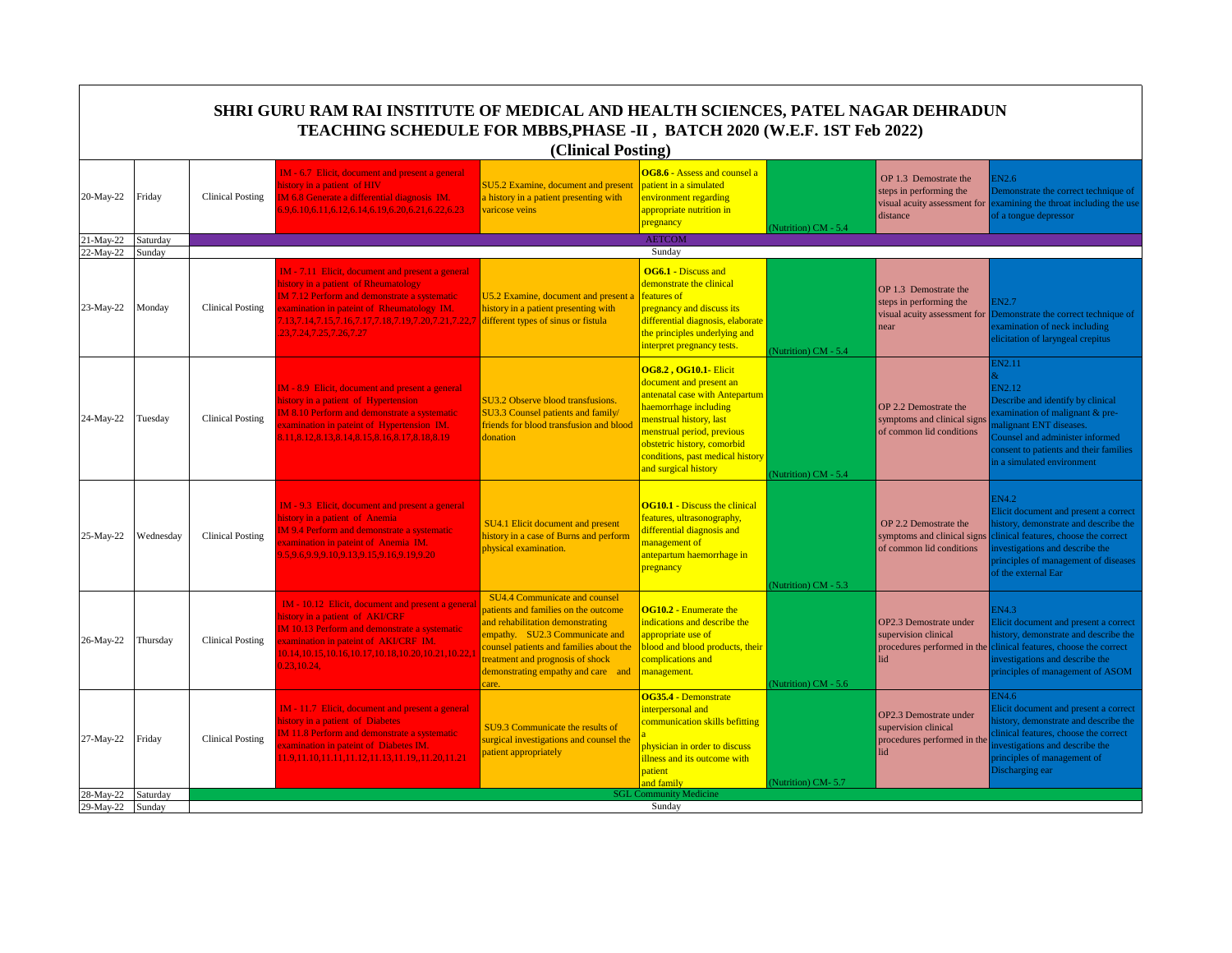|                                                                   | SHRI GURU RAM RAI INSTITUTE OF MEDICAL AND HEALTH SCIENCES, PATEL NAGAR DEHRADUN<br>TEACHING SCHEDULE FOR MBBS, PHASE -II, BATCH 2020 (W.E.F. 1ST Feb 2022)<br>(Clinical Posting) |                         |                                                                                                                                                                                                                                               |                                                                                                                                                                                                                                      |                                                                                                                                                                                                                                                                 |                         |                                                                                                                                                            |                                                                                                                                                                                                                                    |  |  |
|-------------------------------------------------------------------|-----------------------------------------------------------------------------------------------------------------------------------------------------------------------------------|-------------------------|-----------------------------------------------------------------------------------------------------------------------------------------------------------------------------------------------------------------------------------------------|--------------------------------------------------------------------------------------------------------------------------------------------------------------------------------------------------------------------------------------|-----------------------------------------------------------------------------------------------------------------------------------------------------------------------------------------------------------------------------------------------------------------|-------------------------|------------------------------------------------------------------------------------------------------------------------------------------------------------|------------------------------------------------------------------------------------------------------------------------------------------------------------------------------------------------------------------------------------|--|--|
| 30-May-22                                                         | Monday                                                                                                                                                                            | <b>Clinical Posting</b> | IM - 12.5 Elicit, document and present a general<br>history in a patient of Thyroid Disease<br>IM 12.6 Perform and demonstrate a systematic<br>xamination in pateint of Thyroid Disease IM.<br>12.7, 12.8, 12.9, 12.10, 12.11, 12.14          | SU10.2 Describe the steps and obtain<br>informed consent in a simulated<br>environment<br>SU13.4 Counsel patients and relatives<br>on organ donation in a simulated<br>environment                                                   | OG35.6 - Demonstrate ethical<br>behavior in all aspects of<br>medical practice.                                                                                                                                                                                 | (Environment) CM-3.2    | OP3.9 Demostrate the<br>correct technique of<br>instillation of eye drops in a<br>simulated environment                                                    | EN4.7<br>Elicit document and present a correct<br>nistory demonstrate and describe the<br>clinical features, choose the correct<br>nvestigations and describe the<br>principles of management of CSOM                              |  |  |
| 31-May-22<br>$1-Jun-22$<br>$2-Jun-22$<br>$3-Jun-22$<br>$4-Jun-22$ | Tuesday<br>Wednesday<br>Thursday<br>Friday<br>Saturday                                                                                                                            |                         |                                                                                                                                                                                                                                               |                                                                                                                                                                                                                                      | Terminal Exam. Medicine Surgery OBG, F.M.T & Community Medcine                                                                                                                                                                                                  |                         |                                                                                                                                                            |                                                                                                                                                                                                                                    |  |  |
| 5-Jun-22                                                          | Sunday                                                                                                                                                                            |                         |                                                                                                                                                                                                                                               |                                                                                                                                                                                                                                      | Sunday                                                                                                                                                                                                                                                          |                         |                                                                                                                                                            |                                                                                                                                                                                                                                    |  |  |
| $6$ -Jun-22                                                       | Monday                                                                                                                                                                            | <b>Clinical Posting</b> | IM - 13.7 Elicit, document and present a general<br>history in a patient of Common Malignancies<br>IM 13.8 Perform and demonstrate a systematic<br>xamination in pateint of Common Malignancies<br>IM. 13.9 to 13.19                          | SU10.3 Observe common surgical<br>procedures and assist in minor surgical<br>procedures; Observe emergency<br>lifesaving surgical procedures.                                                                                        | OG - 12.1 - Elicit document<br>and present an antenatal case of<br>PIH with obstetric history<br>including menstrual<br>history, last menstrual period,<br>previous obstetric history,<br>comorbid<br>conditions, past medical history<br>and surgical history. | (Environment) CM-3.4    | OP3.2 Demostrate,<br>document and present the<br>correct method of<br>examination of a red eye                                                             | <b>EN4.22</b><br>Elicit document and present a correct<br>istory, demonstrate and describe the<br>clinical features, choose the correct<br>nvestigations and describe the<br>principles of management Nasal<br><b>Obstruction</b>  |  |  |
| $7-Jun-22$                                                        | Tuesday                                                                                                                                                                           | <b>Clinical Posting</b> | IM - 14.6 Elicit, document and present a general<br>history in a patient of Obesity<br>IM 14.7 Perform and demonstrate a systematic<br>xamination in pateint of Obesity IM. 14.8 to<br>14.12                                                  | SU 10.4 Perform basic surgical Skills<br>such as First aid including suturing and<br>minor surgical procedures in simulated<br>environment SU14.4 Demonstrate<br>the techniques of asepsis and suturing i<br>a simulated environment | <b>OG12.1-</b> Discussion of PIH<br>case including investigations;<br>principles of management of<br>hypertensive disorders of<br>pregnancy                                                                                                                     | (Environment) CM-3.6    | OP3.2 Demostrate,<br>document and present the<br>correct method of<br>examination of a red eye                                                             | <b>N4.25</b><br>Elicit document and present a correct<br>nistory, demonstrate and describe the<br>linical features, choose the correct<br>nvestigations and describe the<br>principles of management Of Nasal<br>olyps <sup></sup> |  |  |
| $8-Jun-22$                                                        | Wednesday                                                                                                                                                                         | <b>Clinical Posting</b> | IM - 15.4 Elicit, document and present a general<br>history in a patient of GI Bleeding<br><b>IM 15.5 Perform and demonstrate a systematic</b><br>xamination in pateint of GI Bleeding IM. 15.7 to Life Support.<br>15.9, 15.13, 15.17, 15.18 | SU17.2 Demonstrate the steps in Basic                                                                                                                                                                                                | <b>OG12.1-</b> Discussion of<br>eclampsia, it complication<br>complications and<br>management of eclampsia.                                                                                                                                                     | (Environment) CM-3.7    | OP6.6 Identify and<br>demonstrate the clinical<br>features and distinguish and<br>diagnose common clinical<br>conditions affecting the<br>anterior chamber | <b>IN4.27</b><br>Elicit document and present a correct<br>istory, demonstrate and describe the<br>linical features, choose the correct<br>nvestigations and describe the<br>principles of management of Allergic<br>Rhinitis       |  |  |
| $9-Jun-22$                                                        | Thursday                                                                                                                                                                          | <b>Clinical Posting</b> | IM - 16.4 Elicit, document and present a general<br>history in a patient of Diarrheal Disorder<br><b>IM 16.5 Perform and demonstrate a systematic</b><br>xamination in pateint of Diarrheal Disorder IM<br>16.7 to 16.10                      | SU5.2 Elicit, document and present a<br>history in a patient presenting with<br>lymphatic disorder                                                                                                                                   | <b>OG19.1 - Case disscussion on</b><br>the puerperium, and its<br>complications                                                                                                                                                                                 | (Environment) CM - 3.8  | OP7.3 Demostrate the<br>correct technique of ocular<br>examination in a patient<br>with cataract                                                           | 3N4.30<br>Elicit document and present a correct<br>istory, demonstrate and describe the<br>clinical features, choose the correct<br>nvestigations and describe the<br>principles of Epistaxis                                      |  |  |
| $10-Jun-22$                                                       | Friday                                                                                                                                                                            | <b>Clinical Posting</b> | IM - 17.2 Elicit, document and present a general<br>history in a patient of Headache<br>IM 17.4 Perform and demonstrate a systematic<br>xamination in pateint of Headache IM.<br>17.3, 17.5, 17.7, 17.8, 17.9, 17.14                          | SU5.2 Elicit, document and present a<br>history in a patient presenting with<br>breast lump and ulcer                                                                                                                                | <b>OG19.1 - Counselling for</b><br>contraception, puerperal<br>sterilization                                                                                                                                                                                    | (Epidemiology) CM - 7.4 | OP7.3 Demostrate the<br>correct technique of ocular<br>examination in a patient<br>with cataract                                                           | EN4.29<br>Elicit document and present a correct<br>istory, demonstrate and describe the<br>clinical features, choose the correct<br>nvestigations and describe the<br>principles of management of Acute &<br>Chronic rhinitis      |  |  |
| 11-Jun-22                                                         | Saturday                                                                                                                                                                          |                         |                                                                                                                                                                                                                                               |                                                                                                                                                                                                                                      | <b>AETCOM</b>                                                                                                                                                                                                                                                   |                         |                                                                                                                                                            |                                                                                                                                                                                                                                    |  |  |
| $12-Jun-22$                                                       | Sunday                                                                                                                                                                            |                         |                                                                                                                                                                                                                                               |                                                                                                                                                                                                                                      | Sunday                                                                                                                                                                                                                                                          |                         |                                                                                                                                                            |                                                                                                                                                                                                                                    |  |  |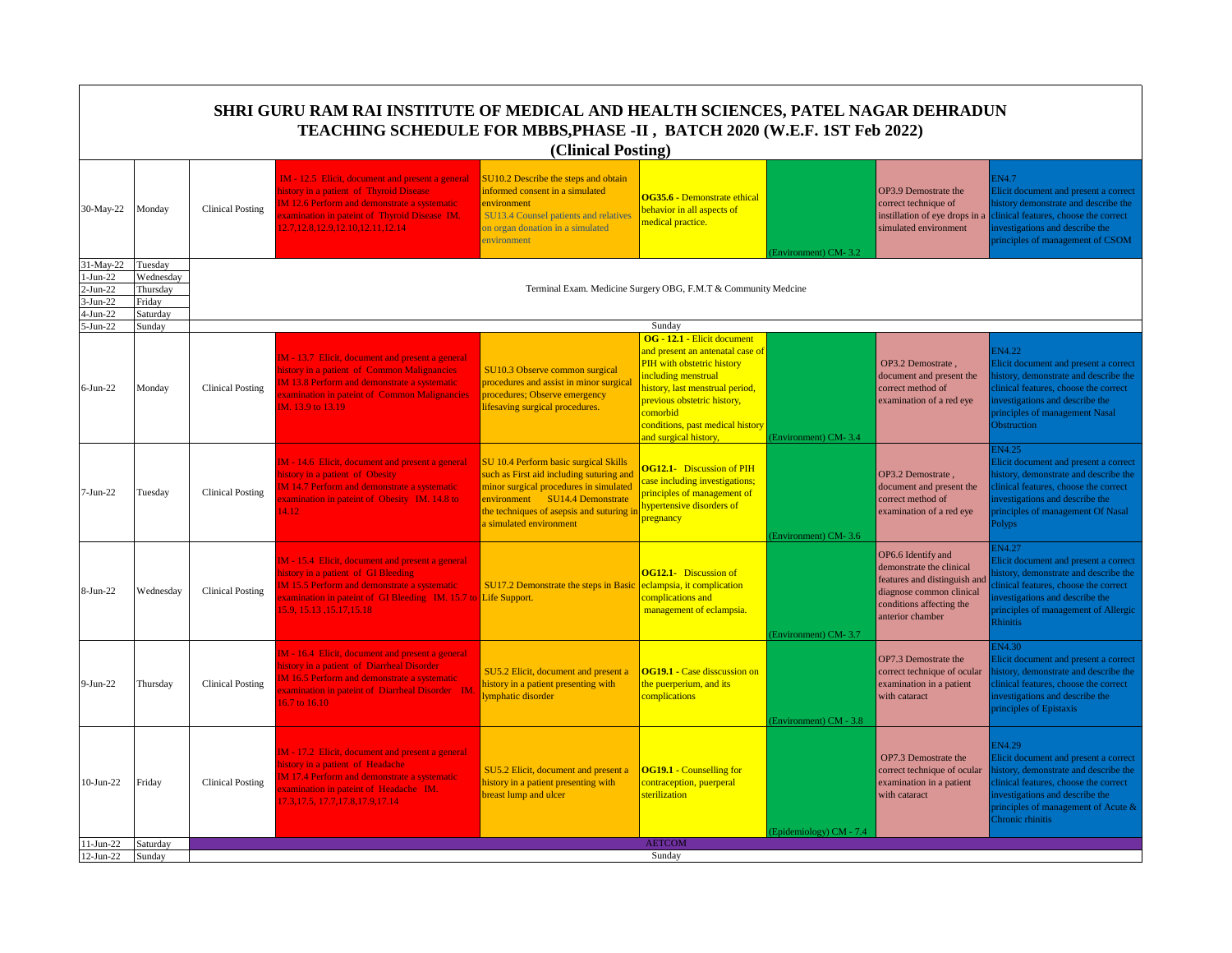|                        |                  |                         | SHRI GURU RAM RAI INSTITUTE OF MEDICAL AND HEALTH SCIENCES, PATEL NAGAR DEHRADUN<br>TEACHING SCHEDULE FOR MBBS, PHASE -II, BATCH 2020 (W.E.F. 1ST Feb 2022)                                                                                                                                                                                                                                                                                                       |                                                                                                                                                                 |                                                                                                                                                                                                                                                                                                                                                       |                                               |                                                                                                                |                                                                                                                                                                                                                                                  |
|------------------------|------------------|-------------------------|-------------------------------------------------------------------------------------------------------------------------------------------------------------------------------------------------------------------------------------------------------------------------------------------------------------------------------------------------------------------------------------------------------------------------------------------------------------------|-----------------------------------------------------------------------------------------------------------------------------------------------------------------|-------------------------------------------------------------------------------------------------------------------------------------------------------------------------------------------------------------------------------------------------------------------------------------------------------------------------------------------------------|-----------------------------------------------|----------------------------------------------------------------------------------------------------------------|--------------------------------------------------------------------------------------------------------------------------------------------------------------------------------------------------------------------------------------------------|
|                        |                  |                         |                                                                                                                                                                                                                                                                                                                                                                                                                                                                   | (Clinical Posting)                                                                                                                                              |                                                                                                                                                                                                                                                                                                                                                       |                                               |                                                                                                                |                                                                                                                                                                                                                                                  |
| 13-Jun-22              | Monday           | <b>Clinical Posting</b> | IM - 18.3 Elicit, document and present a general<br>history in a patient of CVA<br><b>IM 18.5 Perform and demonstrate a systematic</b><br>xamination in pateint of CVA IM. 18.4,18.6 to<br>18.9.18.17                                                                                                                                                                                                                                                             | SU5.2 Elicit, document and present a<br>history in a patient presenting with<br>rectal complaint                                                                | <b>OG12.2 - Elicit document and</b><br>present an antenatal case with<br>anemia including menstrual<br>history, last menstrual period,<br>previous obstetric history,<br>comorbid<br>conditions, past medical history<br>and surgical history                                                                                                         | Epidemiology) CM-7.6                          | OP7.3 Demostrate the<br>correct technique of ocular<br>examination in a patient<br>with cataract               | EN4.26<br>Elicit document and present a correct<br>istory, demonstrate and describe the<br>linical features, choose the correct<br>nvestigations and describe the<br>principles of management of<br><b>Adenoids</b>                              |
| $14-Jun-22$            | Tuesday          | <b>Clinical Posting</b> | IM - 19.3 Elicit, document and present a general<br>nistory in a patient of Movement Disorder<br><b>IM 19.4 Perform and demonstrate a systematic</b><br>examination in pateint of Movement Disorder IM.<br>19.5 to 19.7<br>IM - 20.4 Elicit, document and present a general<br>istory in a patient of Envenomation / Geriartic<br>Patient<br><b>IM 20.5 Perform and demonstrate a systematic</b><br>examination in pateint of Envenomation / Geriartic<br>Patient | SU5.2 Elicit, document and present a<br>history in a patient presenting with<br>abdominal pain.                                                                 | <b>OG12.2 - Discussion on</b><br>diagnosis of anemia and<br>required investigations, adverse<br>effects on the mother and<br>foetus                                                                                                                                                                                                                   | Demography) CM-9.2                            | OP 9.1 Demostrate the<br>correct technique to<br>examine extraocular<br>movements                              | <b>EN4.39</b><br>Elicit document and present a correct<br>history, demonstrate and describe the<br>clinical features, choose the correct<br>investigations and describe the<br>principles of management of Acute &<br><b>Chronic Tonsillitis</b> |
| $15$ -Jun-22           | Wednesday        | <b>Clinical Posting</b> | Ward Leaving                                                                                                                                                                                                                                                                                                                                                                                                                                                      | Ward Leaving                                                                                                                                                    | Ward Leaving                                                                                                                                                                                                                                                                                                                                          | <b>Ward Leaving</b>                           | Ward Leaving                                                                                                   | Ward Leaving EF Batch                                                                                                                                                                                                                            |
| $16$ -Jun-22           | Thursday         | <b>Clinical Posting</b> | <b>IJ</b> Batch<br>IM .1.10 Elicit, document and present a general<br>history in a patient of Heart Failure<br><b>IM 1.11 Perform and demonstrate a systematic</b><br>examination in pateint of Heart Failure<br>$IM.1.12, 1.13, 1.14, 1.15, 1.16, 1.17, 1.18$ ,<br>1.21, 1.26, 1.27, 1.28, 1.29, 1.30                                                                                                                                                            | <b>KL</b> Batch<br>U5.2 Elicit, document and present a<br>general history in a patient<br>SU5.2 Elicit, document and present a<br>general scheme of case taking | <b>AB</b> Batch<br><b>OG8.2 - Elicit document and</b><br>present an antenatal case with<br>obstetric history including<br>menstrual<br>history, last menstrual period,<br>previous obstetric history,<br>comorbid<br>conditions, past medical history<br>and surgical history,<br>OG35.5 - Determine<br>gestational age, EDD and<br>obstetric formula | CD Batch<br>(Nutrition) CM - 5.1,<br>5.2, 5.4 | <b>Batch EF</b><br>OP3.1 Elicit, document<br>and present appropriate<br>history in a patient with a<br>red eye | H<br>EN2.1<br>Elicit document and present an<br>appropriate history in a patient<br>resenting with an ENT complaint                                                                                                                              |
| $17-Jun-22$            | Friday           | <b>Clinical Posting</b> | IM - 2.6 Elicit, document and present a general<br>history in a patient of AMI / IHD<br>M 2.7 Perform and demonstrate a systematic<br>xamination in pateint of AMI / IHD IM.<br>1.8, 2.9, 2.10, 2.11, 2.12, 2.21, 2.22, 2.24                                                                                                                                                                                                                                      | SU5.2 Examine, document and presen<br>a general history in a patient with a<br>ump or swelling                                                                  | OG8.3 - Elicit, demonstrate,<br>document and perform an<br>obstetrical examination<br>including a general and<br>abdominal examination of<br>antenatal case, OG35.7 Obtain<br>informed consent for any<br>examination / procedure                                                                                                                     | (Nutrition) CM - 5.1, 5.4                     | Op3.1 Elicit, document<br>and present appropriate<br>history in a patient with a<br>red eye                    | IN2.1<br>Elicit document and present an<br>appropriate history in a patient<br>presenting with an ENT complaint                                                                                                                                  |
| 18-Jun-22              | Saturday         |                         |                                                                                                                                                                                                                                                                                                                                                                                                                                                                   |                                                                                                                                                                 | <b>AETCOM</b>                                                                                                                                                                                                                                                                                                                                         |                                               |                                                                                                                |                                                                                                                                                                                                                                                  |
| 19-Jun-22<br>20-Jun-22 | Sunday<br>Monday | <b>Clinical Posting</b> | IM - 3.4 Elicit, document and present a general<br>history in a patient of Pneumonia<br>IM 3.5 Perform and demonstrate a systematic<br>xamination in pateint of Pneumonia IM.<br>8.6, 3.7, 3.8, 3.9, 3.10, 3.11, 3.12, 3.13, 3.14, 3.18                                                                                                                                                                                                                           | SU5.2 Elicit, document and present a<br>history in a patient presenting with ulcer                                                                              | Sunday<br><b>OG8.1 - Enumerate and</b><br>discuss the objectives of<br>antenatal care,<br>assessment of period of<br>gestation; screening for high-<br>risk factors.                                                                                                                                                                                  | (Nutrition) CM - 5.1, 5.4                     | OP3.1 Elicit, document<br>and present appropriate<br>history in a patient with a<br>red eye                    | EN2.2<br>Demonstrate the correct use of a<br>eadlamp in the examination of the<br>ear, nose and throat                                                                                                                                           |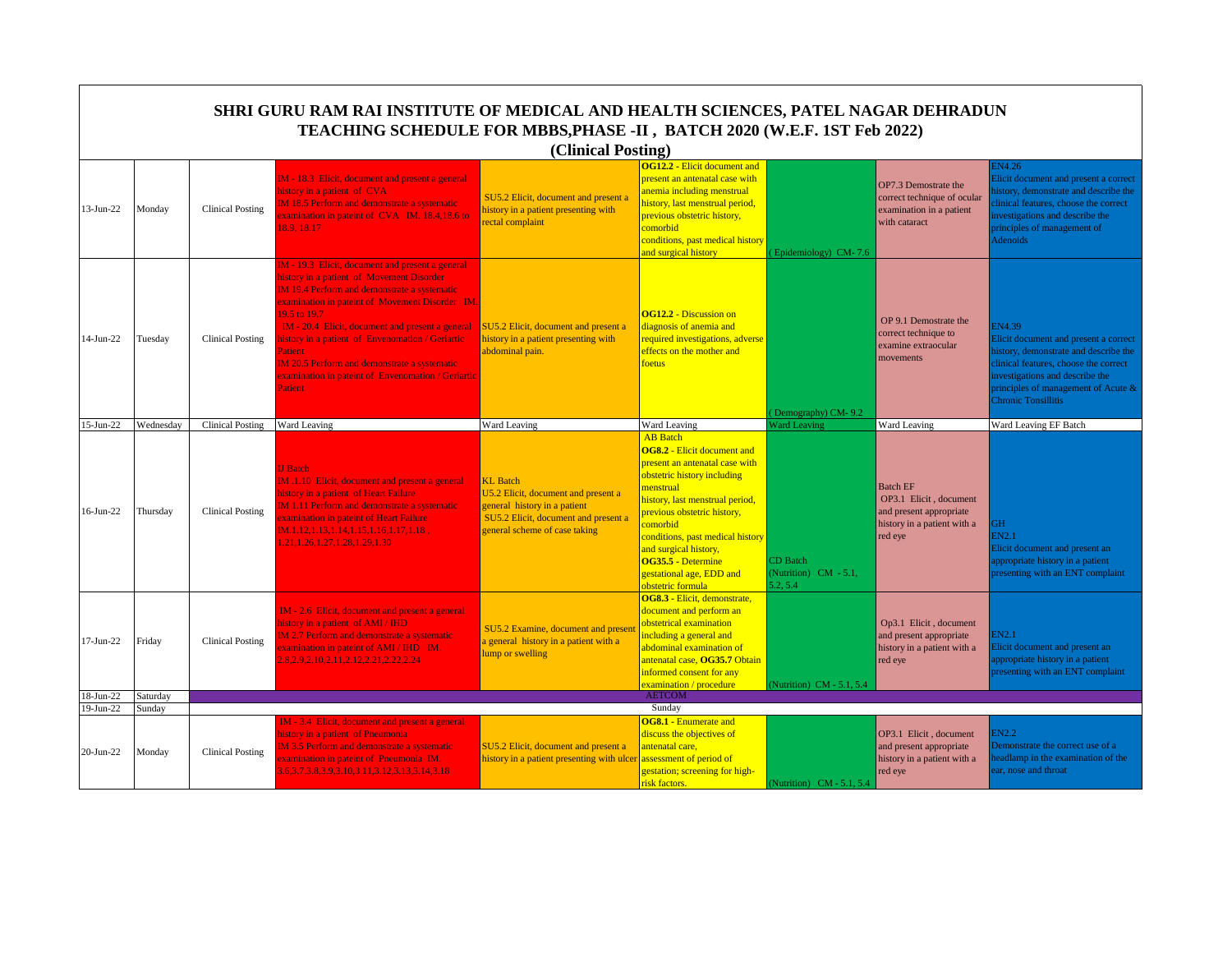|                        |                    |                         | SHRI GURU RAM RAI INSTITUTE OF MEDICAL AND HEALTH SCIENCES, PATEL NAGAR DEHRADUN<br>TEACHING SCHEDULE FOR MBBS, PHASE -II, BATCH 2020 (W.E.F. 1ST Feb 2022)                                                                                                                                   | (Clinical Posting)                                                                                                                                                                                                                                                                                                                      |                                                                                                                                                                                                                                                                        |                          |                                                                                              |                                                                                                                                                                                                                                         |
|------------------------|--------------------|-------------------------|-----------------------------------------------------------------------------------------------------------------------------------------------------------------------------------------------------------------------------------------------------------------------------------------------|-----------------------------------------------------------------------------------------------------------------------------------------------------------------------------------------------------------------------------------------------------------------------------------------------------------------------------------------|------------------------------------------------------------------------------------------------------------------------------------------------------------------------------------------------------------------------------------------------------------------------|--------------------------|----------------------------------------------------------------------------------------------|-----------------------------------------------------------------------------------------------------------------------------------------------------------------------------------------------------------------------------------------|
| 21-Jun-22              | Tuesday            | <b>Clinical Posting</b> | IM - 4.9 Elicit, document and present a general<br>history in a patient of Fever<br>IM 4.10 Perform and demonstrate a systematic<br>examination in pateint of Fever IM.<br>4.11,4.12,4.13,4.14,4.15,4.19,4.20,4.21,4.23,4.24,4<br>25.4.26                                                     | SU5.2 Elicit, document and present a<br>history in a patient presenting with<br>different types of infective ulcers SU5.2<br>Examine, document and present a<br>history in a patient presenting with<br>arterial ulcer<br>SU5.2 Examine, document and present<br>a history in a patient presenting with<br>venous and neuropathic ulcer | <b>OG8.2 - Elicit document and</b><br>present an postnatal case with<br>obstetric history including<br>menstrual<br>history, last menstrual period,<br>previous obstetric history,<br>comorbid<br>conditions, past medical history<br>and surgical history             | Nutrition) CM - 5.1, 5.4 | AN41.1 Describe and<br>demonstrate parts and<br>layers of the eyeball                        | <b>EN2.3</b><br>Demonstrate the correct technique of<br>examination of the ear including<br>Otoscopy                                                                                                                                    |
| 22-Jun-22              | Wednesday          | <b>Clinical Posting</b> | IM - 5.9 Elicit, document and present a general<br>history in a patient of Liver Disease<br><b>IM 5.10 Perform and demonstrate a systematic</b><br>xamination in pateint of Liver Disease IM.<br>5.11, 5.12, 5.13, 5.14, 5.15, 5.16                                                           | SU5.2 Examine, document and present<br>a history in a patient presenting with<br>gangrene                                                                                                                                                                                                                                               | OG8.3 - Elicit, demonstrate,<br>document and perform an<br>obstetrical<br>examination including a<br>general and abdominal<br>$\alpha$ examination of postnatal case $\alpha$ (Nutrition) CM - 5.1, 5.4                                                                |                          | PY10.17 Describe and<br>discuss functional anatomy<br>of the eye                             | EN2.5<br>Demonstrate the correct technique of<br>xamination of the nose & paranasal<br>inuses including the use of nasal<br>peculum                                                                                                     |
| 23-Jun-22              | Thursday           | <b>Clinical Posting</b> | IM - 6.7 Elicit, document and present a general<br>history in a patient of HIV<br>IM 6.8 Generate a differential diagnosis IM.<br>6.9.6.10.6.11.6.12.6.14.6.19.6.20.6.21.6.22.6.23                                                                                                            | SU5.2 Examine, document and present<br>a history in a patient presenting with<br>varicose veins                                                                                                                                                                                                                                         | <b>OG8.6 - Assess and counsel a</b><br>patient in a simulated<br>environment regarding<br>appropriate nutrition in<br>pregnancy                                                                                                                                        | Nutrition) CM - 5.4      | OP 1.3 Demostrate the<br>steps in performing the<br>visual acuity assessment for<br>distance | <b>IN2.6</b><br>Demonstrate the correct technique of<br>examining the throat including the use<br>of a tongue depressor                                                                                                                 |
| 24-Jun-22              | Friday             | <b>Clinical Posting</b> | IM - 7.11 Elicit, document and present a general<br>history in a patient of Rheumatology<br><b>IM 7.12 Perform and demonstrate a systematic</b><br>xamination in pateint of Rheumatology IM.<br>13, 7.14, 7.15, 7.16, 7.17, 7.18, 7.19, 7.20, 7.21, 7.22, 7<br>23, 7. 24, 7. 25, 7. 26, 7. 27 | U5.2 Examine, document and present a<br>history in a patient presenting with<br>different types of sinus or fistula                                                                                                                                                                                                                     | <b>OG6.1 - Discuss and</b><br>demonstrate the clinical<br>features of<br>pregnancy and discuss its<br>differential diagnosis, elaborate<br>the principles underlying and<br>interpret pregnancy tests.                                                                 | Nutrition) CM - 5.4      | OP 1.3 Demostrate the<br>steps in performing the<br>visual acuity assessment for<br>near     | <b>IN2.7</b><br>Demonstrate the correct technique of<br>examination of neck including<br>elicitation of laryngeal crepitus                                                                                                              |
| 25-Jun-22<br>26-Jun-22 | Saturday<br>Sunday |                         |                                                                                                                                                                                                                                                                                               |                                                                                                                                                                                                                                                                                                                                         | <b>SGL Community Medicine</b><br>Sunday                                                                                                                                                                                                                                |                          |                                                                                              |                                                                                                                                                                                                                                         |
| 27-Jun-22              | Monday             | <b>Clinical Posting</b> | IM - 8.9 Elicit, document and present a general<br>history in a patient of Hypertension<br><b>IM 8.10 Perform and demonstrate a systematic</b><br>xamination in pateint of Hypertension IM.<br>8.11, 8.12, 8.13, 8.14, 8.15, 8.16, 8.17, 8.18, 8.19                                           | SU3.2 Observe blood transfusions.<br>SU3.3 Counsel patients and family/<br>friends for blood transfusion and blood<br>donation                                                                                                                                                                                                          | <b>OG8.2, OG10.1- Elicit</b><br>document and present an<br>antenatal case with Antepartum<br>haemorrhage including<br>menstrual history, last<br>menstrual period, previous<br>obstetric history, comorbid<br>conditions, past medical history<br>and surgical history | Nutrition) CM - 5.4      | OP 2.2 Demostrate the<br>symptoms and clinical signs<br>of common lid conditions             | EN2.11<br>EN2.12<br>Describe and identify by clinical<br>xamination of malignant & pre-<br>nalignant ENT diseases.<br>Counsel and administer informed<br>consent to patients and their families<br>in a simulated environment           |
| 28-Jun-22              | Tuesday            | <b>Clinical Posting</b> | IM - 9.3 Elicit, document and present a general<br>history in a patient of Anemia<br>M 9.4 Perform and demonstrate a systematic<br>xamination in pateint of Anemia IM.<br>9.5, 9.6, 9.9, 9.10, 9.13, 9.15, 9.16, 9.19, 9.20                                                                   | SU4.1 Elicit document and present<br>history in a case of Burns and perform<br>physical examination.                                                                                                                                                                                                                                    | <b>OG10.1 - Discuss the clinical</b><br>features, ultrasonography,<br>differential diagnosis and<br>management of<br>antepartum haemorrhage in<br>pregnancy                                                                                                            | (Nutrition) CM - 5.3     | OP 2.2 Demostrate the<br>symptoms and clinical signs<br>of common lid conditions             | <b>EN4.2</b><br>Elicit document and present a correct<br>istory, demonstrate and describe the<br>clinical features, choose the correct<br>nvestigations and describe the<br>principles of management of diseases<br>of the external Ear |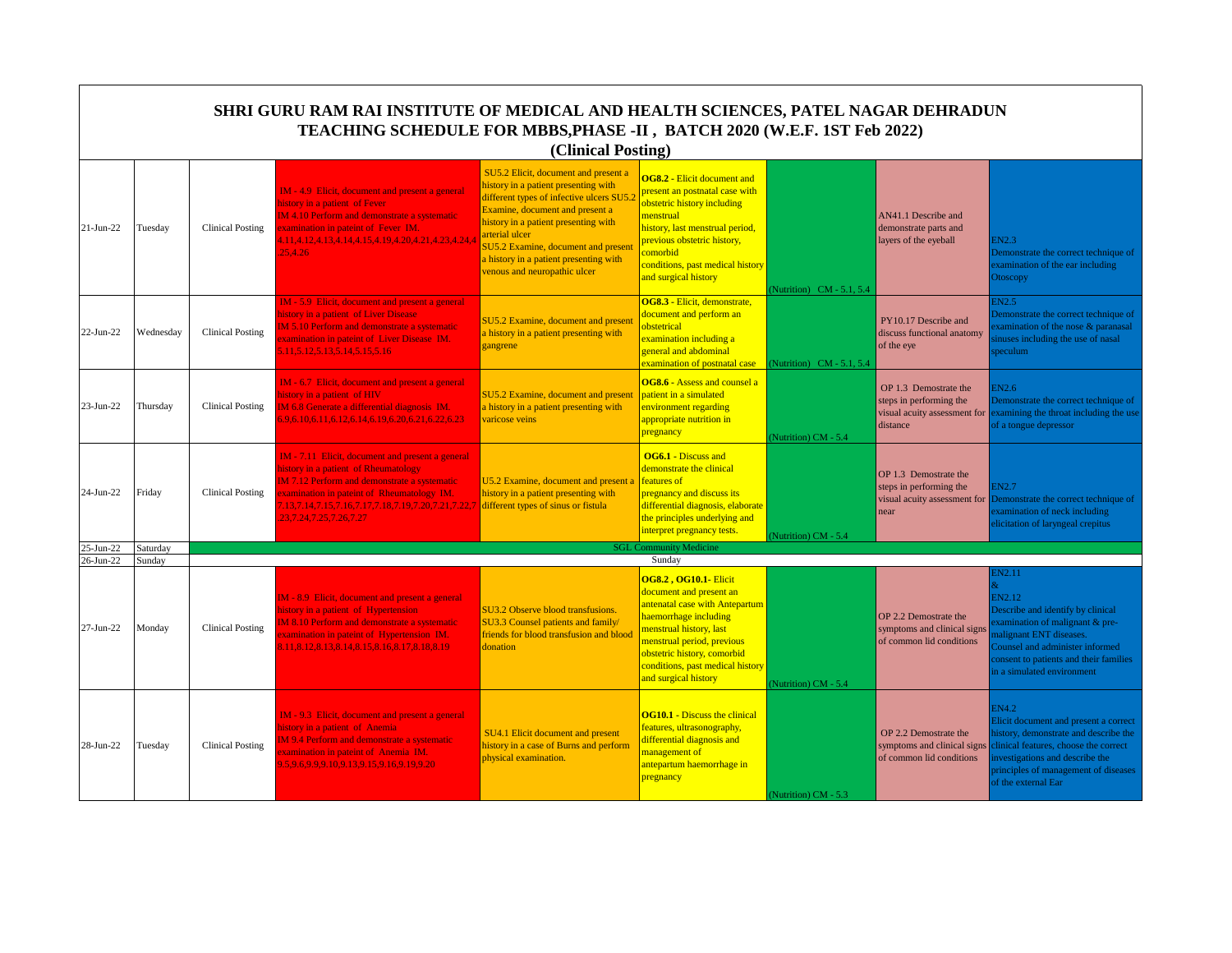|                          | SHRI GURU RAM RAI INSTITUTE OF MEDICAL AND HEALTH SCIENCES, PATEL NAGAR DEHRADUN<br>TEACHING SCHEDULE FOR MBBS, PHASE -II, BATCH 2020 (W.E.F. 1ST Feb 2022)<br>(Clinical Posting) |                         |                                                                                                                                                                                                                                                            |                                                                                                                                                                                                                                                                         |                                                                                                                                                                                                                                                                           |                      |                                                                                                                                                            |                                                                                                                                                                                                                                      |  |  |  |
|--------------------------|-----------------------------------------------------------------------------------------------------------------------------------------------------------------------------------|-------------------------|------------------------------------------------------------------------------------------------------------------------------------------------------------------------------------------------------------------------------------------------------------|-------------------------------------------------------------------------------------------------------------------------------------------------------------------------------------------------------------------------------------------------------------------------|---------------------------------------------------------------------------------------------------------------------------------------------------------------------------------------------------------------------------------------------------------------------------|----------------------|------------------------------------------------------------------------------------------------------------------------------------------------------------|--------------------------------------------------------------------------------------------------------------------------------------------------------------------------------------------------------------------------------------|--|--|--|
| 29-Jun-22                | Wednesday                                                                                                                                                                         | Clinical Posting        | IM - 10.12 Elicit, document and present a genera<br>history in a patient of AKI/CRF<br>IM 10.13 Perform and demonstrate a systematic<br>examination in pateint of AKI/CRF IM.<br>10.14, 10.15, 10.16, 10.17, 10.18, 10.20, 10.21, 10.22, 1<br>0.23, 10.24, | SU4.4 Communicate and counsel<br>patients and families on the outcome<br>and rehabilitation demonstrating<br>empathy. SU2.3 Communicate and<br>counsel patients and families about the<br>reatment and prognosis of shock<br>demonstrating empathy and care and<br>are. | OG10.2 - Enumerate the<br>indications and describe the<br>appropriate use of<br>blood and blood products, their<br>complications and<br>management.                                                                                                                       | Nutrition) CM - 5.6  | OP2.3 Demostrate under<br>supervision clinical<br>procedures performed in the<br>lid                                                                       | EN4.3<br>Elicit document and present a correct<br>nistory, demonstrate and describe the<br>clinical features, choose the correct<br>nvestigations and describe the<br>principles of management of ASOM                               |  |  |  |
| 30-Jun-22                | Thursday                                                                                                                                                                          | <b>Clinical Posting</b> | IM - 11.7 Elicit, document and present a general<br>history in a patient of Diabetes<br><b>IM 11.8 Perform and demonstrate a systematic</b><br>xamination in pateint of Diabetes IM.<br>11.9,11.10,11.11,11.12,11.13,11.19,,11.20,11.21                    | SU9.3 Communicate the results of<br>surgical investigations and counsel the<br>patient appropriately                                                                                                                                                                    | OG35.4 - Demonstrate<br>interpersonal and<br>communication skills befitting<br>physician in order to discuss<br>illness and its outcome with<br>patient<br>and family                                                                                                     | (Nutrition) CM-5.7   | OP2.3 Demostrate under<br>supervision clinical<br>procedures performed in the<br>lid                                                                       | EN4.6<br>Elicit document and present a correct<br>istory, demonstrate and describe the<br>linical features, choose the correct<br>nvestigations and describe the<br>principles of management of<br>Discharging ear                   |  |  |  |
| $1-Jul-22$               | Friday                                                                                                                                                                            | <b>Clinical Posting</b> | IM - 12.5 Elicit, document and present a general<br>history in a patient of Thyroid Disease<br>IM 12.6 Perform and demonstrate a systematic<br>xamination in pateint of Thyroid Disease IM.<br>12.7, 12.8, 12.9, 12.10, 12.11, 12.14                       | SU10.2 Describe the steps and obtain<br>informed consent in a simulated<br>environment<br><b>SU13.4 Counsel patients and relatives</b><br>on organ donation in a simulated<br>environment                                                                               | OG35.6 - Demonstrate ethical<br>behavior in all aspects of<br>medical practice.                                                                                                                                                                                           | Environment) CM-3.2  | OP3.9 Demostrate the<br>correct technique of<br>instillation of eye drops in a<br>simulated environment                                                    | EN4.7<br>Elicit document and present a correct<br>history demonstrate and describe the<br>clinical features, choose the correct<br>investigations and describe the<br>principles of management of CSOM                               |  |  |  |
| 2-Jul-22                 | Saturday                                                                                                                                                                          |                         |                                                                                                                                                                                                                                                            |                                                                                                                                                                                                                                                                         | <b>AETCOM</b>                                                                                                                                                                                                                                                             |                      |                                                                                                                                                            |                                                                                                                                                                                                                                      |  |  |  |
| $3-Jul-22$<br>$4-Jul-22$ | Sunday<br>Monday                                                                                                                                                                  | Clinical Posting        | IM - 13.7 Elicit, document and present a general<br>history in a patient of Common Malignancies<br>IM 13.8 Perform and demonstrate a systematic<br>xamination in pateint of Common Malignancies<br>IM. 13.9 to 13.19                                       | SU10.3 Observe common surgical<br>procedures and assist in minor surgical<br>procedures; Observe emergency<br>lifesaving surgical procedures.                                                                                                                           | Sunday<br>OG - 12.1 - Elicit document<br>and present an antenatal case of<br>PIH with obstetric history<br>including menstrual<br>history, last menstrual period,<br>previous obstetric history,<br>comorbid<br>conditions, past medical history<br>and surgical history, | (Environment) CM-3.4 | OP3.2 Demostrate.<br>document and present the<br>correct method of<br>examination of a red eye                                                             | EN4.22<br>Elicit document and present a correct<br>istory, demonstrate and describe the<br>clinical features, choose the correct<br>nvestigations and describe the<br>principles of management Nasal<br><b>Obstruction</b>           |  |  |  |
| $5-Jul-22$               | Tuesday                                                                                                                                                                           | <b>Clinical Posting</b> | IM - 14.6 Elicit, document and present a general<br>history in a patient of Obesity<br>IM 14.7 Perform and demonstrate a systematic<br>xamination in pateint of Obesity IM. 14.8 to<br>14.12                                                               | SU 10.4 Perform basic surgical Skills<br>such as First aid including suturing and<br>minor surgical procedures in simulated<br>environment SU14.4 Demonstrate<br>the techniques of asepsis and suturing i<br>simulated environment                                      | <b>OG12.1-</b> Discussion of PIH<br>case including investigations;<br>principles of management of<br>hypertensive disorders of<br>pregnancy                                                                                                                               | Environment) CM-3.6  | OP3.2 Demostrate,<br>document and present the<br>correct method of<br>examination of a red eye                                                             | EN4.25<br>Elicit document and present a correct<br>nistory, demonstrate and describe the<br>linical features, choose the correct<br>nvestigations and describe the<br>principles of management Of Nasal<br>Polyps                    |  |  |  |
| $6-Jul-22$               | Wednesday                                                                                                                                                                         | <b>Clinical Posting</b> | IM - 15.4 Elicit, document and present a general<br>history in a patient of GI Bleeding<br>IM 15.5 Perform and demonstrate a systematic<br>xamination in pateint of GI Bleeding IM. 15.7 to Life Support.<br>15.9, 15.13, 15.17, 15.18                     | SU17.2 Demonstrate the steps in Basic                                                                                                                                                                                                                                   | <b>OG12.1-</b> Discussion of<br>eclampsia, it complication<br>complications and<br>management of eclampsia.                                                                                                                                                               | (Environment) CM-3.7 | OP6.6 Identify and<br>demonstrate the clinical<br>features and distinguish and<br>diagnose common clinical<br>conditions affecting the<br>anterior chamber | <b>IN4.27</b><br>Elicit document and present a correct<br>nistory, demonstrate and describe the<br>linical features, choose the correct<br>nvestigations and describe the<br>principles of management of Allergic<br><b>Zhinitis</b> |  |  |  |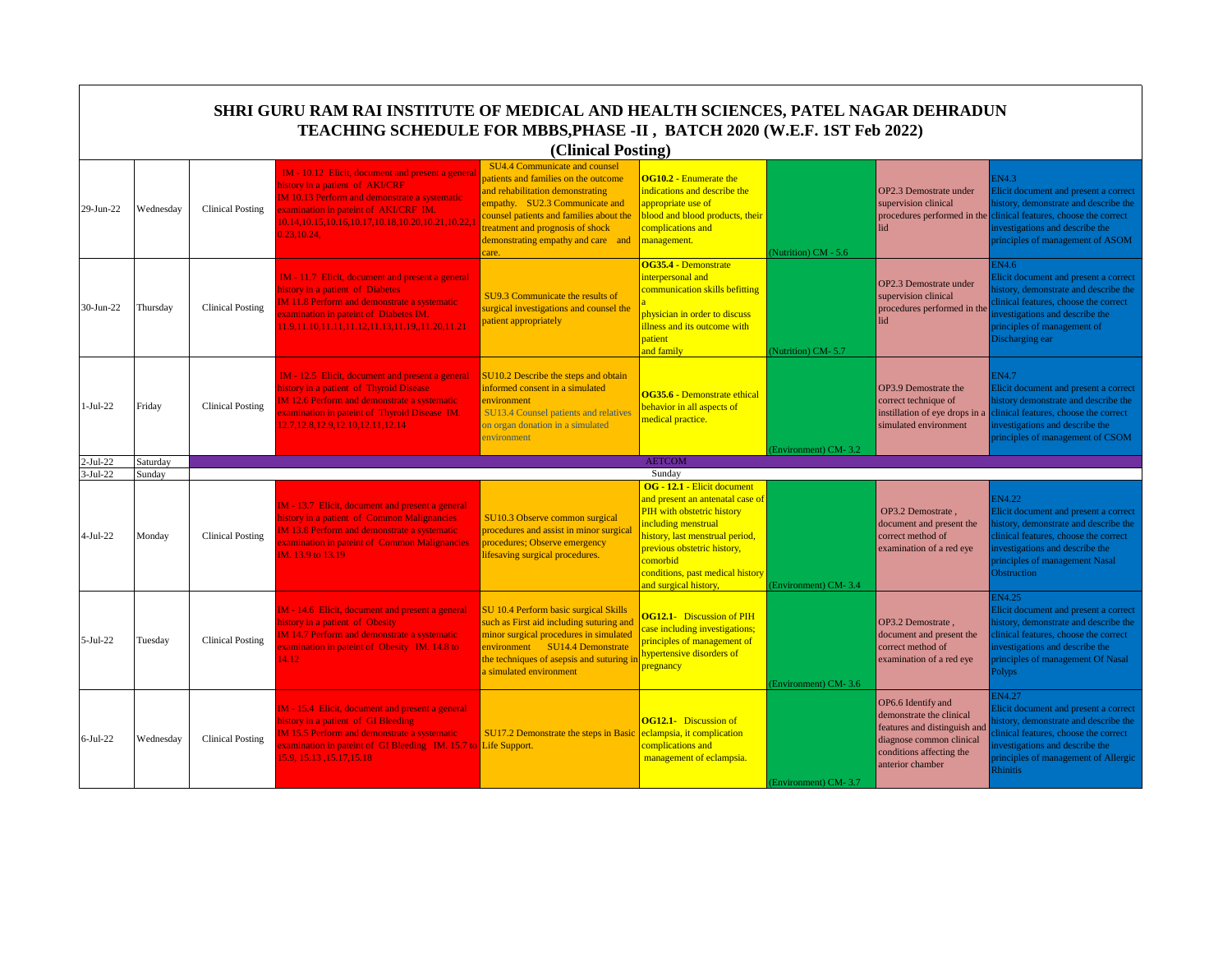|             |           |                         | SHRI GURU RAM RAI INSTITUTE OF MEDICAL AND HEALTH SCIENCES, PATEL NAGAR DEHRADUN<br>TEACHING SCHEDULE FOR MBBS, PHASE -II, BATCH 2020 (W.E.F. 1ST Feb 2022)                                                                                                                                                                                                                                                                                                               | (Clinical Posting)                                                                                                                                              |                                                                                                                                                                                                                                                                                                                                                       |                                                      |                                                                                                                |                                                                                                                                                                                                                                                  |
|-------------|-----------|-------------------------|---------------------------------------------------------------------------------------------------------------------------------------------------------------------------------------------------------------------------------------------------------------------------------------------------------------------------------------------------------------------------------------------------------------------------------------------------------------------------|-----------------------------------------------------------------------------------------------------------------------------------------------------------------|-------------------------------------------------------------------------------------------------------------------------------------------------------------------------------------------------------------------------------------------------------------------------------------------------------------------------------------------------------|------------------------------------------------------|----------------------------------------------------------------------------------------------------------------|--------------------------------------------------------------------------------------------------------------------------------------------------------------------------------------------------------------------------------------------------|
| $7-Jul-22$  | Thursday  | <b>Clinical Posting</b> | IM - 16.4 Elicit, document and present a general<br>history in a patient of Diarrheal Disorder<br><b>IM 16.5 Perform and demonstrate a systematic</b><br>examination in pateint of Diarrheal Disorder IM.<br>16.7 to $16.10$                                                                                                                                                                                                                                              | SU5.2 Elicit, document and present a<br>history in a patient presenting with<br>ymphatic disorder                                                               | <b>OG19.1 - Case disscussion on</b><br>the puerperium, and its<br>complications                                                                                                                                                                                                                                                                       | (Environment) CM - 3.8                               | OP7.3 Demostrate the<br>correct technique of ocular<br>examination in a patient<br>with cataract               | <b>N4.30</b><br>Elicit document and present a correct<br>istory, demonstrate and describe the<br>clinical features, choose the correct<br>nvestigations and describe the<br>principles of Epistaxis                                              |
| 8-Jul-22    | Friday    | <b>Clinical Posting</b> | IM - 17.2 Elicit, document and present a general<br>history in a patient of Headache<br><b>IM 17.4 Perform and demonstrate a systematic</b><br>xamination in pateint of Headache IM.<br>17.3, 17.5, 17.7, 17.8, 17.9, 17.14                                                                                                                                                                                                                                               | SU5.2 Elicit, document and present a<br>history in a patient presenting with<br>breast lump and ulcer                                                           | <b>OG19.1 - Counselling for</b><br>contraception, puerperal<br>sterilization                                                                                                                                                                                                                                                                          | Epidemiology) CM - 7.4                               | OP7.3 Demostrate the<br>correct technique of ocular<br>examination in a patient<br>with cataract               | EN4.29<br>Elicit document and present a correct<br>istory, demonstrate and describe the<br>clinical features, choose the correct<br>nvestigations and describe the<br>principles of management of Acute &<br>Chronic rhinitis                    |
| $9-Jul-22$  | Saturday  |                         |                                                                                                                                                                                                                                                                                                                                                                                                                                                                           |                                                                                                                                                                 | <b>SGL Community Medicine</b>                                                                                                                                                                                                                                                                                                                         |                                                      |                                                                                                                |                                                                                                                                                                                                                                                  |
| $10-Jul-22$ | Sunday    |                         |                                                                                                                                                                                                                                                                                                                                                                                                                                                                           |                                                                                                                                                                 | Id- UL-Juha                                                                                                                                                                                                                                                                                                                                           |                                                      |                                                                                                                |                                                                                                                                                                                                                                                  |
| 11-Jul-22   | Monday    | <b>Clinical Posting</b> | IM - 18.3 Elicit, document and present a general<br>history in a patient of CVA<br><b>IM 18.5 Perform and demonstrate a systematic</b><br>xamination in pateint of CVA IM. 18.4,18.6 to<br>18.9, 18.17                                                                                                                                                                                                                                                                    | SU5.2 Elicit, document and present a<br>history in a patient presenting with<br>rectal complaint                                                                | <b>OG12.2 - Elicit document and</b><br>present an antenatal case with<br>anemia including menstrual<br>history, last menstrual period,<br>previous obstetric history,<br>comorbid<br>conditions, past medical history<br>and surgical history                                                                                                         | (Epidemiology) CM-7.6                                | OP7.3 Demostrate the<br>correct technique of ocular<br>examination in a patient<br>with cataract               | EN4.26<br>Elicit document and present a correct<br>istory, demonstrate and describe the<br>linical features, choose the correct<br>nvestigations and describe the<br>principles of management of<br>Adenoids                                     |
| 12-Jul-22   | Tuesday   | <b>Clinical Posting</b> | IM - 19.3 Elicit, document and present a general<br>history in a patient of Movement Disorder<br><b>IM 19.4 Perform and demonstrate a systematic</b><br>examination in pateint of Movement Disorder IM.<br>19.5 to 19.7<br>IM - 20.4 Elicit, document and present a general<br>nistory in a patient of Envenomation / Geriartic<br>Patient<br><b>IM 20.5 Perform and demonstrate a systematic</b><br>examination in pateint of Envenomation / Geriartic<br><b>Patient</b> | SU5.2 Elicit, document and present a<br>history in a patient presenting with<br>abdominal pain.                                                                 | <b>OG12.2 - Discussion on</b><br>diagnosis of anemia and<br>required investigations, adverse<br>effects on the mother and<br>foetus                                                                                                                                                                                                                   | Demography) CM-9.2                                   | OP 9.1 Demostrate the<br>correct technique to<br>examine extraocular<br>movements                              | <b>EN4.39</b><br>Elicit document and present a correct<br>history, demonstrate and describe the<br>clinical features, choose the correct<br>investigations and describe the<br>principles of management of Acute &<br><b>Chronic Tonsillitis</b> |
| 13-Jul-22   | Wednesday | <b>Clinical Posting</b> | Ward Leaving                                                                                                                                                                                                                                                                                                                                                                                                                                                              | Ward Leaving                                                                                                                                                    | Ward Leaving                                                                                                                                                                                                                                                                                                                                          | <b>Vard Leaving</b>                                  | <b>Ward Leaving</b>                                                                                            | <b>ard Leaving GH Batch</b>                                                                                                                                                                                                                      |
| 14-Jul-22   | Thursday  | <b>Clinical Posting</b> | <b>KL</b> Batch<br>IM .1.10 Elicit, document and present a general<br>history in a patient of Heart Failure<br><b>IM 1.11 Perform and demonstrate a systematic</b><br>examination in pateint of Heart Failure<br>$IM.1.12, 1.13, 1.14, 1.15, 1.16, 1.17, 1.18,$<br>1.21, 1.26, 1.27, 1.28, 1.29, 1.30                                                                                                                                                                     | <b>AB</b> Batch<br>U5.2 Elicit, document and present a<br>general history in a patient<br>SU5.2 Elicit, document and present a<br>general scheme of case taking | <b>CD</b> Batch<br><b>OG8.2 - Elicit document and</b><br>present an antenatal case with<br>obstetric history including<br>menstrual<br>history, last menstrual period,<br>previous obstetric history,<br>comorbid<br>conditions, past medical history<br>and surgical history,<br>OG35.5 - Determine<br>gestational age, EDD and<br>obstetric formula | <b>EF</b> Batch<br>(Nutrition) CM - 5.1,<br>5.2, 5.4 | <b>Batch GH</b><br>OP3.1 Elicit, document<br>and present appropriate<br>history in a patient with a<br>red eye | EN2.1<br>Elicit document and present an<br>ppropriate history in a patient<br>presenting with an ENT complaint                                                                                                                                   |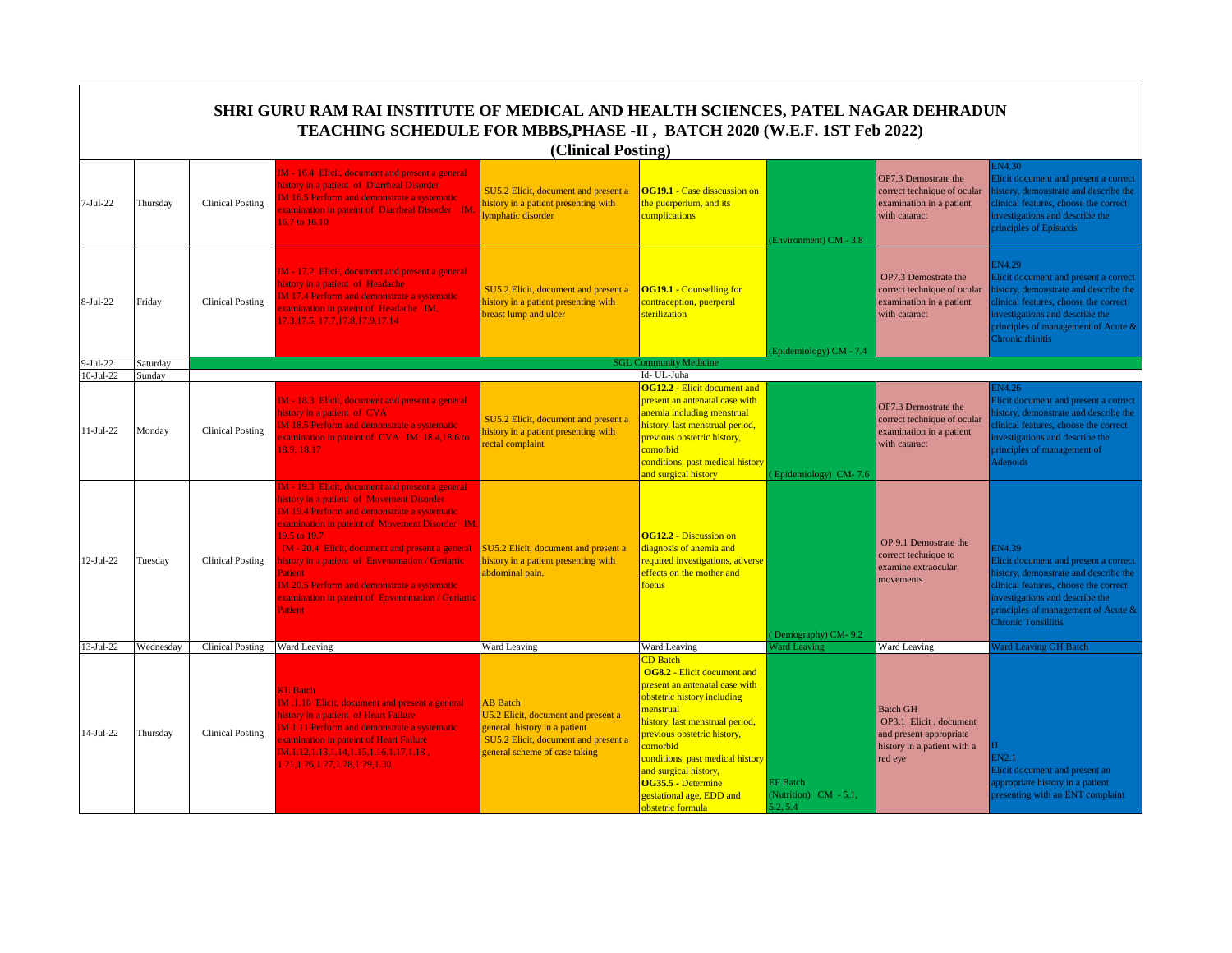|                  | SHRI GURU RAM RAI INSTITUTE OF MEDICAL AND HEALTH SCIENCES, PATEL NAGAR DEHRADUN<br>TEACHING SCHEDULE FOR MBBS, PHASE -II, BATCH 2020 (W.E.F. 1ST Feb 2022)<br>(Clinical Posting) |                         |                                                                                                                                                                                                                                                                                   |                                                                                                                                                                                                                                                                                                                                               |                                                                                                                                                                                                                                                            |                           |                                                                                              |                                                                                                                                     |  |  |
|------------------|-----------------------------------------------------------------------------------------------------------------------------------------------------------------------------------|-------------------------|-----------------------------------------------------------------------------------------------------------------------------------------------------------------------------------------------------------------------------------------------------------------------------------|-----------------------------------------------------------------------------------------------------------------------------------------------------------------------------------------------------------------------------------------------------------------------------------------------------------------------------------------------|------------------------------------------------------------------------------------------------------------------------------------------------------------------------------------------------------------------------------------------------------------|---------------------------|----------------------------------------------------------------------------------------------|-------------------------------------------------------------------------------------------------------------------------------------|--|--|
| 15-Jul-22        | Friday                                                                                                                                                                            | <b>Clinical Posting</b> | <b>IM</b> - 2.6 Elicit, document and present a general<br>history in a patient of AMI / IHD<br>M 2.7 Perform and demonstrate a systematic<br>xamination in pateint of AMI / IHD IM.<br>2.8.2.9.2.10.2.11.2.12.2.21.2.22.2.24                                                      | SU5.2 Examine, document and presen<br>a general history in a patient with a<br>ump or swelling                                                                                                                                                                                                                                                | OG8.3 - Elicit, demonstrate,<br>document and perform an<br>obstetrical examination<br>including a general and<br>abdominal examination of<br>antenatal case, OG35.7 Obtain<br>informed consent for any<br>examination / procedure                          | (Nutrition) CM - 5.1, 5.4 | Op3.1 Elicit, document<br>and present appropriate<br>history in a patient with a<br>red eye  | EN2.1<br>licit document and present an<br>appropriate history in a patient<br>presenting with an ENT complaint                      |  |  |
| $16-Jul-22$      | Saturday                                                                                                                                                                          |                         |                                                                                                                                                                                                                                                                                   |                                                                                                                                                                                                                                                                                                                                               | <b>AETCOM</b>                                                                                                                                                                                                                                              |                           |                                                                                              |                                                                                                                                     |  |  |
| $17 -$ Jul $-22$ | Sundav                                                                                                                                                                            |                         |                                                                                                                                                                                                                                                                                   |                                                                                                                                                                                                                                                                                                                                               | Sunday                                                                                                                                                                                                                                                     |                           |                                                                                              |                                                                                                                                     |  |  |
| 18-Jul-22        | Monday                                                                                                                                                                            | <b>Clinical Posting</b> | IM - 3.4 Elicit, document and present a general<br>history in a patient of Pneumonia<br><b>IM 3.5 Perform and demonstrate a systematic</b><br>examination in pateint of Pneumonia IM.<br>3.6, 3.7, 3.8, 3.9, 3.10, 3.11, 3.12, 3.13, 3.14, 3.18                                   | SU5.2 Elicit, document and present a<br>history in a patient presenting with ulcer                                                                                                                                                                                                                                                            | <b>OG8.1 - Enumerate and</b><br>discuss the objectives of<br>antenatal care,<br>assessment of period of<br>gestation; screening for high-<br>risk factors.                                                                                                 | (Nutrition) CM - 5.1, 5.4 | OP3.1 Elicit, document<br>and present appropriate<br>history in a patient with a<br>red eye  | N2.2<br>Demonstrate the correct use of a<br>eadlamp in the examination of the<br>ear, nose and throat                               |  |  |
| 19-Jul-22        | Tuesday                                                                                                                                                                           | <b>Clinical Posting</b> | <b>IM</b> - 4.9 Elicit, document and present a general<br>history in a patient of Fever<br>IM 4.10 Perform and demonstrate a systematic<br>examination in pateint of Fever IM.<br>1.11,4.12,4.13,4.14,4.15,4.19,4.20,4.21,4.23,4.24,4<br>25,4.26                                  | SU5.2 Elicit, document and present a<br>history in a patient presenting with<br>different types of infective ulcers SU5.<br>Examine, document and present a<br>history in a patient presenting with<br>arterial ulcer<br><b>SU5.2 Examine, document and present</b><br>a history in a patient presenting with<br>venous and neuropathic ulcer | <b>OG8.2 - Elicit document and</b><br>present an postnatal case with<br>obstetric history including<br>menstrual<br>history, last menstrual period,<br>previous obstetric history,<br>comorbid<br>conditions, past medical history<br>and surgical history | Nutrition) CM - 5.1, 5.4  | AN41.1 Describe and<br>demonstrate parts and<br>layers of the eyeball                        | <b>EN2.3</b><br>Demonstrate the correct technique of<br>examination of the ear including<br>Otoscopy                                |  |  |
| 20-Jul-22        | Wednesday                                                                                                                                                                         | <b>Clinical Posting</b> | IM - 5.9 Elicit, document and present a general<br>history in a patient of Liver Disease<br>M 5.10 Perform and demonstrate a systematic<br>xamination in pateint of Liver Disease IM.<br>5.11, 5.12, 5.13, 5.14, 5.15, 5.16                                                       | SU5.2 Examine, document and present<br>a history in a patient presenting with<br>gangrene                                                                                                                                                                                                                                                     | OG8.3 - Elicit, demonstrate,<br>document and perform an<br>obstetrical<br>examination including a<br>general and abdominal<br>examination of postnatal case                                                                                                | (Nutrition) CM - 5.1, 5.4 | PY10.17 Describe and<br>discuss functional anatomy<br>of the eye                             | EN2.5<br>Demonstrate the correct technique of<br>xamination of the nose & paranasal<br>inuses including the use of nasal<br>peculum |  |  |
| 21-Jul-22        | Thursday                                                                                                                                                                          | <b>Clinical Posting</b> | IM - 6.7 Elicit, document and present a general<br>history in a patient of HIV<br>IM 6.8 Generate a differential diagnosis IM.<br>5.9.6.10.6.11.6.12.6.14.6.19.6.20.6.21.6.22.6.23                                                                                                | SU5.2 Examine, document and present<br>a history in a patient presenting with<br>varicose veins                                                                                                                                                                                                                                               | <b>OG8.6 - Assess and counsel a</b><br>patient in a simulated<br>environment regarding<br>appropriate nutrition in<br>pregnancy                                                                                                                            | Nutrition) CM - 5.4       | OP 1.3 Demostrate the<br>steps in performing the<br>visual acuity assessment for<br>distance | 3N2.6<br>Demonstrate the correct technique of<br>examining the throat including the use<br>of a tongue depressor                    |  |  |
| 22-Jul-22        | Friday                                                                                                                                                                            | Clinical Posting        | IM - 7.11 Elicit, document and present a general<br>history in a patient of Rheumatology<br><b>IM 7.12 Perform and demonstrate a systematic</b><br>xamination in pateint of Rheumatology IM.<br>1,13,7.14,7.15,7.16,7.17,7.18,7.19,7.20,7.21,7.22,7<br>23, 7.24, 7.25, 7.26, 7.27 | U5.2 Examine, document and present a<br>history in a patient presenting with<br>different types of sinus or fistula                                                                                                                                                                                                                           | <b>OG6.1 - Discuss and</b><br>demonstrate the clinical<br>features of<br>pregnancy and discuss its<br>differential diagnosis, elaborate<br>the principles underlying and<br>interpret pregnancy tests.                                                     | (Nutrition) CM - 5.4      | OP 1.3 Demostrate the<br>steps in performing the<br>visual acuity assessment for<br>near     | EN2.7<br>Demonstrate the correct technique of<br>examination of neck including<br>elicitation of laryngeal crepitus                 |  |  |
| 23-Jul-22        | Saturday                                                                                                                                                                          |                         |                                                                                                                                                                                                                                                                                   |                                                                                                                                                                                                                                                                                                                                               | <b>AETCOM</b>                                                                                                                                                                                                                                              |                           |                                                                                              |                                                                                                                                     |  |  |
| 24-Jul-22        | Sunday                                                                                                                                                                            |                         |                                                                                                                                                                                                                                                                                   |                                                                                                                                                                                                                                                                                                                                               | Sunday                                                                                                                                                                                                                                                     |                           |                                                                                              |                                                                                                                                     |  |  |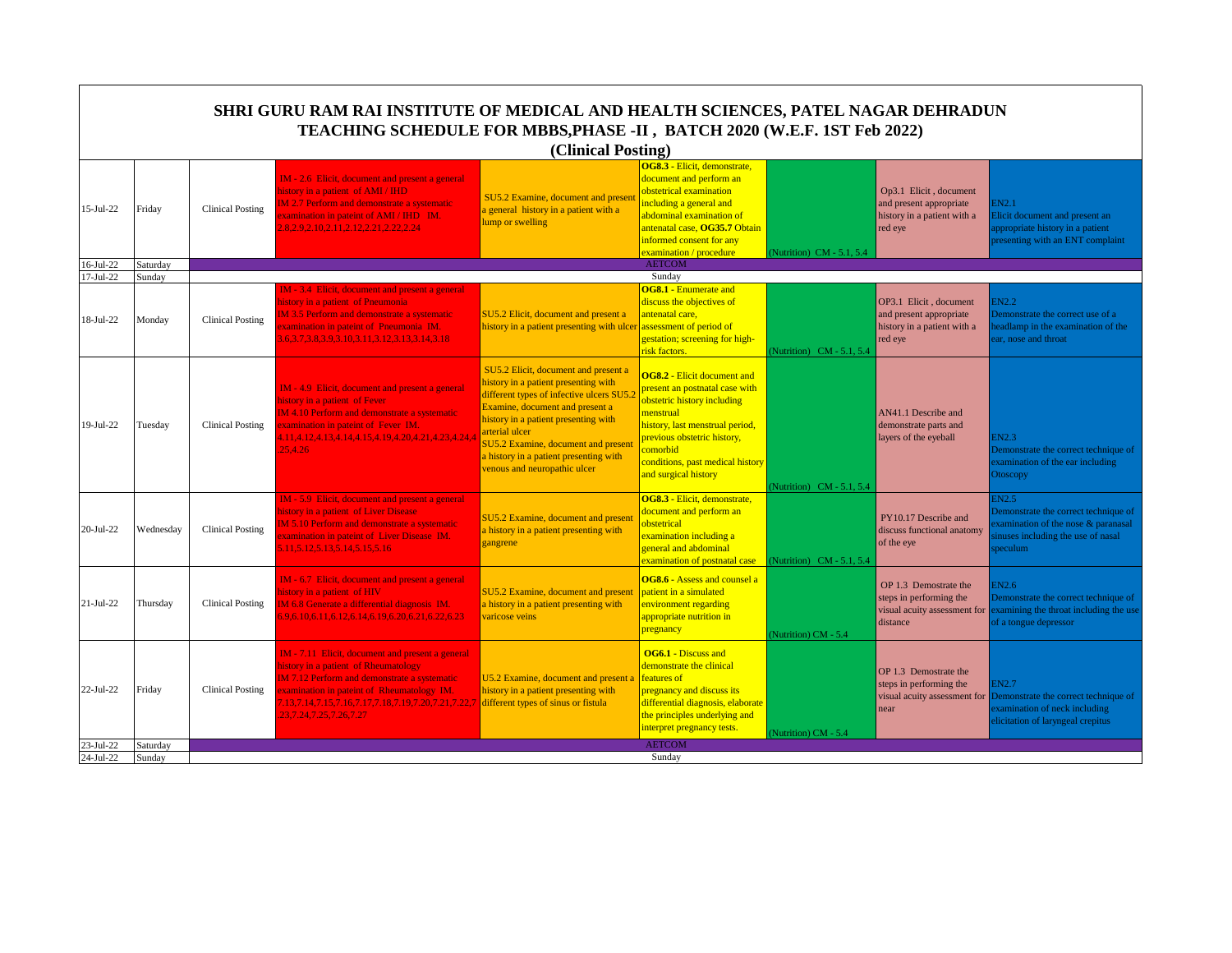|            |           |                         | SHRI GURU RAM RAI INSTITUTE OF MEDICAL AND HEALTH SCIENCES, PATEL NAGAR DEHRADUN<br>TEACHING SCHEDULE FOR MBBS, PHASE -II, BATCH 2020 (W.E.F. 1ST Feb 2022)                                                                                                | (Clinical Posting)                                                                                                                                                                                                                                                       |                                                                                                                                                                                                                                                                        |                      |                                                                                                |                                                                                                                                                                                                                                              |
|------------|-----------|-------------------------|------------------------------------------------------------------------------------------------------------------------------------------------------------------------------------------------------------------------------------------------------------|--------------------------------------------------------------------------------------------------------------------------------------------------------------------------------------------------------------------------------------------------------------------------|------------------------------------------------------------------------------------------------------------------------------------------------------------------------------------------------------------------------------------------------------------------------|----------------------|------------------------------------------------------------------------------------------------|----------------------------------------------------------------------------------------------------------------------------------------------------------------------------------------------------------------------------------------------|
|            |           |                         |                                                                                                                                                                                                                                                            |                                                                                                                                                                                                                                                                          |                                                                                                                                                                                                                                                                        |                      |                                                                                                | <b>EN2.11</b>                                                                                                                                                                                                                                |
| 25-Jul-22  | Monday    | <b>Clinical Posting</b> | IM - 8.9 Elicit, document and present a general<br>history in a patient of Hypertension<br><b>IM 8.10 Perform and demonstrate a systematic</b><br>xamination in pateint of Hypertension IM.<br>8.11, 8.12, 8.13, 8.14, 8.15, 8.16, 8.17, 8.18, 8.19        | SU3.2 Observe blood transfusions.<br>SU3.3 Counsel patients and family/<br>friends for blood transfusion and blood<br>donation                                                                                                                                           | <b>OG8.2, OG10.1- Elicit</b><br>document and present an<br>antenatal case with Antepartum<br>haemorrhage including<br>menstrual history, last<br>menstrual period, previous<br>obstetric history, comorbid<br>conditions, past medical history<br>and surgical history | Nutrition) CM - 5.4  | OP 2.2 Demostrate the<br>symptoms and clinical signs<br>of common lid conditions               | EN2.12<br>Describe and identify by clinical<br>examination of malignant & pre-<br>nalignant ENT diseases.<br>Counsel and administer informed<br>consent to patients and their families<br>in a simulated environment                         |
| 26-Jul-22  | Tuesday   | <b>Clinical Posting</b> | IM - 9.3 Elicit, document and present a general<br>history in a patient of Anemia<br><b>IM 9.4 Perform and demonstrate a systematic</b><br>xamination in pateint of Anemia IM.<br>9.5.9.6.9.9.9.10.9.13.9.15.9.16.9.19.9.20                                | <b>SU4.1 Elicit document and present</b><br>history in a case of Burns and perform<br>ohysical examination.                                                                                                                                                              | <b>OG10.1 - Discuss the clinical</b><br>features, ultrasonography,<br>differential diagnosis and<br>management of<br>antepartum haemorrhage in<br>pregnancy                                                                                                            | Nutrition) CM - 5.3  | OP 2.2 Demostrate the<br>symptoms and clinical signs<br>of common lid conditions               | <b>EN4.2</b><br>Elicit document and present a correct<br>history, demonstrate and describe the<br>clinical features, choose the correct<br>nvestigations and describe the<br>principles of management of diseases<br>of the external Ear     |
| 27-Jul-22  | Wednesday | <b>Clinical Posting</b> | IM - 10.12 Elicit, document and present a general<br>nistory in a patient of AKI/CRF<br>IM 10.13 Perform and demonstrate a systematic<br>xamination in pateint of AKI/CRF IM.<br>10.14, 10.15, 10.16, 10.17, 10.18, 10.20, 10.21, 10.22, 1<br>0.23, 10.24, | SU4.4 Communicate and counsel<br>patients and families on the outcome<br>and rehabilitation demonstrating<br>empathy. SU2.3 Communicate and<br>counsel patients and families about the<br>reatment and prognosis of shock<br>demonstrating empathy and care and<br>care. | <b>OG10.2 - Enumerate the</b><br>indications and describe the<br>appropriate use of<br>blood and blood products, their<br>complications and<br>management.                                                                                                             | Nutrition) CM - 5.6  | OP2.3 Demostrate under<br>supervision clinical<br>lid                                          | EN4.3<br>Elicit document and present a correct<br>history, demonstrate and describe the<br>procedures performed in the clinical features, choose the correct<br>investigations and describe the<br>principles of management of ASOM          |
| 28-Jul-22  | Thursday  | <b>Clinical Posting</b> | IM - 11.7 Elicit, document and present a general<br>history in a patient of Diabetes<br>M 11.8 Perform and demonstrate a systematic<br>xamination in pateint of Diabetes IM.<br>11.9,11.10,11.11,11.12,11.13,11.19,,11.20,11.21                            | SU9.3 Communicate the results of<br>surgical investigations and counsel the<br>patient appropriately                                                                                                                                                                     | OG35.4 - Demonstrate<br>interpersonal and<br>communication skills befitting<br>physician in order to discuss<br>illness and its outcome with<br>patient<br>and family                                                                                                  | Nutrition) CM-5.7    | OP2.3 Demostrate under<br>supervision clinical<br>procedures performed in the<br>lid           | N4.6<br>Elicit document and present a correct<br>istory, demonstrate and describe the<br>linical features, choose the correct<br>avestigations and describe the<br>principles of management of<br>Discharging ear                            |
| 29-Jul-22  | Fridav    | <b>Clinical Posting</b> | IM - 12.5 Elicit, document and present a general<br>history in a patient of Thyroid Disease<br>IM 12.6 Perform and demonstrate a systematic<br>xamination in pateint of Thyroid Disease IM.<br>12.7, 12.8, 12.9, 12.10, 12.11, 12.14                       | SU10.2 Describe the steps and obtain<br>informed consent in a simulated<br>environment<br><b>SU13.4 Counsel patients and relatives</b><br>on organ donation in a simulated<br>environment                                                                                | OG35.6 - Demonstrate ethical<br>behavior in all aspects of<br>medical practice.                                                                                                                                                                                        | (Environment) CM-3.2 | OP3.9 Demostrate the<br>correct technique of<br>simulated environment                          | <b>EN4.7</b><br>Elicit document and present a correct<br>history demonstrate and describe the<br>instillation of eye drops in a clinical features, choose the correct<br>investigations and describe the<br>principles of management of CSOM |
| 30-Jul-22  | Saturday  |                         |                                                                                                                                                                                                                                                            |                                                                                                                                                                                                                                                                          | <b>SGL Community Medicine</b><br>Sundav                                                                                                                                                                                                                                |                      |                                                                                                |                                                                                                                                                                                                                                              |
| 31-Jul-22  | Sunday    |                         |                                                                                                                                                                                                                                                            |                                                                                                                                                                                                                                                                          | OG - 12.1 - Elicit document                                                                                                                                                                                                                                            |                      |                                                                                                |                                                                                                                                                                                                                                              |
| $1-Aug-22$ | Monday    | <b>Clinical Posting</b> | IM - 13.7 Elicit, document and present a general<br>history in a patient of Common Malignancies<br>IM 13.8 Perform and demonstrate a systematic<br>xamination in pateint of Common Malignancies<br>IM. 13.9 to 13.19                                       | SU10.3 Observe common surgical<br>procedures and assist in minor surgical<br>procedures; Observe emergency<br>ifesaving surgical procedures.                                                                                                                             | and present an antenatal case of<br>PIH with obstetric history<br>including menstrual<br>history, last menstrual period,<br>previous obstetric history,<br>comorbid<br>conditions, past medical history<br>and surgical history,                                       | (Environment) CM-3.4 | OP3.2 Demostrate.<br>document and present the<br>correct method of<br>examination of a red eye | EN4.22<br>Elicit document and present a correct<br>istory, demonstrate and describe the<br>linical features, choose the correct<br>nvestigations and describe the<br>principles of management Nasal<br>Obstruction                           |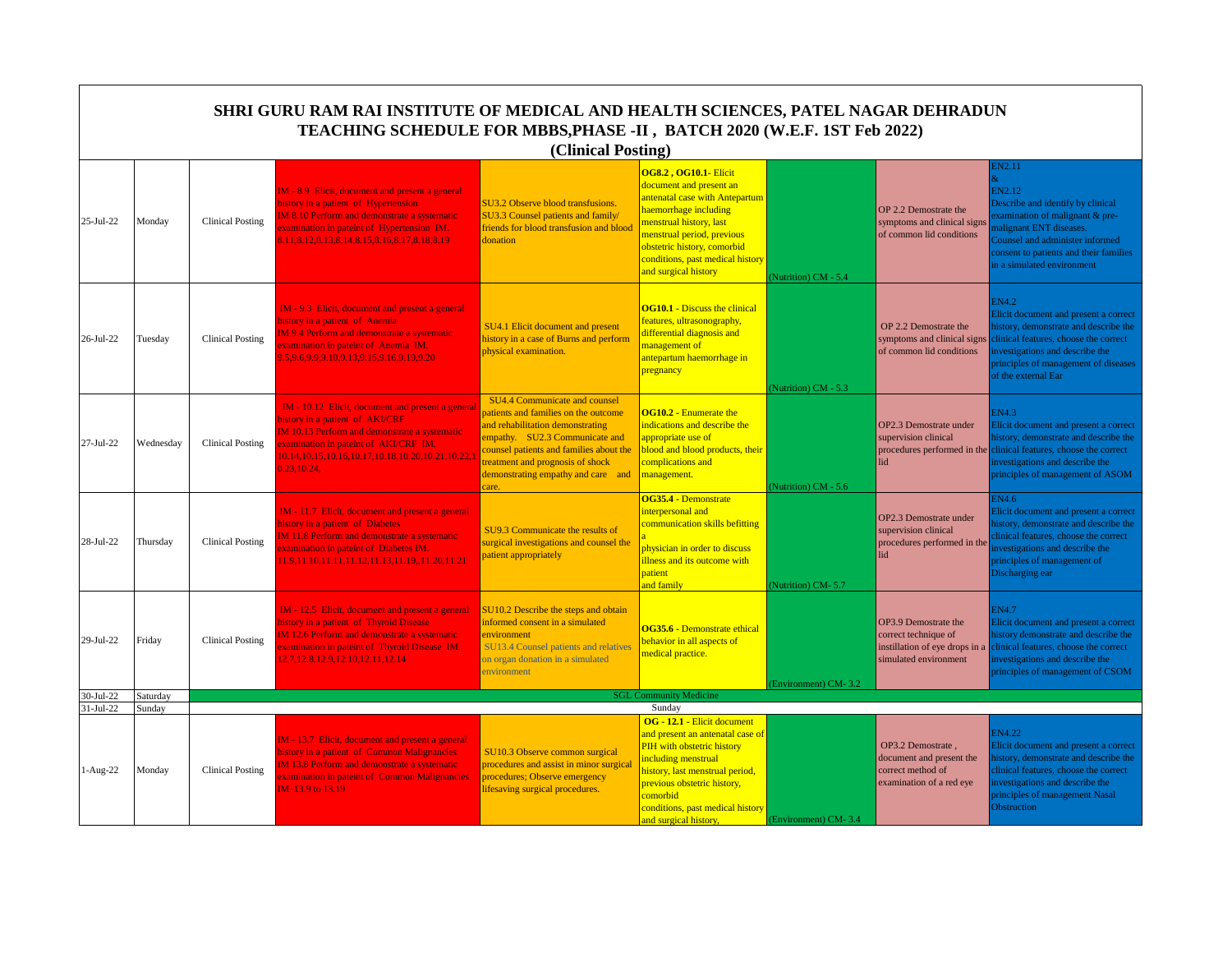|             |           |                               | SHRI GURU RAM RAI INSTITUTE OF MEDICAL AND HEALTH SCIENCES, PATEL NAGAR DEHRADUN<br>TEACHING SCHEDULE FOR MBBS, PHASE -II, BATCH 2020 (W.E.F. 1ST Feb 2022)                                                                                                                                                                                                                                                                                                      | (Clinical Posting)                                                                                                                                                                                                                |                                                                                                                                                                                                                                               |                        |                                                                                                                                                            |                                                                                                                                                                                                                                           |
|-------------|-----------|-------------------------------|------------------------------------------------------------------------------------------------------------------------------------------------------------------------------------------------------------------------------------------------------------------------------------------------------------------------------------------------------------------------------------------------------------------------------------------------------------------|-----------------------------------------------------------------------------------------------------------------------------------------------------------------------------------------------------------------------------------|-----------------------------------------------------------------------------------------------------------------------------------------------------------------------------------------------------------------------------------------------|------------------------|------------------------------------------------------------------------------------------------------------------------------------------------------------|-------------------------------------------------------------------------------------------------------------------------------------------------------------------------------------------------------------------------------------------|
| 2-Aug-22    | Tuesday   | <b>Clinical Posting</b>       | IM - 14.6 Elicit, document and present a general<br>history in a patient of Obesity<br><b>IM 14.7 Perform and demonstrate a systematic</b><br>xamination in pateint of Obesity IM. 14.8 to<br>4.12                                                                                                                                                                                                                                                               | SU 10.4 Perform basic surgical Skills<br>such as First aid including suturing and<br>minor surgical procedures in simulated<br>environment SU14.4 Demonstrate<br>he techniques of asepsis and suturing i<br>simulated environment | <b>OG12.1-</b> Discussion of PIH<br>case including investigations;<br>principles of management of<br>hypertensive disorders of<br>pregnancy                                                                                                   | Environment) CM-3.6    | OP3.2 Demostrate,<br>document and present the<br>correct method of<br>examination of a red eye                                                             | N4.25<br>Elicit document and present a correct<br>nistory, demonstrate and describe the<br>linical features, choose the correct<br>nvestigations and describe the<br>principles of management Of Nasal<br>Polyps                          |
| 3-Aug-22    | Wednesday | <b>Clinical Posting</b>       | IM - 15.4 Elicit, document and present a general<br>history in a patient of GI Bleeding<br>M 15.5 Perform and demonstrate a systematic<br>xamination in pateint of GI Bleeding IM. 15.7 to Life Support.<br>15.9, 15.13, 15.17, 15.18                                                                                                                                                                                                                            | <b>SU17.2 Demonstrate the steps in Basic</b>                                                                                                                                                                                      | <b>OG12.1-</b> Discussion of<br>eclampsia, it complication<br>complications and<br>management of eclampsia.                                                                                                                                   | Environment) CM-3.7    | OP6.6 Identify and<br>demonstrate the clinical<br>features and distinguish and<br>diagnose common clinical<br>conditions affecting the<br>anterior chamber | N4.27<br>licit document and present a correct<br>istory, demonstrate and describe the<br>linical features, choose the correct<br>avestigations and describe the<br>principles of management of Allergic<br>Rhinitis                       |
| 4-Aug-22    | Thursday  | <b>Clinical Posting</b>       | M - 16.4 Elicit, document and present a general<br>history in a patient of Diarrheal Disorder<br>M 16.5 Perform and demonstrate a systematic<br>xamination in pateint of Diarrheal Disorder IM.<br>16.7 to 16.10                                                                                                                                                                                                                                                 | SU5.2 Elicit, document and present a<br>history in a patient presenting with<br>ymphatic disorder                                                                                                                                 | <b>OG19.1 - Case disscussion on</b><br>the puerperium, and its<br>complications                                                                                                                                                               | Environment) CM - 3.8  | OP7.3 Demostrate the<br>correct technique of ocular<br>examination in a patient<br>with cataract                                                           | <b>N4.30</b><br>licit document and present a correct<br>istory, demonstrate and describe the<br>clinical features, choose the correct<br>nvestigations and describe the<br>principles of Epistaxis                                        |
| 5-Aug-22    | Friday    | <b>Clinical Posting</b>       | IM - 17.2 Elicit, document and present a general<br>history in a patient of Headache<br><b>IM 17.4 Perform and demonstrate a systematic</b><br>xamination in pateint of Headache IM.<br>7.3, 17.5, 17.7, 17.8, 17.9, 17.14                                                                                                                                                                                                                                       | SU5.2 Elicit, document and present a<br>nistory in a patient presenting with<br>preast lump and ulcer                                                                                                                             | <b>OG19.1 - Counselling for</b><br>contraception, puerperal<br>sterilization                                                                                                                                                                  |                        | OP7.3 Demostrate the<br>correct technique of ocular<br>examination in a patient<br>with cataract                                                           | EN4.29<br>Elicit document and present a correct<br>istory, demonstrate and describe the<br>linical features, choose the correct<br>investigations and describe the<br>principles of management of Acute &<br>Chronic rhinitis             |
| 6-Aug-22    | Saturday  |                               |                                                                                                                                                                                                                                                                                                                                                                                                                                                                  |                                                                                                                                                                                                                                   | <b>AETCOM</b>                                                                                                                                                                                                                                 | Epidemiology) CM - 7.4 |                                                                                                                                                            |                                                                                                                                                                                                                                           |
| 7-Aug-22    | Sunday    |                               |                                                                                                                                                                                                                                                                                                                                                                                                                                                                  |                                                                                                                                                                                                                                   | Sundav                                                                                                                                                                                                                                        |                        |                                                                                                                                                            |                                                                                                                                                                                                                                           |
| 8-Aug-22    | Monday    | <b>Clinical Posting</b>       | IM - 18.3 Elicit, document and present a general<br>history in a patient of CVA<br>M 18.5 Perform and demonstrate a systematic<br>xamination in pateint of CVA IM. 18.4,18.6 to<br>18.9.18.17                                                                                                                                                                                                                                                                    | SU5.2 Elicit, document and present a<br>nistory in a patient presenting with<br>rectal complaint                                                                                                                                  | <b>OG12.2 - Elicit document and</b><br>present an antenatal case with<br>anemia including menstrual<br>history, last menstrual period,<br>previous obstetric history,<br>comorbid<br>conditions, past medical history<br>and surgical history | Epidemiology) CM-7.6   | OP7.3 Demostrate the<br>correct technique of ocular<br>examination in a patient<br>with cataract                                                           | N4.26<br>licit document and present a correct<br>istory, demonstrate and describe the<br>linical features, choose the correct<br>nvestigations and describe the<br>principles of management of<br><b>Adenoids</b>                         |
| 9-Aug-22    | Tuesday   | Clinical Posting              | M - 19.3 Elicit, document and present a general<br>history in a patient of Movement Disorder<br><b>IM 19.4 Perform and demonstrate a systematic</b><br>examination in pateint of Movement Disorder IM.<br>19.5 to 19.7<br>IM - 20.4 Elicit, document and present a general<br>nistory in a patient of Envenomation / Geriartic<br>Patient<br><b>IM 20.5 Perform and demonstrate a systematic</b><br>xamination in pateint of Envenomation / Geriartic<br>Patient | SU5.2 Elicit, document and present a<br>history in a patient presenting with<br>abdominal pain.                                                                                                                                   | <b>OG12.2 - Discussion on</b><br>diagnosis of anemia and<br>required investigations, adverse<br>effects on the mother and<br>foetus                                                                                                           | Demography) CM-9.2     | OP 9.1 Demostrate the<br>correct technique to<br>examine extraocular<br>movements                                                                          | IN4.39<br>Elicit document and present a correct<br>nistory, demonstrate and describe the<br>clinical features, choose the correct<br>investigations and describe the<br>principles of management of Acute &<br><b>Chronic Tonsillitis</b> |
| 10-Aug-22   | Wednesday | Clinical Posting Ward Leaving |                                                                                                                                                                                                                                                                                                                                                                                                                                                                  | Ward Leaving                                                                                                                                                                                                                      | Ward Leaving                                                                                                                                                                                                                                  | <b>Ward Leaving</b>    | Ward Leaving                                                                                                                                               | Ward Leaving                                                                                                                                                                                                                              |
| $11-Aug-22$ | Thursday  |                               |                                                                                                                                                                                                                                                                                                                                                                                                                                                                  |                                                                                                                                                                                                                                   | Raksha Bandhan                                                                                                                                                                                                                                |                        |                                                                                                                                                            |                                                                                                                                                                                                                                           |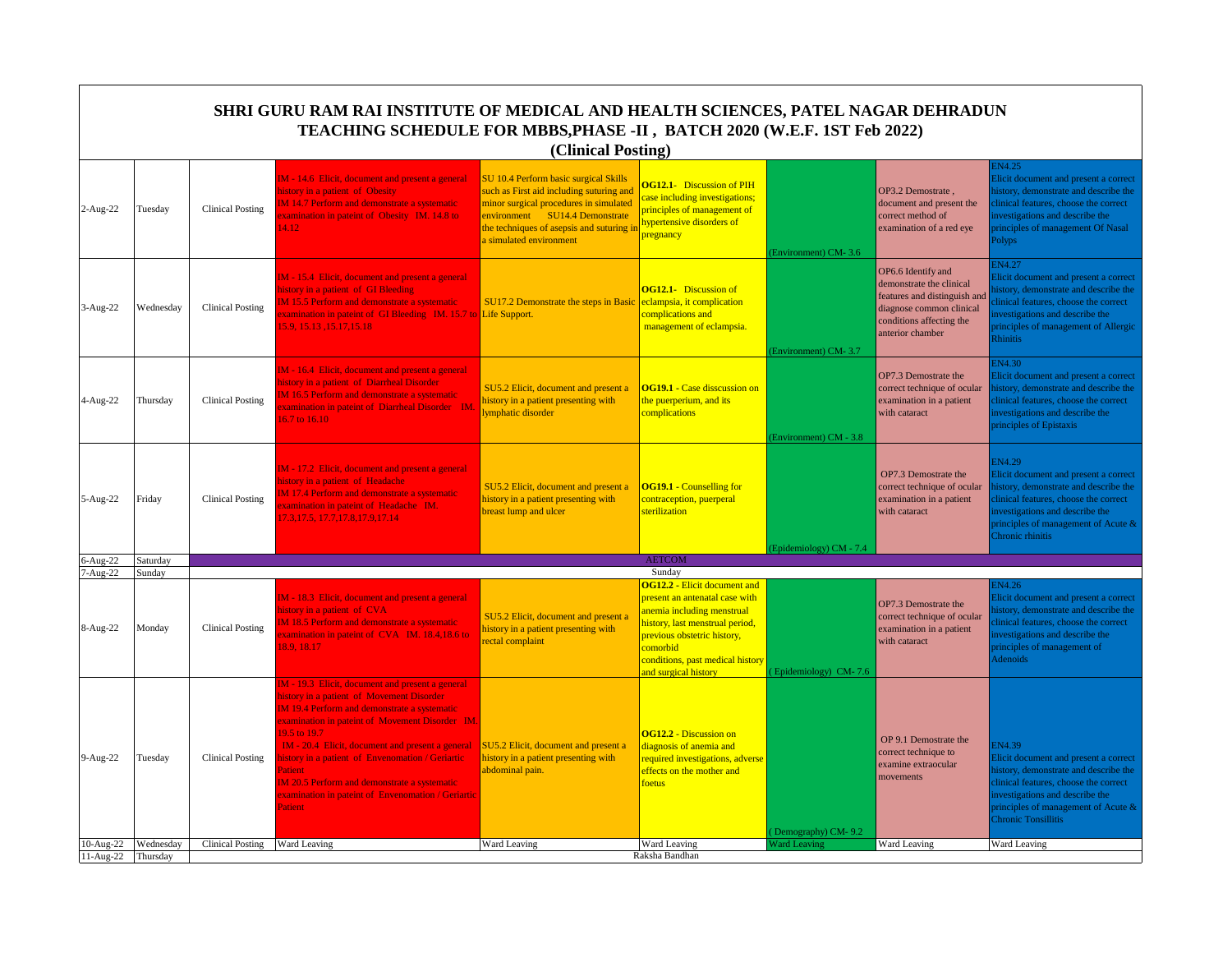|                                                                       |                                                     |                                                                                                       | SHRI GURU RAM RAI INSTITUTE OF MEDICAL AND HEALTH SCIENCES, PATEL NAGAR DEHRADUN<br>TEACHING SCHEDULE FOR MBBS, PHASE -II, BATCH 2020 (W.E.F. 1ST Feb 2022)                                                                                                  |                                                                                                                                                                                                                                                                                                                                                                                                                                                                                                                                                                                                                                                   |                                                                                                                                                                                                                                                     |                                                                     |                                                                                                                 |                                                                                                                     |
|-----------------------------------------------------------------------|-----------------------------------------------------|-------------------------------------------------------------------------------------------------------|--------------------------------------------------------------------------------------------------------------------------------------------------------------------------------------------------------------------------------------------------------------|---------------------------------------------------------------------------------------------------------------------------------------------------------------------------------------------------------------------------------------------------------------------------------------------------------------------------------------------------------------------------------------------------------------------------------------------------------------------------------------------------------------------------------------------------------------------------------------------------------------------------------------------------|-----------------------------------------------------------------------------------------------------------------------------------------------------------------------------------------------------------------------------------------------------|---------------------------------------------------------------------|-----------------------------------------------------------------------------------------------------------------|---------------------------------------------------------------------------------------------------------------------|
|                                                                       |                                                     |                                                                                                       |                                                                                                                                                                                                                                                              | (Clinical Posting)                                                                                                                                                                                                                                                                                                                                                                                                                                                                                                                                                                                                                                |                                                                                                                                                                                                                                                     |                                                                     |                                                                                                                 |                                                                                                                     |
| Date                                                                  | Days                                                | 10AM TO 1 PM                                                                                          | Paediatrics                                                                                                                                                                                                                                                  | Orthopaedics                                                                                                                                                                                                                                                                                                                                                                                                                                                                                                                                                                                                                                      | Radiodiagnosis                                                                                                                                                                                                                                      | <b>Res. Med</b>                                                     | Skin & VD                                                                                                       | Psychiatry                                                                                                          |
| 12-Aug-22                                                             | Friday                                              | <b>Clinical Posting</b>                                                                               | <b>BATCH-AB</b><br>PE2.5 Assessment of a child with short stature:<br>Elicit history, perform examination, document<br>and present<br><b>S SH Y Bedside clinics,</b><br>Skill lab<br><b>Skill Assessment</b>                                                 | <b>Batch CD</b><br>OR1.6 Participate as a member in the<br>eam for closed reduction of shoulder<br>dislocation / hip dislocation / knee<br>dislocation                                                                                                                                                                                                                                                                                                                                                                                                                                                                                            | <b>Batch EF</b><br>PE23.13 -1) Interpret a chest<br>radiograph and recognize<br>cardiomegaly                                                                                                                                                        | <b>Batch GH</b><br>CT 1.5<br>CT 1.8<br>CT 2.8<br>CT 2.15<br>CT 2.10 | <b>Batch IJ</b><br>DR 5.2<br>Identify and differentiate<br>scabies from other lesions<br>in adults and children | <b>Batch KL</b><br>Enumerate, describe and discuss<br>mportant signs & symptoms of<br>common mental disorders PS3.2 |
| 13-Aug-22                                                             | Saturday                                            |                                                                                                       |                                                                                                                                                                                                                                                              |                                                                                                                                                                                                                                                                                                                                                                                                                                                                                                                                                                                                                                                   | <b>AETCOM</b>                                                                                                                                                                                                                                       |                                                                     |                                                                                                                 |                                                                                                                     |
| 14-Aug-22<br>15-Aug-22                                                | Sunday<br>Monday                                    |                                                                                                       |                                                                                                                                                                                                                                                              |                                                                                                                                                                                                                                                                                                                                                                                                                                                                                                                                                                                                                                                   | Sunday<br>Independence Day                                                                                                                                                                                                                          |                                                                     |                                                                                                                 |                                                                                                                     |
| 16-Aug-22                                                             | Tuesday                                             | <b>Clinical Posting</b>                                                                               | AB PE3.3 Assessment of a child with<br>developmental delay - Elicit document<br>and present history<br><b>S SH Y Bedside clinics,</b><br>Skills lab<br><b>Skill Assessment</b>                                                                               | OR1.6 Participate as a member in the<br>team for closed reduction of shoulder<br>dislocation / hip dislocation / knee<br>dislocation                                                                                                                                                                                                                                                                                                                                                                                                                                                                                                              | PE28.17 Interpret chest X-ray<br>and foreign body aspiration and<br>lower respiratory tract<br>infection, understand the<br>significance of thymic shadow<br>in pediatric chest X-Rays.<br>Interpret X-ray of the paranasal<br>sinsues and mastoid. | CT 1.6<br>CT 2.9                                                    | DR 6.2<br>Identify and differentiate<br>pediculosis from other skin<br>lesions in adults and<br>children        | Elicit, present and document a history<br>in patients presenting with a<br>mental disorder PS 3.3                   |
| 17-Aug-22                                                             | Wednesday                                           | <b>Clinical Posting</b>                                                                               | AB PE3.8 Discuss the etio-pathogenesis, clinical congenital disabilities<br>presentation and multidisciplinary<br>approach in the management of Cerebral palsy<br><b>K KH Y Lecture, Small group,</b><br><b>Bedside clinics</b><br><b>Written/ Viva voce</b> | <b>OR14.1 Demonstrate the ability to</b><br>counsel patients regarding prognosis in<br>patients with various orthopedic<br>illnesses like<br>a. fractures with disabilities b.<br>fractures that require prolonged bed stay<br>c. bone tumours<br>d.<br>OR14.2 Demonstrate the ability to<br>counsel patients to obtain consent for<br>various orthopedic procedures like<br>imp amputation, permanent fixations<br>etc.<br>OR14.3 Demonstrate the ability to<br>convince the patient for referral to a<br>higher centre in various orthopedic<br>llnesses, based on the detection of<br>warning signals and need for<br>sophisticated management | PE21.13 - Enumerate the<br>indications for and interpret the<br>written report of ultrasonogram<br>of KUB                                                                                                                                           | CT 1.9<br>CT 2.13                                                   | DR 13.1<br>Distinguish bulla from<br>vesicles                                                                   | Elicit, describe and document clinical<br>features of alcohol and<br>substance use disorders PS 4.2                 |
| 18-Aug-22                                                             | Thursday                                            | <b>Clinical Posting</b>                                                                               | AB PE6.8 Respecting patient privacy and<br>maintaining confidentiality while<br>dealing with adolescence<br>A SH Y Bedside clinics Document in log book<br><b>AETCOM</b>                                                                                     | PM4.5 Demonstrate correct assessment<br>of muscle strength and range of<br>novements                                                                                                                                                                                                                                                                                                                                                                                                                                                                                                                                                              | RD1.1 - Define radiation and<br>the interaction of radiation and<br>importance of radiation<br>protection                                                                                                                                           | CT 2.11<br>CT 2.12<br><b>PY6.8</b>                                  | DR 8.2<br><b>Identify and distinguish</b><br>herpes simplex and herpes<br>labialis from other skin<br>esions    | Enumerate, elicit, describe and<br>document clinical features, positive s<br>PS 5.2                                 |
| 19-Aug-22<br>20-Aug-22                                                | Friday<br>Saturday                                  |                                                                                                       |                                                                                                                                                                                                                                                              |                                                                                                                                                                                                                                                                                                                                                                                                                                                                                                                                                                                                                                                   | Janmashtami<br><b>SGL Community Medicine</b>                                                                                                                                                                                                        |                                                                     |                                                                                                                 |                                                                                                                     |
| $21-Aug-22$                                                           | Sunday                                              |                                                                                                       |                                                                                                                                                                                                                                                              |                                                                                                                                                                                                                                                                                                                                                                                                                                                                                                                                                                                                                                                   | Sunday                                                                                                                                                                                                                                              |                                                                     |                                                                                                                 |                                                                                                                     |
| 22-Aug-22<br>$23$ -Aug- $22$<br>24-Aug-22<br>$25-Aug-22$<br>26-Aug-22 | Monday<br>Tuesday<br>Wednesda<br>Thursday<br>Friday | 2nd Terminal Exam<br>2nd Terminal Exam<br>2nd Terminal Exam<br>2nd Terminal Exam<br>2nd Terminal Exam |                                                                                                                                                                                                                                                              |                                                                                                                                                                                                                                                                                                                                                                                                                                                                                                                                                                                                                                                   |                                                                                                                                                                                                                                                     |                                                                     |                                                                                                                 |                                                                                                                     |
| 27-Aug-22                                                             | Saturday                                            | 2nd Terminal Exam                                                                                     |                                                                                                                                                                                                                                                              |                                                                                                                                                                                                                                                                                                                                                                                                                                                                                                                                                                                                                                                   | 2nd Terminal Examination in Pathology, Microbiology & Pharmacology                                                                                                                                                                                  |                                                                     |                                                                                                                 |                                                                                                                     |
| 28-Aug-22                                                             | Sunday                                              | Sunday                                                                                                |                                                                                                                                                                                                                                                              |                                                                                                                                                                                                                                                                                                                                                                                                                                                                                                                                                                                                                                                   | Sunday                                                                                                                                                                                                                                              |                                                                     |                                                                                                                 |                                                                                                                     |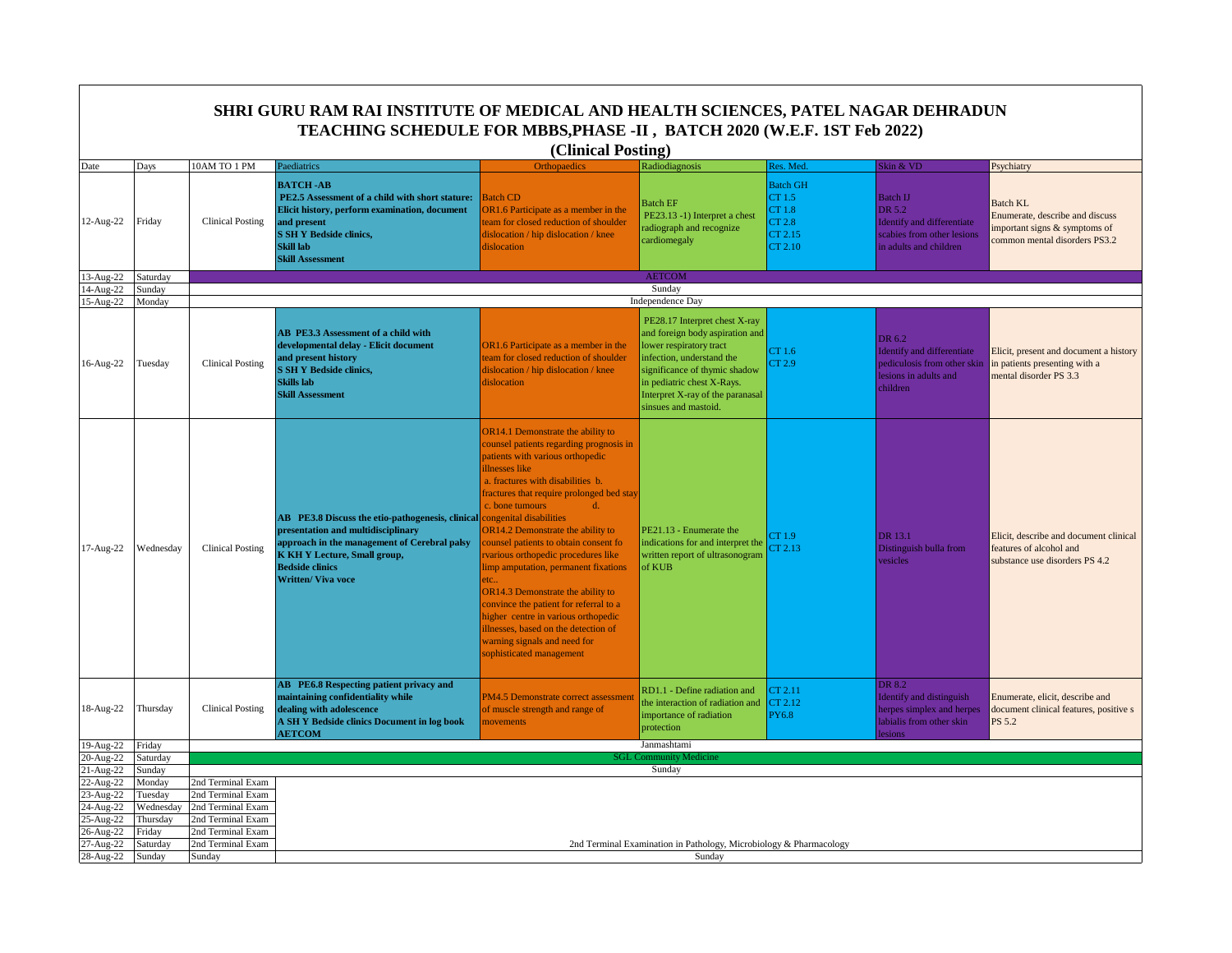|             | <b>SHRI GURU RAM RAI INSTITUTE OF MEDICAL AND HEALTH SCIENCES, PATEL NAGAR DEHRADUN</b><br>TEACHING SCHEDULE FOR MBBS, PHASE -II, BATCH 2020 (W.E.F. 1ST Feb 2022)<br>(Clinical Posting) |                         |                                                                                                                                                                                                                                                                                                                                                             |                                                                                                                                                                                                                                                                                                                                                                        |                                                                                                                                                                                                                                                                                                                                                                                                                                                                                                                                                             |                               |                                                                                                     |                                                                                                            |  |  |
|-------------|------------------------------------------------------------------------------------------------------------------------------------------------------------------------------------------|-------------------------|-------------------------------------------------------------------------------------------------------------------------------------------------------------------------------------------------------------------------------------------------------------------------------------------------------------------------------------------------------------|------------------------------------------------------------------------------------------------------------------------------------------------------------------------------------------------------------------------------------------------------------------------------------------------------------------------------------------------------------------------|-------------------------------------------------------------------------------------------------------------------------------------------------------------------------------------------------------------------------------------------------------------------------------------------------------------------------------------------------------------------------------------------------------------------------------------------------------------------------------------------------------------------------------------------------------------|-------------------------------|-----------------------------------------------------------------------------------------------------|------------------------------------------------------------------------------------------------------------|--|--|
| 29-Aug-22   | Monday                                                                                                                                                                                   | <b>Clinical Posting</b> | <b>AB</b> PE6.9 Perform routine Adolescent Health<br>check up including eliciting<br>history, performing examination including SMR<br>(Sexual Maturity<br>Rating), growth assessments (using Growth<br>charts) and systemic<br>exam including thyroid and Breast exam and the<br><b>HEADSS</b><br>screening<br><b>S SH Y Bedside clinics Skills station</b> | <b>DR13.1 Participate in a team for</b><br>procedures in patients and<br>demonstrating the ability to perform on<br>mannequins / simulated patients in the<br>ollowing:<br>i. Above elbow plaster<br>ii. Below knee plaster<br>iii. Above knee plaster<br>v. Thomas splint<br>v. splinting for long bone fractures<br>vi. Strapping for shoulder and clavicle<br>rauma | RD 1.3 - Enumerate indications<br>for various common<br>radiological investigations,<br>choose the most appropriate<br>and cost effective method and<br>interpret findings in common<br>conditions pertaining to<br>disorder of ENT                                                                                                                                                                                                                                                                                                                         | CT 1.7<br>CT 1.10             | DR 8.3<br><b>Identify and distinguish</b><br>herpes zoster and varicella<br>from other skin lesions | Enumerate, elicit, describe and<br>document clinical features in<br>patients with depression PS 6.2        |  |  |
| 30-Aug-22   | Tuesday                                                                                                                                                                                  | <b>Clinical Posting</b> | <b>AB</b> PE6.11 Visit to the Adolescent Clinic SKH<br><b>Y DOAP session Document in Log Book</b>                                                                                                                                                                                                                                                           | <b>OR12.1 Describe and discuss the</b><br>clinical features, investigations and<br>principles of management of Congenita<br>and acquired malformations and<br>leformities of:<br>a. limbs and spine - Scoliosis and<br>spinal bifida<br>b. Congenital dislocation of<br>Hip, Torticollis,<br>c. congenital talipes equino varus                                        | RD 1.4 - Enumerate indications<br>for various common<br>radiological investigations,<br>choose the most appropriate<br>and cost effective method and<br>interpret findings in common<br>conditions pertaining to<br>disorder in OB & Gy<br>RD 1.10- Describe the role of<br>Emergency Radiology, miscella CT 1.15<br>RD 1.12 Describe the effects of<br>radiation in pregnancy and the<br>methods of prevention/<br>minimization of radiation<br>exposure<br>RD 1.13 - Describe the<br>components of the PC&PNDT<br>Act and its medicolegal<br>implications |                               | DR 8.4<br><b>Identify and distinguish</b><br>viral warts from other skin<br><b>lessions</b>         | Enumerate, elicit, describe and<br>document clinical features in<br>patients with bipolar disorders PS 7.2 |  |  |
| $31-Aug-22$ | Wednesday                                                                                                                                                                                | <b>Clinical Posting</b> | AB PE7.5 Observe the correct technique of<br>breast feeding and distinguish<br>wrong S P Y Bedside clinics, Skills<br>lab<br><b>Skill Assessment 3</b><br>right from techniques                                                                                                                                                                             | <b>OR11.1 Describe and discuss the</b><br>aetiopathogenesis, clinical<br>features, investigations and principles of<br>management of peripheral nerve<br>injuries in diseases like foot drop, wrist<br>drop, claw hand, palsies of Radial,<br>Ulnar, Median, Lateral Popliteal and<br><b>Sciatic Nerves</b>                                                            | RD 1.5 - Enumerate indications<br>for various common<br>radiological investigations,<br>choose the most appropriate<br>and cost effective method and<br>interpret findings in common<br>conditions pertaining to<br>disorder in internal medicine                                                                                                                                                                                                                                                                                                           | CT 1.16<br>CT 1.18<br>CT 1.19 | DR 8.5<br>Identify and distinguish<br>molluscum contagiosum<br>from other skin lesions              | Enumerate, elicit, describe and<br>document clinical features in<br>patients with anxiety disorders PS 8.2 |  |  |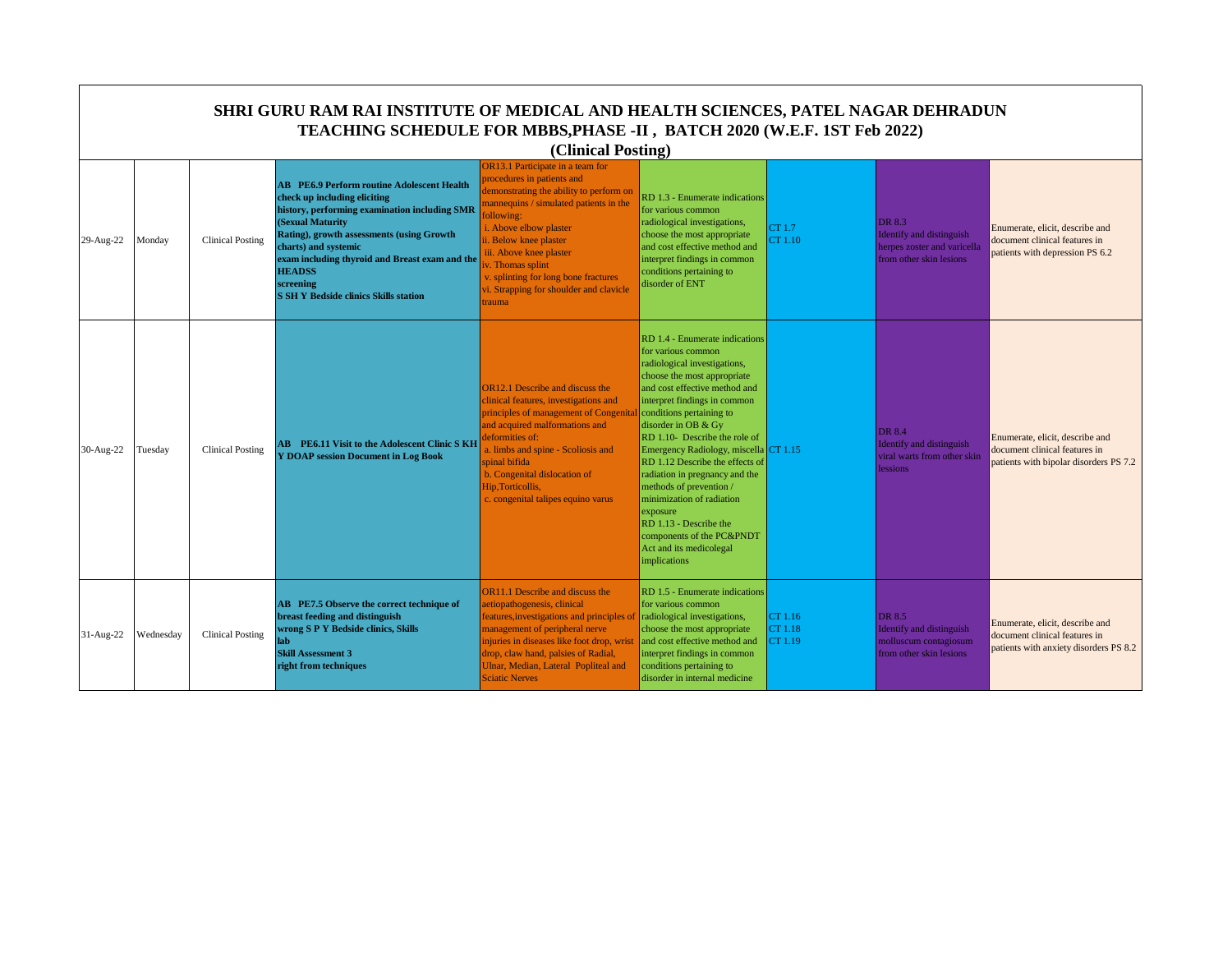|               |           |                         | SHRI GURU RAM RAI INSTITUTE OF MEDICAL AND HEALTH SCIENCES, PATEL NAGAR DEHRADUN<br>TEACHING SCHEDULE FOR MBBS, PHASE -II, BATCH 2020 (W.E.F. 1ST Feb 2022)                                                         | (Clinical Posting)                                                                                                                                                                |                                                                                                                                                                                                                                                                                                                                                                                                                                                                                               |                                                                                  |                                                                                                                                              |                                                                                                                                                        |
|---------------|-----------|-------------------------|---------------------------------------------------------------------------------------------------------------------------------------------------------------------------------------------------------------------|-----------------------------------------------------------------------------------------------------------------------------------------------------------------------------------|-----------------------------------------------------------------------------------------------------------------------------------------------------------------------------------------------------------------------------------------------------------------------------------------------------------------------------------------------------------------------------------------------------------------------------------------------------------------------------------------------|----------------------------------------------------------------------------------|----------------------------------------------------------------------------------------------------------------------------------------------|--------------------------------------------------------------------------------------------------------------------------------------------------------|
| $l-Sep-22$    | Thursday  | Clinical Posting        | <b>AB</b> PE7.7 Perform breast examination and<br>identify common problems during<br>lactation such as retracted nipples, cracked<br>nipples, breast<br>engorgement, breast abscess                                 | PM7.2 Describe and demonstrate<br>process of transfer, applications of<br>collarrestraints while maintaining<br>airway and prevention of secondary<br>injury in a mannequin/model | RD 1.6 - Enumerate indications<br>for various common<br>radiological investigations,<br>choose the most appropriate<br>and cost effective method and<br>interpret findings in common<br>conditions pertaining to<br>disorder in surgery<br>RD 1.7 - Enumerate indications CT 2.19<br>for various common<br>radiological investigations,<br>choose the most appropriate<br>and cost effective method and<br>interpret findings in common<br>conditions pertaining to<br>disorder in pediatrics | CT 2.14<br>CT 2.22<br>CT 2.18<br>CT 2.23                                         | <b>DR 8.6</b><br>Enumerate the indicatons.<br>discribe the procudure and<br>perform a tzanck smear                                           | Enumerate and describe the<br>magnitude and etiology of<br>somatoform, dissociative and<br>conversion disorders PS 10.1                                |
| $2-Sep-22$    | Friday    | <b>Clinical Posting</b> | <b>AB</b> PE8.4 Elicit history on the Complementary<br>Feeding habits S SH Y Bedside clinics, Skills<br><b>Skill Community Medicine</b><br>lab<br><b>Assessment</b>                                                 | M7.3 Perform and demonstrate a<br>correct neurological examination in a<br>patient with spinal injury and determine<br>the neurologic level of injury                             | RD 1.9 - Describe the role of<br><b>Interventional Radiology in</b><br>common clinical conditions<br>RD 1.10 - Describe the role of<br><b>Emergency Radiology,</b><br>miscellaneous & applied<br>aspects, interaction with<br>clinical departments                                                                                                                                                                                                                                            | CT 2.21<br>CT 2.24<br>CT 2.27<br>CT 2.28                                         | DR 13.2<br><b>Demonstrate the Tzanck</b><br>spread sign<br>DR 7.2<br><b>Identify Candida species in</b><br>fungal scrapings and KOH<br>mount | test, nikolsky sign and bulla Enumerate and describe common<br>psychiatric disorders in the<br>elderly including dementia, depression<br>and psychosis |
| 3-Sep-22      | Saturday  |                         |                                                                                                                                                                                                                     |                                                                                                                                                                                   | <b>AETCOM</b>                                                                                                                                                                                                                                                                                                                                                                                                                                                                                 |                                                                                  |                                                                                                                                              |                                                                                                                                                        |
| $4-Sep-22$    | Sunday    |                         |                                                                                                                                                                                                                     |                                                                                                                                                                                   | Sunday                                                                                                                                                                                                                                                                                                                                                                                                                                                                                        |                                                                                  |                                                                                                                                              |                                                                                                                                                        |
| $-$ Sep $-22$ | Monday    | <b>Clinical Posting</b> | Ward Leaving                                                                                                                                                                                                        | Ward Leaving                                                                                                                                                                      | Ward Leaving                                                                                                                                                                                                                                                                                                                                                                                                                                                                                  | Ward Leaving                                                                     | <b>Ward Leaving IJ Batch</b>                                                                                                                 | Ward Leaving                                                                                                                                           |
| $6-Sep-22$    | Tuesday   | <b>Clinical Posting</b> | <b>BATCH-CD</b><br>PE2.5 Assessment of a child with short stature:<br>Elicit history, perform examination, document<br>and present<br><b>S SH Y Bedside clinics,</b><br><b>Skill lab</b><br><b>Skill Assessment</b> | <b>Batch EF</b><br>OR1.6 Participate as a member in the<br>team for closed reduction of shoulder<br>dislocation / hip dislocation / knee<br>dislocation                           | <b>Batch GH</b><br>PE23.13 -1) Interpret a chest<br>radiograph and recognize<br>cardiomegaly                                                                                                                                                                                                                                                                                                                                                                                                  | <b>Batch IJ</b><br>CT 1.5<br><b>CT1.8</b><br><b>CT 2.8</b><br>CT 2.15<br>CT 2.10 | <b>KL</b> Batch<br>DR 5.2<br>Identify and differentiate<br>scabies from other lesions<br>in adults and children                              | <b>Batch AB</b><br>Enumerate, describe and discuss<br>important signs & symptoms of<br>common mental disorders PS3.2                                   |
| 7-Sep-22      | Wednesday | Clinical Posting        | PE3.3 Assessment of a child with developmental<br>delay - Elicit document<br>and present history<br><b>S SH Y Bedside clinics,</b><br><b>Skills</b> lab<br><b>Skill Assessment</b>                                  | OR1.6 Participate as a member in the<br>team for closed reduction of shoulder<br>dislocation / hip dislocation / knee<br>dislocation                                              | PE28.17 Interpret chest X-ray<br>and foreign body aspiration and<br>lower respiratory tract<br>infection, understand the<br>significance of thymic shadow<br>in pediatric chest X-Rays.<br>Interpret X-ray of the paranasal<br>sinsues and mastoid.                                                                                                                                                                                                                                           | CT 1.6<br>CT 2.9                                                                 | DR 6.2<br><b>Identify and differentiate</b><br>pediculosis from other skin<br>lesions in adults and<br>children                              | Elicit, present and document a history<br>in patients presenting with a<br>mental disorder PS 3.3                                                      |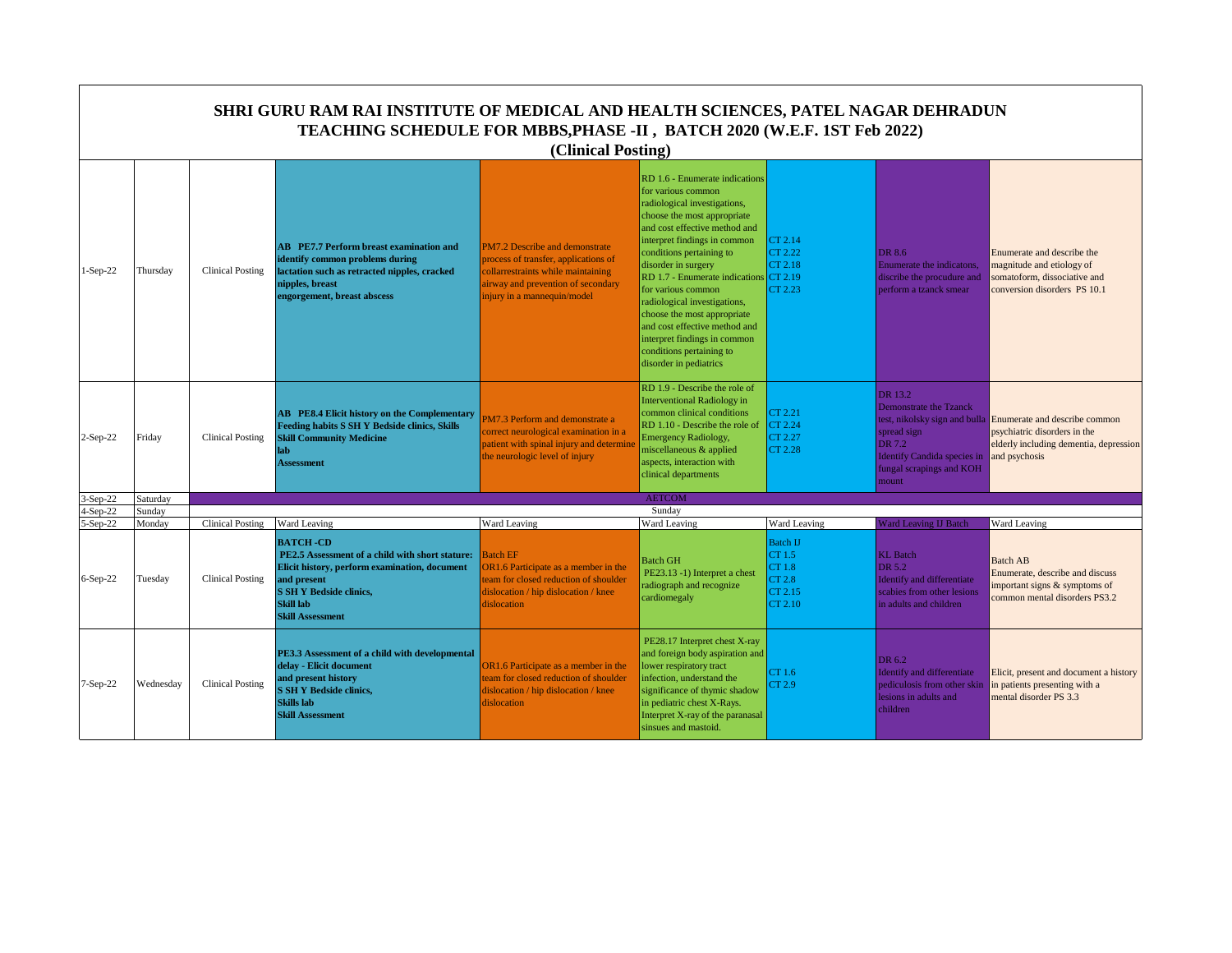|                          |                    |                         | SHRI GURU RAM RAI INSTITUTE OF MEDICAL AND HEALTH SCIENCES, PATEL NAGAR DEHRADUN<br>TEACHING SCHEDULE FOR MBBS, PHASE -II, BATCH 2020 (W.E.F. 1ST Feb 2022)                                                                                                                                                                                              | (Clinical Posting)                                                                                                                                                                                                                                                                                                                                                                                                                                                                                                                                                                                                                                                              |                                                                                                                                                                                                                                     |                                    |                                                                                                               |                                                                                                     |
|--------------------------|--------------------|-------------------------|----------------------------------------------------------------------------------------------------------------------------------------------------------------------------------------------------------------------------------------------------------------------------------------------------------------------------------------------------------|---------------------------------------------------------------------------------------------------------------------------------------------------------------------------------------------------------------------------------------------------------------------------------------------------------------------------------------------------------------------------------------------------------------------------------------------------------------------------------------------------------------------------------------------------------------------------------------------------------------------------------------------------------------------------------|-------------------------------------------------------------------------------------------------------------------------------------------------------------------------------------------------------------------------------------|------------------------------------|---------------------------------------------------------------------------------------------------------------|-----------------------------------------------------------------------------------------------------|
| 8-Sep-22                 | Thursday           | <b>Clinical Posting</b> | PE3.8 Discuss the etio-pathogenesis, clinical<br>presentation and multidisciplinary<br>approach in the management of Cerebral palsy<br><b>K KH Y Lecture, Small group,</b><br><b>Bedside clinics</b><br><b>Written/ Viva voce</b>                                                                                                                        | OR14.1 Demonstrate the ability to<br>counsel patients regarding prognosis in<br>patients with various orthopedic<br>illnesses like<br>a. fractures with disabilities b.<br>fractures that require prolonged bed stay<br>c. bone tumours<br>$d_{\cdot}$<br>congenital disabilities<br>OR14.2 Demonstrate the ability to<br>counsel patients to obtain consent fo<br>rvarious orthopedic procedures like<br>limp amputation, permanent fixations<br>etc<br>OR14.3 Demonstrate the ability to<br>convince the patient for referral to a<br>higher centre in various orthopedic<br>illnesses, based on the detection of<br>warning signals and need for<br>sophisticated management | PE21.13 - Enumerate the<br>indications for and interpret the<br>written report of ultrasonogram<br>of KUB                                                                                                                           | CT1.9<br>CT2.13                    | DR 13.1<br>Distinguish bulla from<br>vesicles                                                                 | Elicit, describe and document clinical<br>features of alcohol and<br>substance use disorders PS 4.2 |
| $9-Sep-22$               | Friday             | <b>Clinical Posting</b> | PE6.8 Respecting patient privacy and<br>maintaining confidentiality while<br>dealing with adolescence<br>A SH Y Bedside clinics Document in log book<br><b>AETCOM</b>                                                                                                                                                                                    | PM4.5 Demonstrate correct assessment<br>of muscle strength and range of<br>movements                                                                                                                                                                                                                                                                                                                                                                                                                                                                                                                                                                                            | RD1.1 - Define radiation and<br>the interaction of radiation and<br>importance of radiation<br>protection                                                                                                                           | CT 2.11<br>CT 2.12<br><b>PY6.8</b> | <b>DR 8.2</b><br>Identify and distinguish<br>herpes simplex and herpes<br>labialis from other skin<br>lesions | Enumerate, elicit, describe and<br>document clinical features, positive s<br>PS 5.2                 |
| $10-Sep-22$<br>11-Sep-22 | Saturday<br>Sunday |                         |                                                                                                                                                                                                                                                                                                                                                          |                                                                                                                                                                                                                                                                                                                                                                                                                                                                                                                                                                                                                                                                                 | <b>AETCOM</b><br>Sunday                                                                                                                                                                                                             |                                    |                                                                                                               |                                                                                                     |
| 12-Sep-22                | Monday             | <b>Clinical Posting</b> | <b>PE6.9 Perform routine Adolescent Health</b><br>check up including eliciting<br>history, performing examination including SMR<br>(Sexual Maturity<br>Rating), growth assessments (using Growth<br>charts) and systemic<br>exam including thyroid and Breast exam and the<br><b>HEADSS</b><br>screening<br><b>S SH Y Bedside clinics Skills station</b> | OR13.1 Participate in a team for<br>procedures in patients and<br>demonstrating the ability to perform on<br>mannequins / simulated patients in the<br>following:<br>i. Above elbow plaster<br>ii. Below knee plaster<br>iii. Above knee plaster<br>v. Thomas splint<br>v. splinting for long bone fractures<br>vi. Strapping for shoulder and clavicle<br>trauma                                                                                                                                                                                                                                                                                                               | RD 1.3 - Enumerate indications<br>for various common<br>radiological investigations,<br>choose the most appropriate<br>and cost effective method and<br>interpret findings in common<br>conditions pertaining to<br>disorder of ENT | CT1.7<br>CT 1.10                   | DR 8.3<br>Identify and distinguish<br>herpes zoster and varicella<br>from other skin lesions                  | Enumerate, elicit, describe and<br>document clinical features in<br>patients with depression PS 6.2 |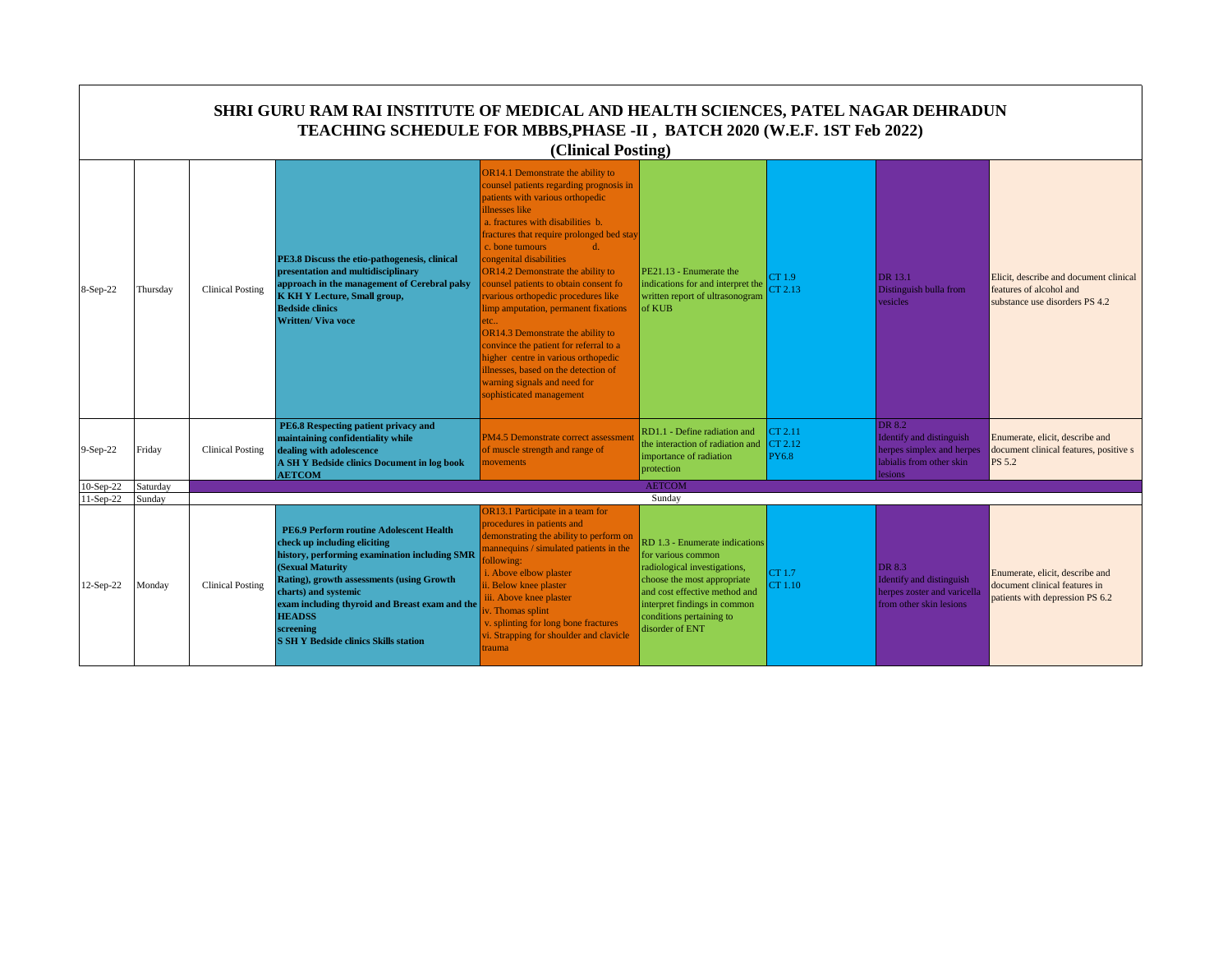|           | SHRI GURU RAM RAI INSTITUTE OF MEDICAL AND HEALTH SCIENCES, PATEL NAGAR DEHRADUN<br>TEACHING SCHEDULE FOR MBBS, PHASE -II, BATCH 2020 (W.E.F. 1ST Feb 2022)<br>(Clinical Posting) |                         |                                                                                                                                                                              |                                                                                                                                                                                                                                                                                                                                |                                                                                                                                                                                                                                                                                                                                                                                                                                                                                                                                                                    |                                                 |                                                                                                                                                                        |                                                                                                                          |  |  |  |
|-----------|-----------------------------------------------------------------------------------------------------------------------------------------------------------------------------------|-------------------------|------------------------------------------------------------------------------------------------------------------------------------------------------------------------------|--------------------------------------------------------------------------------------------------------------------------------------------------------------------------------------------------------------------------------------------------------------------------------------------------------------------------------|--------------------------------------------------------------------------------------------------------------------------------------------------------------------------------------------------------------------------------------------------------------------------------------------------------------------------------------------------------------------------------------------------------------------------------------------------------------------------------------------------------------------------------------------------------------------|-------------------------------------------------|------------------------------------------------------------------------------------------------------------------------------------------------------------------------|--------------------------------------------------------------------------------------------------------------------------|--|--|--|
| 13-Sep-22 | Tuesday                                                                                                                                                                           | <b>Clinical Posting</b> | PE6.11 Visit to the Adolescent Clinic S KH Y<br><b>DOAP session Document in Log Book</b>                                                                                     | <b>OR12.1</b> Describe and discuss the<br>linical features, investigations and<br>principles of management of Congenita<br>and acquired malformations and<br>deformities of:<br>a. limbs and spine - Scoliosis and<br>spinal bifida<br>b. Congenital dislocation of<br>Hip, Torticollis,<br>c. congenital talipes equino varus | RD 1.4 - Enumerate indications<br>for various common<br>radiological investigations,<br>choose the most appropriate<br>and cost effective method and<br>interpret findings in common<br>conditions pertaining to<br>disorder in OB & Gy<br>RD 1.10- Describe the role of<br>Emergency Radiology, miscella CT 1.15<br>RD 1.12 Describe the effects of<br>radiation in pregnancy and the<br>methods of prevention/<br>minimization of radiation<br>exposure<br>RD 1.13 - Describe the<br>components of the PC&PNDT<br>Act and its medicolegal<br><i>implications</i> |                                                 | DR 8.4<br><b>Identify and distinguish</b><br>viral warts from other skin<br>essions                                                                                    | Enumerate, elicit, describe and<br>document clinical features in<br>patients with bipolar disorders PS 7.2               |  |  |  |
| 14-Sep-22 | Wednesday                                                                                                                                                                         | <b>Clinical Posting</b> | PE7.5 Observe the correct technique of breast<br>feeding and distinguish<br>wrong S P Y Bedside clinics, Skills<br>lab<br><b>Skill Assessment 3</b><br>right from techniques | <b>DR11.1</b> Describe and discuss the<br>aetiopathogenesis, clinical<br>eatures, investigations and principles of<br>nanagement of peripheral nerve<br>njuries in diseases like foot drop, wrist<br>drop, claw hand, palsies of Radial,<br>Ulnar, Median, Lateral Popliteal and<br><b>Sciatic Nerves</b>                      | RD 1.5 - Enumerate indications<br>for various common<br>radiological investigations,<br>choose the most appropriate<br>and cost effective method and<br>interpret findings in common<br>conditions pertaining to<br>disorder in internal medicine                                                                                                                                                                                                                                                                                                                  | CT 1.16<br>CT 1.18<br>CT 1.19                   | DR 8.5<br><b>Identify and distinguish</b><br>molluscum contagiosum<br>from other skin lesions                                                                          | Enumerate, elicit, describe and<br>document clinical features in<br>patients with anxiety disorders PS 8.2               |  |  |  |
| 15-Sep-22 | Thursday                                                                                                                                                                          | <b>Clinical Posting</b> | PE7.7 Perform breast examination and identify<br>common problems during<br>lactation such as retracted nipples, cracked<br>nipples, breast<br>engorgement, breast abscess    | <b>PM7.2 Describe and demonstrate</b><br>process of transfer, applications of<br>collarrestraints while maintaining<br>uirway and prevention of secondary<br>njury in a mannequin/model                                                                                                                                        | RD 1.6 - Enumerate indications<br>for various common<br>radiological investigations,<br>choose the most appropriate<br>and cost effective method and<br>interpret findings in common<br>conditions pertaining to<br>disorder in surgery<br>RD 1.7 - Enumerate indications CT 2.19<br>for various common<br>radiological investigations,<br>choose the most appropriate<br>and cost effective method and<br>interpret findings in common<br>conditions pertaining to<br>disorder in pediatrics                                                                      | CT 2.14<br>CT 2.22<br>CT 2.18<br>CT 2.23        | DR 8.6<br>Enumerate the indicatons,<br>discribe the procudure and<br>perform a tzanck smear                                                                            | Enumerate and describe the<br>magnitude and etiology of<br>somatoform, dissociative and<br>conversion disorders PS 10.1  |  |  |  |
| 16-Sep-22 | Friday                                                                                                                                                                            | <b>Clinical Posting</b> | <b>PE8.4 Elicit history on the Complementary</b><br>Feeding habits S SH Y Bedside clinics, Skills<br><b>Skill Community Medicine</b><br>lab<br><b>Assessment</b>             | <b>PM7.3 Perform and demonstrate a</b><br>correct neurological examination in a<br>patient with spinal injury and determine<br>the neurologic level of injury                                                                                                                                                                  | RD 1.9 - Describe the role of<br><b>Interventional Radiology in</b><br>common clinical conditions<br>RD 1.10 - Describe the role of<br><b>Emergency Radiology,</b><br>miscellaneous & applied<br>aspects, interaction with<br>clinical departments                                                                                                                                                                                                                                                                                                                 | CT 2.21<br>CT 2.24<br>CT 2.27<br><b>CT 2.28</b> | DR 13.2<br><b>Demonstrate the Tzanck</b><br>test, nikolsky sign and bulla<br>spread sign<br>DR 7.2<br>Identify Candida species in<br>fungal scrapings and KOH<br>nount | Enumerate and describe common<br>psychiatric disorders in the<br>elderly including dementia, depression<br>and psychosis |  |  |  |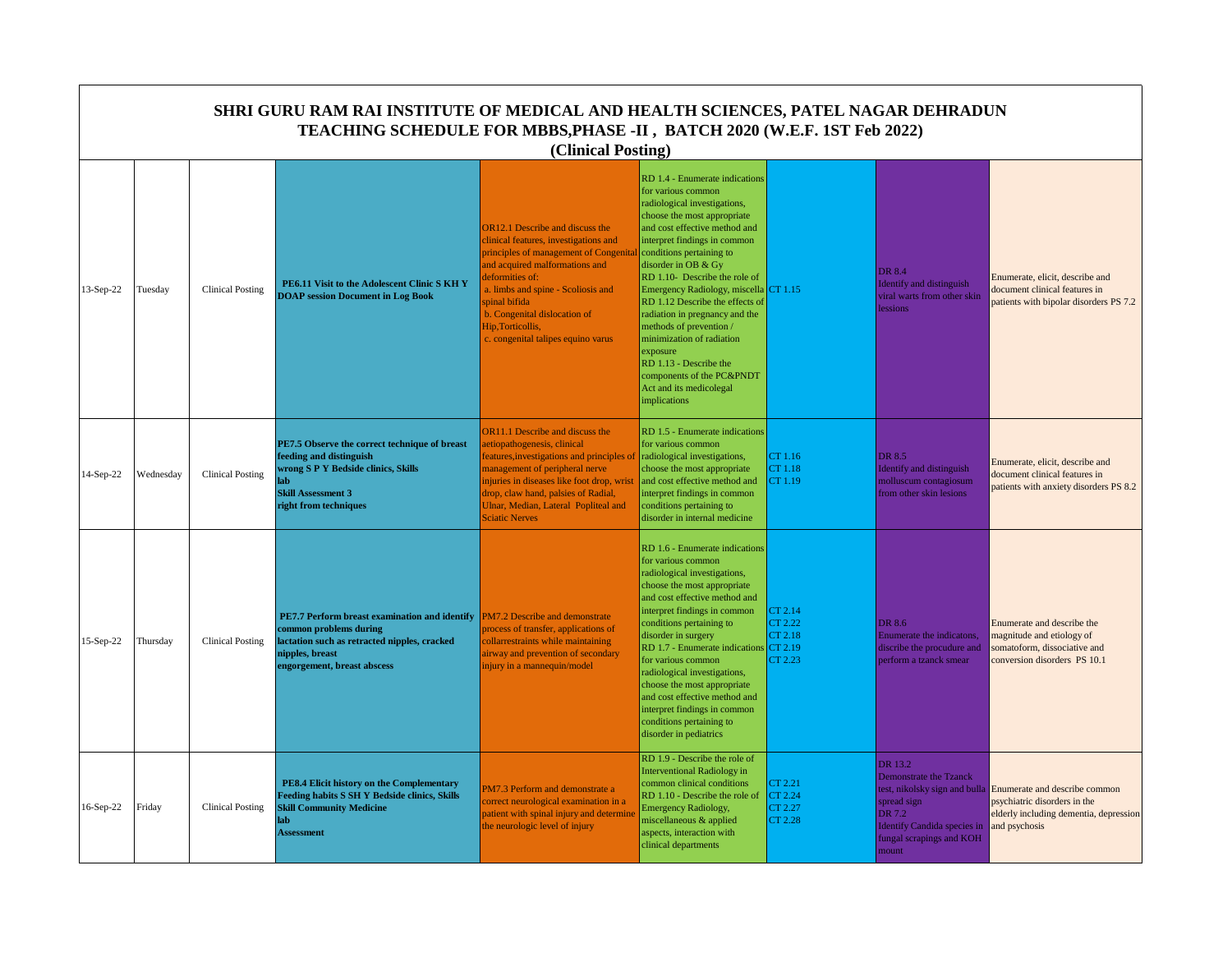|                        |                    |                         | SHRI GURU RAM RAI INSTITUTE OF MEDICAL AND HEALTH SCIENCES, PATEL NAGAR DEHRADUN                                                                                                                                                 |                                                                                                                                                                                                                                                                                                                                                                                                                                                                                                                                                                                                                                                                                          |                                                                                                                                                                                                                                                     |                                                                     |                                                                                                                        |                                                                                                                     |  |
|------------------------|--------------------|-------------------------|----------------------------------------------------------------------------------------------------------------------------------------------------------------------------------------------------------------------------------|------------------------------------------------------------------------------------------------------------------------------------------------------------------------------------------------------------------------------------------------------------------------------------------------------------------------------------------------------------------------------------------------------------------------------------------------------------------------------------------------------------------------------------------------------------------------------------------------------------------------------------------------------------------------------------------|-----------------------------------------------------------------------------------------------------------------------------------------------------------------------------------------------------------------------------------------------------|---------------------------------------------------------------------|------------------------------------------------------------------------------------------------------------------------|---------------------------------------------------------------------------------------------------------------------|--|
|                        |                    |                         | TEACHING SCHEDULE FOR MBBS, PHASE -II, BATCH 2020 (W.E.F. 1ST Feb 2022)                                                                                                                                                          |                                                                                                                                                                                                                                                                                                                                                                                                                                                                                                                                                                                                                                                                                          |                                                                                                                                                                                                                                                     |                                                                     |                                                                                                                        |                                                                                                                     |  |
|                        |                    |                         |                                                                                                                                                                                                                                  | (Clinical Posting)                                                                                                                                                                                                                                                                                                                                                                                                                                                                                                                                                                                                                                                                       |                                                                                                                                                                                                                                                     |                                                                     |                                                                                                                        |                                                                                                                     |  |
| 17-Sep-22<br>18-Sep-22 | Saturday<br>Sunday |                         |                                                                                                                                                                                                                                  |                                                                                                                                                                                                                                                                                                                                                                                                                                                                                                                                                                                                                                                                                          | <b>AETCOM</b><br>Sunday                                                                                                                                                                                                                             |                                                                     |                                                                                                                        |                                                                                                                     |  |
| 19-Sep-22              | Monday             | <b>Clinical Posting</b> | Ward Leaving                                                                                                                                                                                                                     | Ward Leaving                                                                                                                                                                                                                                                                                                                                                                                                                                                                                                                                                                                                                                                                             | Ward Leaving                                                                                                                                                                                                                                        | Ward Leaving                                                        | <b>Ward Leaving</b>                                                                                                    | <b>Ward Leaving</b>                                                                                                 |  |
| 20-Sep-22              | Tuesday            | <b>Clinical Posting</b> | <b>BATCH-EF</b><br>PE2.5 Assessment of a child with short stature:<br>Elicit history, perform examination, document<br>and present<br><b>S SH Y Bedside clinics,</b><br>Skill lab<br><b>Skill Assessment</b>                     | <b>Batch GH</b><br>OR1.6 Participate as a member in the<br>eam for closed reduction of shoulder<br>dislocation / hip dislocation / knee<br>dislocation                                                                                                                                                                                                                                                                                                                                                                                                                                                                                                                                   | <b>Batch IJ</b><br>PE23.13 -1) Interpret a chest<br>radiograph and recognize<br>cardiomegaly                                                                                                                                                        | <b>Batch KL</b><br>CT 1.5<br>CT 1.8<br>CT 2.8<br>CT 2.15<br>CT 2.10 | <b>AB</b> Batch<br>DR 5.2<br><b>Identify</b> and differentiate<br>scabies from other lesions<br>in adults and children | <b>Batch CD</b><br>Enumerate, describe and discuss<br>mportant signs & symptoms of<br>common mental disorders PS3.2 |  |
| $21-Sep-22$            | Wednesday          | <b>Clinical Posting</b> | PE3.3 Assessment of a child with<br>developmental delay - Elicit document<br>and present history<br><b>S SH Y Bedside clinics,</b><br><b>Skills</b> lab<br><b>Skill Assessment</b>                                               | OR1.6 Participate as a member in the<br>eam for closed reduction of shoulder<br>dislocation / hip dislocation / knee<br>dislocation                                                                                                                                                                                                                                                                                                                                                                                                                                                                                                                                                      | PE28.17 Interpret chest X-ray<br>and foreign body aspiration and<br>lower respiratory tract<br>infection, understand the<br>significance of thymic shadow<br>in pediatric chest X-Rays.<br>Interpret X-ray of the paranasal<br>sinsues and mastoid. | CT1.6<br>CT 2.9                                                     | DR 6.2<br>Identify and differentiate<br>pediculosis from other skin<br>lesions in adults and<br>children               | Elicit, present and document a history<br>n patients presenting with a<br>mental disorder PS 3.3                    |  |
| 22-Sep-22              | Thursday           | <b>Clinical Posting</b> | PE3.8 Discuss the etio-pathogenesis, clinical<br>presentation and multidisciplinary<br>pproach in the management of Cerebral palsy<br><b>K KH Y Lecture, Small group,</b><br><b>Bedside clinics</b><br><b>Written/ Viva voce</b> | <b>DR14.1 Demonstrate the ability to</b><br>counsel patients regarding prognosis in<br>patients with various orthopedic<br><b>Ilnesses</b> like<br>a. fractures with disabilities b.<br>ractures that require prolonged bed stay<br>c. bone tumours<br>d.<br>congenital disabilities<br>OR14.2 Demonstrate the ability to<br>counsel patients to obtain consent for<br>various orthopedic procedures like<br>imp amputation, permanent fixations<br>tc.<br><b>DR14.3 Demonstrate the ability to</b><br>convince the patient for referral to a<br>nigher centre in various orthopedic<br>illnesses, based on the detection of<br>varning signals and need for<br>sophisticated management | PE21.13 - Enumerate the<br>indications for and interpret the<br>written report of ultrasonogram<br>of KUB                                                                                                                                           | CT1.9<br>CT 2.13                                                    | DR 13.1<br>Distinguish bulla from<br>vesicles                                                                          | Elicit, describe and document clinical<br>features of alcohol and<br>substance use disorders PS 4.2                 |  |
| 23-Sep-22              | Friday             | <b>Clinical Posting</b> | PE6.8 Respecting patient privacy and<br>maintaining confidentiality while<br>dealing with adolescence<br>A SH Y Bedside clinics Document in log book<br><b>AETCOM</b>                                                            | PM4.5 Demonstrate correct assessment<br>of muscle strength and range of<br>novements                                                                                                                                                                                                                                                                                                                                                                                                                                                                                                                                                                                                     | RD1.1 - Define radiation and<br>the interaction of radiation and<br>importance of radiation<br>protection                                                                                                                                           | CT 2.11<br>CT 2.12<br>PY6.8                                         | DR 8.2<br><b>Identify</b> and distinguish<br>herpes simplex and herpes<br>labialis from other skin<br>lesions          | Enumerate, elicit, describe and<br>document clinical features, positive s<br>PS 5.2                                 |  |
| 24-Sep-22              | Saturday           |                         |                                                                                                                                                                                                                                  |                                                                                                                                                                                                                                                                                                                                                                                                                                                                                                                                                                                                                                                                                          | <b>SGL Community Medicine</b>                                                                                                                                                                                                                       |                                                                     |                                                                                                                        |                                                                                                                     |  |
| 25-Sep-22              | Sunday             | Sunday                  |                                                                                                                                                                                                                                  |                                                                                                                                                                                                                                                                                                                                                                                                                                                                                                                                                                                                                                                                                          |                                                                                                                                                                                                                                                     |                                                                     |                                                                                                                        |                                                                                                                     |  |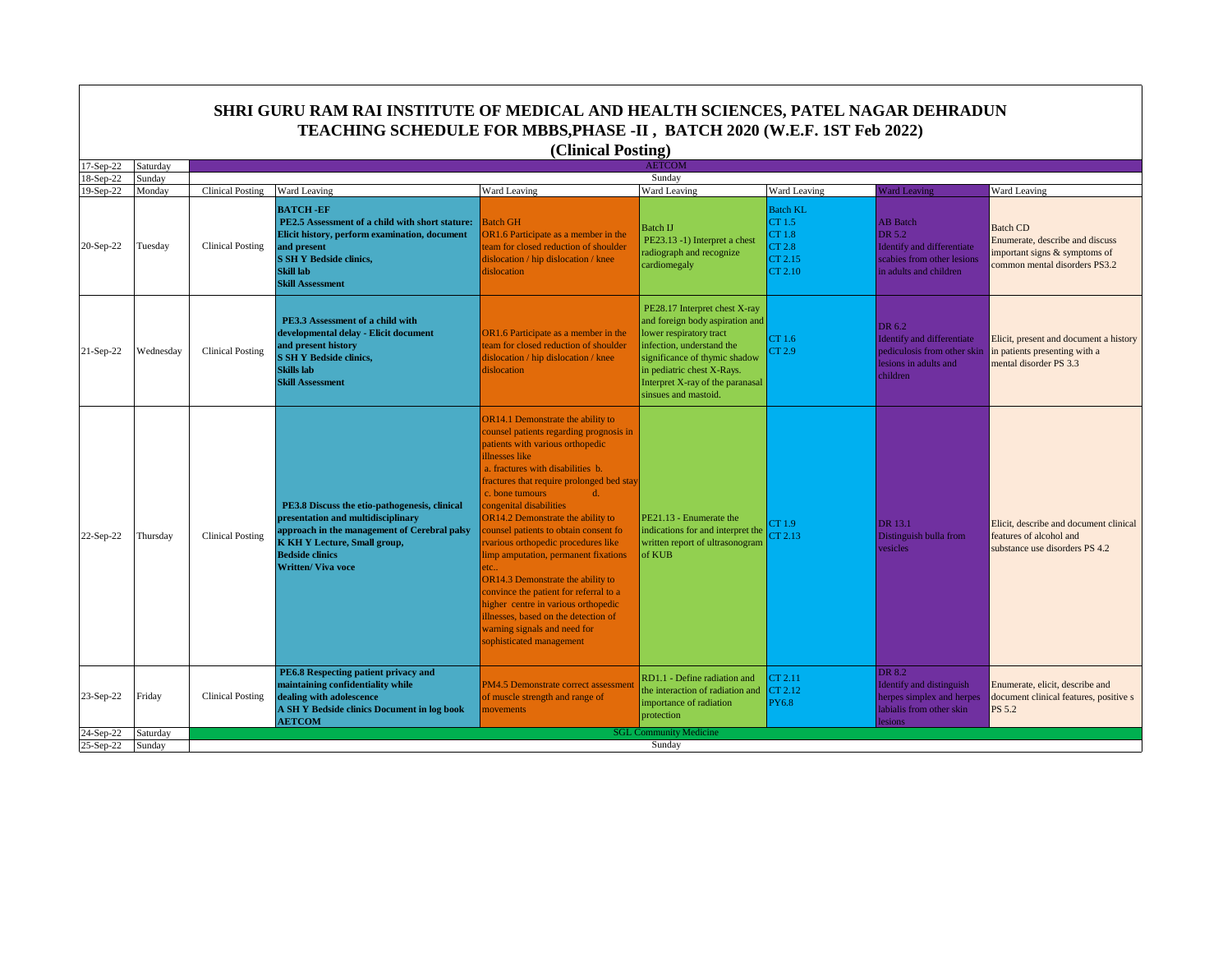|           | SHRI GURU RAM RAI INSTITUTE OF MEDICAL AND HEALTH SCIENCES, PATEL NAGAR DEHRADUN<br>TEACHING SCHEDULE FOR MBBS, PHASE -II, BATCH 2020 (W.E.F. 1ST Feb 2022)<br>(Clinical Posting) |                         |                                                                                                                                                                                                                                                                                                                                                   |                                                                                                                                                                                                                                                                                                                                                                  |                                                                                                                                                                                                                                                                                                                                                                                                                                                                                                                                                            |                               |                                                                                              |                                                                                                            |  |  |
|-----------|-----------------------------------------------------------------------------------------------------------------------------------------------------------------------------------|-------------------------|---------------------------------------------------------------------------------------------------------------------------------------------------------------------------------------------------------------------------------------------------------------------------------------------------------------------------------------------------|------------------------------------------------------------------------------------------------------------------------------------------------------------------------------------------------------------------------------------------------------------------------------------------------------------------------------------------------------------------|------------------------------------------------------------------------------------------------------------------------------------------------------------------------------------------------------------------------------------------------------------------------------------------------------------------------------------------------------------------------------------------------------------------------------------------------------------------------------------------------------------------------------------------------------------|-------------------------------|----------------------------------------------------------------------------------------------|------------------------------------------------------------------------------------------------------------|--|--|
| 26-Sep-22 | Monday                                                                                                                                                                            | <b>Clinical Posting</b> | PE6.9 Perform routine Adolescent Health<br>check up including eliciting<br>history, performing examination including SMR<br>(Sexual Maturity<br>Rating), growth assessments (using Growth<br>charts) and systemic<br>exam including thyroid and Breast exam and the<br><b>HEADSS</b><br>screening<br><b>S SH Y Bedside clinics Skills station</b> | OR13.1 Participate in a team for<br>procedures in patients and<br>demonstrating the ability to perform on<br>mannequins / simulated patients in the<br>following:<br>i. Above elbow plaster<br>ii. Below knee plaster<br>iii. Above knee plaster<br>v. Thomas splint<br>v. splinting for long bone fractures<br>vi. Strapping for shoulder and clavicle<br>rauma | RD 1.3 - Enumerate indications<br>for various common<br>radiological investigations,<br>choose the most appropriate<br>and cost effective method and<br>interpret findings in common<br>conditions pertaining to<br>disorder of ENT                                                                                                                                                                                                                                                                                                                        | CT 1.7<br>CT 1.10             | DR 8.3<br>Identify and distinguish<br>herpes zoster and varicella<br>from other skin lesions | Enumerate, elicit, describe and<br>document clinical features in<br>patients with depression PS 6.2        |  |  |
| 27-Sep-22 | Tuesday                                                                                                                                                                           | <b>Clinical Posting</b> | PE6.11 Visit to the Adolescent Clinic S KH Y<br><b>DOAP</b> session Document in Log Book                                                                                                                                                                                                                                                          | OR12.1 Describe and discuss the<br>clinical features, investigations and<br>principles of management of Congenita<br>and acquired malformations and<br>leformities of:<br>a. limbs and spine - Scoliosis and<br>spinal bifida<br>b. Congenital dislocation of<br>Hip, Torticollis,<br>c. congenital talipes equino varus                                         | RD 1.4 - Enumerate indications<br>for various common<br>radiological investigations,<br>choose the most appropriate<br>and cost effective method and<br>interpret findings in common<br>conditions pertaining to<br>disorder in OB & Gy<br>RD 1.10- Describe the role of<br>Emergency Radiology, miscella CT 1.15<br>RD 1.12 Describe the effects of<br>radiation in pregnancy and the<br>methods of prevention<br>minimization of radiation<br>exposure<br>RD 1.13 - Describe the<br>components of the PC&PNDT<br>Act and its medicolegal<br>implications |                               | DR 8.4<br>Identify and distinguish<br>viral warts from other skin<br><b>lessions</b>         | Enumerate, elicit, describe and<br>document clinical features in<br>patients with bipolar disorders PS 7.2 |  |  |
| 28-Sep-22 | Wednesday                                                                                                                                                                         | <b>Clinical Posting</b> | PE7.5 Observe the correct technique of breast<br>feeding and distinguish<br>wrong S P Y Bedside clinics, Skills<br>lab<br><b>Skill Assessment 3</b><br>right from techniques                                                                                                                                                                      | OR11.1 Describe and discuss the<br>aetiopathogenesis, clinical<br>features, investigations and principles of<br>management of peripheral nerve<br>injuries in diseases like foot drop, wrist<br>drop, claw hand, palsies of Radial,<br>Ulnar, Median, Lateral Popliteal and<br><b>Sciatic Nerves</b>                                                             | RD 1.5 - Enumerate indications<br>for various common<br>radiological investigations,<br>choose the most appropriate<br>and cost effective method and<br>interpret findings in common<br>conditions pertaining to<br>disorder in internal medicine                                                                                                                                                                                                                                                                                                          | CT 1.16<br>CT 1.18<br>CT 1.19 | DR 8.5<br>Identify and distinguish<br>molluscum contagiosum<br>from other skin lesions       | Enumerate, elicit, describe and<br>document clinical features in<br>patients with anxiety disorders PS 8.2 |  |  |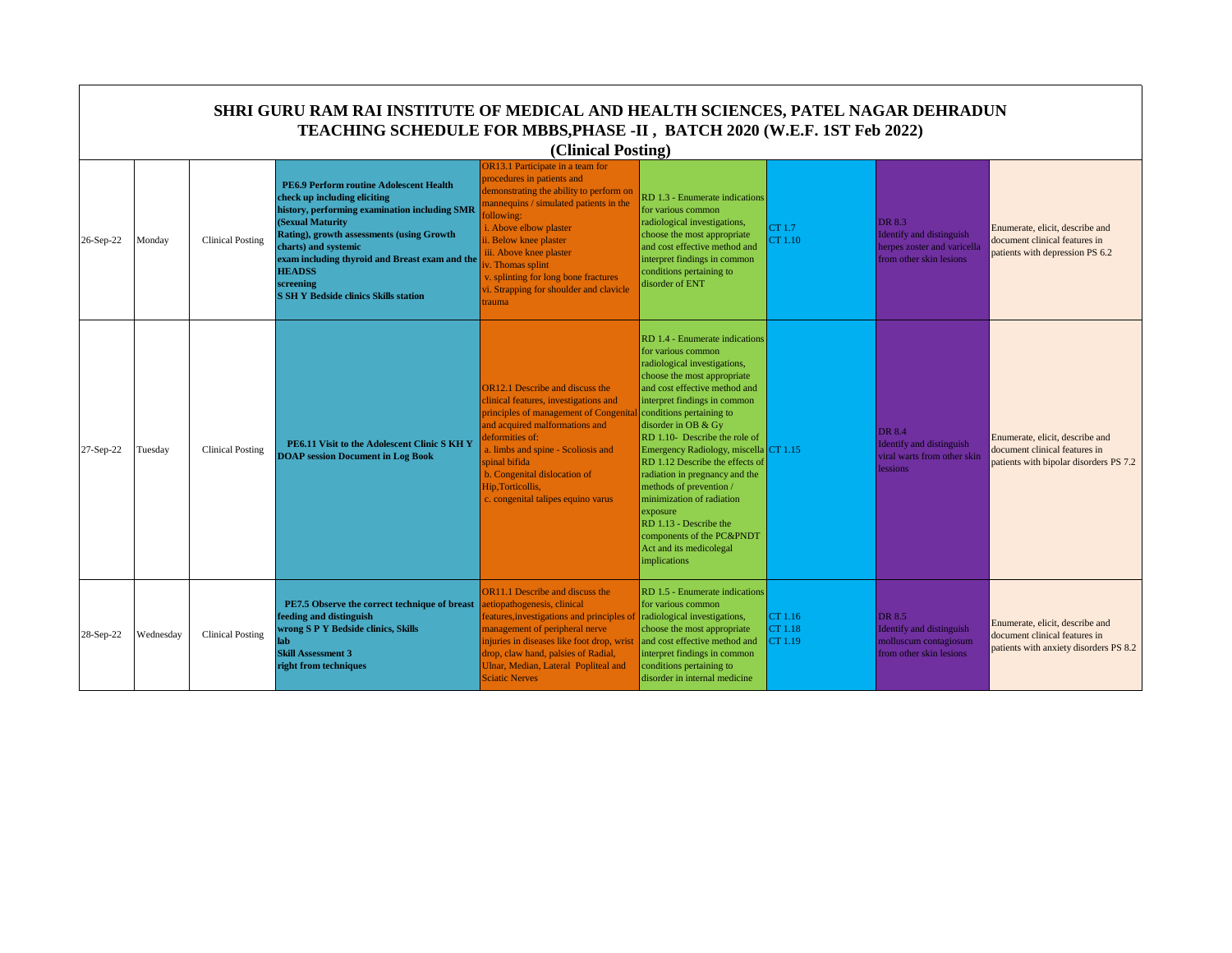|             |           |                         | SHRI GURU RAM RAI INSTITUTE OF MEDICAL AND HEALTH SCIENCES, PATEL NAGAR DEHRADUN<br>TEACHING SCHEDULE FOR MBBS, PHASE -II, BATCH 2020 (W.E.F. 1ST Feb 2022)                                                         | (Clinical Posting)                                                                                                                                                                |                                                                                                                                                                                                                                                                                                                                                                                                                                                                                                   |                                                                            |                                                                                                                                              |                                                                                                                                                        |
|-------------|-----------|-------------------------|---------------------------------------------------------------------------------------------------------------------------------------------------------------------------------------------------------------------|-----------------------------------------------------------------------------------------------------------------------------------------------------------------------------------|---------------------------------------------------------------------------------------------------------------------------------------------------------------------------------------------------------------------------------------------------------------------------------------------------------------------------------------------------------------------------------------------------------------------------------------------------------------------------------------------------|----------------------------------------------------------------------------|----------------------------------------------------------------------------------------------------------------------------------------------|--------------------------------------------------------------------------------------------------------------------------------------------------------|
| 29-Sep-22   | Thursday  | Clinical Posting        | <b>PE7.7 Perform breast examination and identify</b><br>common problems during<br>lactation such as retracted nipples, cracked<br>nipples, breast<br>engorgement, breast abscess                                    | PM7.2 Describe and demonstrate<br>process of transfer, applications of<br>collarrestraints while maintaining<br>airway and prevention of secondary<br>injury in a mannequin/model | RD 1.6 - Enumerate indications<br>for various common<br>radiological investigations,<br>choose the most appropriate<br>and cost effective method and<br>interpret findings in common<br>conditions pertaining to<br>disorder in surgery<br>$RD$ 1.7 - Enumerate indications $CT$ 2.19<br>for various common<br>radiological investigations,<br>choose the most appropriate<br>and cost effective method and<br>interpret findings in common<br>conditions pertaining to<br>disorder in pediatrics | CT 2.14<br>CT 2.22<br>CT 2.18<br>CT 2.23                                   | DR 8.6<br>Enumerate the indicatons,<br>discribe the procudure and<br>perform a tzanck smear                                                  | Enumerate and describe the<br>magnitude and etiology of<br>somatoform, dissociative and<br>conversion disorders PS 10.1                                |
| 30-Sep-22   | Friday    | Clinical Posting        | PE8.4 Elicit history on the Complementary<br>Feeding habits S SH Y Bedside clinics, Skills<br><b>Skill Community Medicine</b><br>lab<br><b>Assessment</b>                                                           | PM7.3 Perform and demonstrate a<br>correct neurological examination in a<br>patient with spinal injury and determine<br>the neurologic level of injury                            | RD 1.9 - Describe the role of<br><b>Interventional Radiology in</b><br>common clinical conditions<br>RD 1.10 - Describe the role of<br><b>Emergency Radiology,</b><br>miscellaneous & applied<br>aspects, interaction with<br>clinical departments                                                                                                                                                                                                                                                | CT 2.21<br>CT 2.24<br>CT 2.27<br>CT 2.28                                   | DR 13.2<br><b>Demonstrate the Tzanck</b><br>spread sign<br>DR 7.2<br><b>Identify Candida species in</b><br>fungal scrapings and KOH<br>mount | test, nikolsky sign and bulla Enumerate and describe common<br>psychiatric disorders in the<br>elderly including dementia, depression<br>and psychosis |
| $-Oct-22$   | Saturday  | <b>Clinical Posting</b> | Ward Leaving                                                                                                                                                                                                        | Ward Leaving                                                                                                                                                                      | Ward Leaving                                                                                                                                                                                                                                                                                                                                                                                                                                                                                      | Ward Leaving                                                               | <b>Ward Leaving</b>                                                                                                                          | Ward Leaving                                                                                                                                           |
| $2$ -Oct-22 | Sundav    |                         |                                                                                                                                                                                                                     |                                                                                                                                                                                   | Gandhi Javanti                                                                                                                                                                                                                                                                                                                                                                                                                                                                                    |                                                                            |                                                                                                                                              |                                                                                                                                                        |
| $3-Oct-22$  | Monday    | <b>Clinical Posting</b> | <b>Batch GH</b><br>PE2.5 Assessment of a child with short stature:<br>Elicit history, perform examination, document<br>and present<br><b>S SH Y Bedside clinics.</b><br><b>Skill lab</b><br><b>Skill Assessment</b> | Batch IJ<br>OR1.6 Participate as a member in the<br>eam for closed reduction of shoulder<br>dislocation / hip dislocation / knee<br>dislocation                                   | <b>Batch KL</b><br>PE23.13 -1) Interpret a chest<br>radiograph and recognize<br>cardiomegaly                                                                                                                                                                                                                                                                                                                                                                                                      | <b>Batch AB</b><br>CT 1.5<br>CT 1.8<br><b>CT 2.8</b><br>CT 2.15<br>CT 2.10 | CD Batch<br>DR 5.2<br><b>Identify and differentiate</b><br>scabies from other lesions<br>in adults and children                              | <b>Batch EF</b><br>Enumerate, describe and discuss<br>important signs & symptoms of<br>common mental disorders PS3.2                                   |
| $4-Oct-22$  | Tuesday   | <b>Clinical Posting</b> | PE3.3 Assessment of a child with developmental<br>delay - Elicit document<br>and present history<br><b>S SH Y Bedside clinics,</b><br><b>Skills</b> lab<br><b>Skill Assessment</b>                                  | OR1.6 Participate as a member in the<br>team for closed reduction of shoulder<br>dislocation / hip dislocation / knee<br>dislocation                                              | PE28.17 Interpret chest X-ray<br>and foreign body aspiration and<br>lower respiratory tract<br>infection, understand the<br>significance of thymic shadow<br>in pediatric chest X-Rays.<br>Interpret X-ray of the paranasal<br>sinsues and mastoid.<br>Dussehra                                                                                                                                                                                                                                   | CT 1.6<br>CT 2.9                                                           | DR 6.2<br>Identify and differentiate<br>pediculosis from other skin<br>lesions in adults and<br>children                                     | Elicit, present and document a history<br>in patients presenting with a<br>mental disorder PS 3.3                                                      |
| $5-Oct-22$  | Wednesday |                         |                                                                                                                                                                                                                     |                                                                                                                                                                                   |                                                                                                                                                                                                                                                                                                                                                                                                                                                                                                   |                                                                            |                                                                                                                                              |                                                                                                                                                        |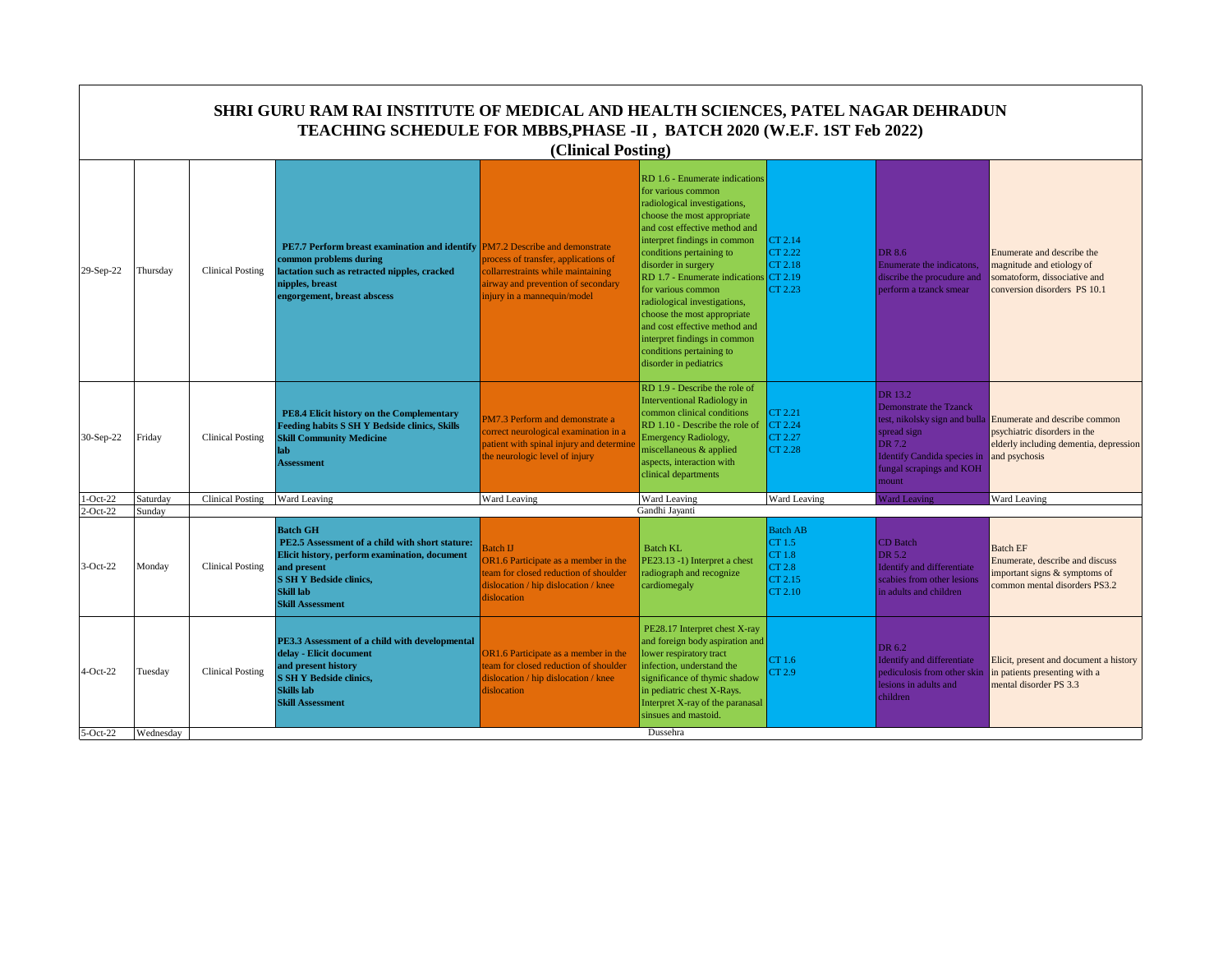|             |          |                         | SHRI GURU RAM RAI INSTITUTE OF MEDICAL AND HEALTH SCIENCES, PATEL NAGAR DEHRADUN<br>TEACHING SCHEDULE FOR MBBS, PHASE -II, BATCH 2020 (W.E.F. 1ST Feb 2022)                                                                                                                                                                                       | (Clinical Posting)                                                                                                                                                                                                                                                                                                                                                                                                                                                                                                                                                                                                                                                             |                                                                                                                                                                                                                                     |                                    |                                                                                                               |                                                                                                     |
|-------------|----------|-------------------------|---------------------------------------------------------------------------------------------------------------------------------------------------------------------------------------------------------------------------------------------------------------------------------------------------------------------------------------------------|--------------------------------------------------------------------------------------------------------------------------------------------------------------------------------------------------------------------------------------------------------------------------------------------------------------------------------------------------------------------------------------------------------------------------------------------------------------------------------------------------------------------------------------------------------------------------------------------------------------------------------------------------------------------------------|-------------------------------------------------------------------------------------------------------------------------------------------------------------------------------------------------------------------------------------|------------------------------------|---------------------------------------------------------------------------------------------------------------|-----------------------------------------------------------------------------------------------------|
| $6$ -Oct-22 | Thursday | <b>Clinical Posting</b> | PE3.8 Discuss the etio-pathogenesis, clinical<br>presentation and multidisciplinary<br>approach in the management of Cerebral palsy<br><b>K KH Y Lecture, Small group,</b><br><b>Bedside clinics</b><br><b>Written/ Viva voce</b>                                                                                                                 | OR14.1 Demonstrate the ability to<br>counsel patients regarding prognosis in<br>patients with various orthopedic<br>illnesses like<br>a. fractures with disabilities b.<br>ractures that require prolonged bed stay<br>c. bone tumours<br>$d_{\cdot}$<br>congenital disabilities<br>OR14.2 Demonstrate the ability to<br>counsel patients to obtain consent fo<br>rvarious orthopedic procedures like<br>limp amputation, permanent fixations<br>etc.<br>OR14.3 Demonstrate the ability to<br>convince the patient for referral to a<br>higher centre in various orthopedic<br>llnesses, based on the detection of<br>warning signals and need for<br>sophisticated management | PE21.13 - Enumerate the<br>indications for and interpret the<br>written report of ultrasonogram<br>of KUB                                                                                                                           | CT 1.9<br>CT 2.13                  | DR 13.1<br>Distinguish bulla from<br>vesicles                                                                 | Elicit, describe and document clinical<br>features of alcohol and<br>substance use disorders PS 4.2 |
| $7-Oct-22$  | Friday   | <b>Clinical Posting</b> | PE6.8 Respecting patient privacy and<br>maintaining confidentiality while<br>dealing with adolescence<br>A SH Y Bedside clinics Document in log book<br><b>AETCOM</b>                                                                                                                                                                             | PM4.5 Demonstrate correct assessment<br>of muscle strength and range of<br>movements                                                                                                                                                                                                                                                                                                                                                                                                                                                                                                                                                                                           | RD1.1 - Define radiation and<br>the interaction of radiation and<br>importance of radiation<br>protection                                                                                                                           | CT 2.11<br>CT 2.12<br><b>PY6.8</b> | DR 8.2<br><b>Identify and distinguish</b><br>herpes simplex and herpes<br>labialis from other skin<br>lesions | Enumerate, elicit, describe and<br>document clinical features, positive s<br>PS 5.2                 |
| 8-Oct-22    | Saturday | <b>Clinical Posting</b> | PE6.9 Perform routine Adolescent Health check<br>up including eliciting<br>history, performing examination including SMR<br>(Sexual Maturity<br>Rating), growth assessments (using Growth<br>charts) and systemic<br>exam including thyroid and Breast exam and the<br><b>HEADSS</b><br>screening<br><b>S SH Y Bedside clinics Skills station</b> | OR13.1 Participate in a team for<br>procedures in patients and<br>demonstrating the ability to perform on<br>mannequins / simulated patients in the<br>ollowing:<br>i. Above elbow plaster<br>ii. Below knee plaster<br>iii. Above knee plaster<br>v. Thomas splint<br>v. splinting for long bone fractures<br><i>vi.</i> Strapping for shoulder and clavicle<br>rauma                                                                                                                                                                                                                                                                                                         | RD 1.3 - Enumerate indications<br>for various common<br>radiological investigations,<br>choose the most appropriate<br>and cost effective method and<br>interpret findings in common<br>conditions pertaining to<br>disorder of ENT | CT 1.7<br>CT 1.10                  | DR 8.3<br>Identify and distinguish<br>herpes zoster and varicella<br>from other skin lesions                  | Enumerate, elicit, describe and<br>document clinical features in<br>patients with depression PS 6.2 |
| $9-Oct-22$  | Sunday   |                         |                                                                                                                                                                                                                                                                                                                                                   |                                                                                                                                                                                                                                                                                                                                                                                                                                                                                                                                                                                                                                                                                | Sunday                                                                                                                                                                                                                              |                                    |                                                                                                               |                                                                                                     |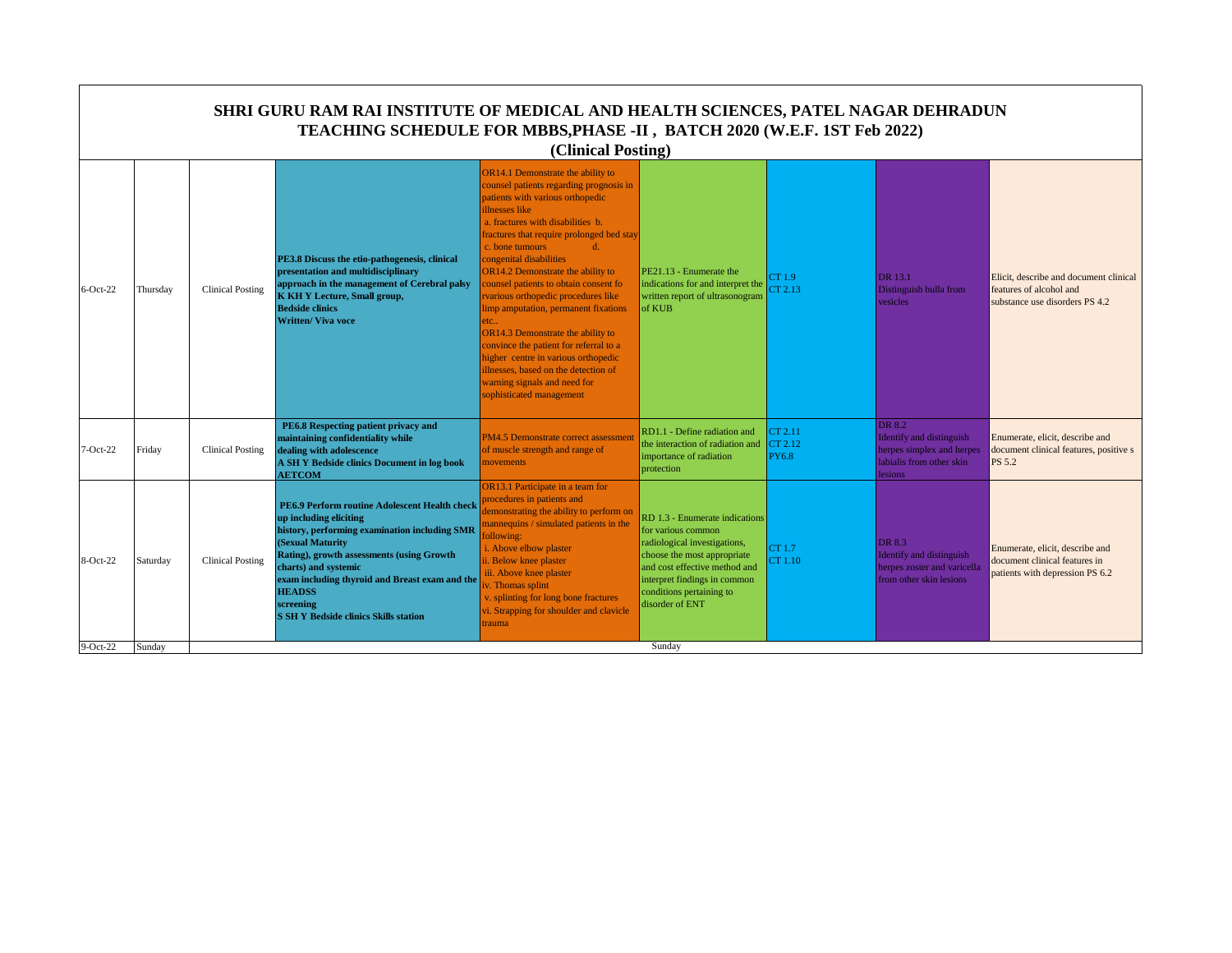|           | SHRI GURU RAM RAI INSTITUTE OF MEDICAL AND HEALTH SCIENCES, PATEL NAGAR DEHRADUN<br>TEACHING SCHEDULE FOR MBBS, PHASE -II, BATCH 2020 (W.E.F. 1ST Feb 2022)<br>(Clinical Posting) |                         |                                                                                                                                                                              |                                                                                                                                                                                                                                                                                                                                |                                                                                                                                                                                                                                                                                                                                                                                                                                                                                                                                                             |                                                                      |                                                                                                                                                                 |                                                                                                                          |  |  |  |
|-----------|-----------------------------------------------------------------------------------------------------------------------------------------------------------------------------------|-------------------------|------------------------------------------------------------------------------------------------------------------------------------------------------------------------------|--------------------------------------------------------------------------------------------------------------------------------------------------------------------------------------------------------------------------------------------------------------------------------------------------------------------------------|-------------------------------------------------------------------------------------------------------------------------------------------------------------------------------------------------------------------------------------------------------------------------------------------------------------------------------------------------------------------------------------------------------------------------------------------------------------------------------------------------------------------------------------------------------------|----------------------------------------------------------------------|-----------------------------------------------------------------------------------------------------------------------------------------------------------------|--------------------------------------------------------------------------------------------------------------------------|--|--|--|
| 10-Oct-22 | Monday                                                                                                                                                                            | <b>Clinical Posting</b> | PE6.11 Visit to the Adolescent Clinic S KH Y<br><b>DOAP</b> session Document in Log Book                                                                                     | <b>OR12.1</b> Describe and discuss the<br>linical features, investigations and<br>principles of management of Congenita<br>and acquired malformations and<br>deformities of:<br>a. limbs and spine - Scoliosis and<br>spinal bifida<br>b. Congenital dislocation of<br>Hip, Torticollis,<br>c. congenital talipes equino varus | RD 1.4 - Enumerate indications<br>for various common<br>radiological investigations,<br>choose the most appropriate<br>and cost effective method and<br>interpret findings in common<br>conditions pertaining to<br>disorder in OB & Gy<br>RD 1.10- Describe the role of<br>Emergency Radiology, miscella CT 1.15<br>RD 1.12 Describe the effects of<br>radiation in pregnancy and the<br>methods of prevention/<br>minimization of radiation<br>exposure<br>RD 1.13 - Describe the<br>components of the PC&PNDT<br>Act and its medicolegal<br>implications |                                                                      | DR 8.4<br>Identify and distinguish<br>viral warts from other skin<br>essions                                                                                    | Enumerate, elicit, describe and<br>document clinical features in<br>patients with bipolar disorders PS 7.2               |  |  |  |
| 11-Oct-22 | Tuesday                                                                                                                                                                           | <b>Clinical Posting</b> | PE7.5 Observe the correct technique of breast<br>feeding and distinguish<br>wrong S P Y Bedside clinics, Skills<br>lab<br><b>Skill Assessment 3</b><br>right from techniques | <b>DR11.1</b> Describe and discuss the<br>etiopathogenesis, clinical<br>eatures, investigations and principles of<br>nanagement of peripheral nerve<br>njuries in diseases like foot drop, wrist<br>drop, claw hand, palsies of Radial,<br>Ulnar, Median, Lateral Popliteal and<br><b>Sciatic Nerves</b>                       | RD 1.5 - Enumerate indications<br>for various common<br>radiological investigations,<br>choose the most appropriate<br>and cost effective method and<br>interpret findings in common<br>conditions pertaining to<br>disorder in internal medicine                                                                                                                                                                                                                                                                                                           | CT 1.16<br>CT 1.18<br>CT 1.19                                        | DR 8.5<br><b>Identify and distinguish</b><br>molluscum contagiosum<br>from other skin lesions                                                                   | Enumerate, elicit, describe and<br>document clinical features in<br>patients with anxiety disorders PS 8.2               |  |  |  |
| 12-Oct-22 | Wednesday                                                                                                                                                                         | <b>Clinical Posting</b> | PE7.7 Perform breast examination and identify<br>common problems during<br>lactation such as retracted nipples, cracked<br>nipples, breast<br>engorgement, breast abscess    | <b>PM7.2 Describe and demonstrate</b><br>process of transfer, applications of<br>collarrestraints while maintaining<br>uirway and prevention of secondary<br>njury in a mannequin/model                                                                                                                                        | RD 1.6 - Enumerate indications<br>for various common<br>radiological investigations,<br>choose the most appropriate<br>and cost effective method and<br>interpret findings in common<br>conditions pertaining to<br>disorder in surgery<br>RD 1.7 - Enumerate indications<br>for various common<br>radiological investigations,<br>choose the most appropriate<br>and cost effective method and<br>interpret findings in common<br>conditions pertaining to<br>disorder in pediatrics                                                                       | CT 2.14<br>CT 2.22<br>CT 2.18<br>$\sqrt{\text{CT } 2.19}$<br>CT 2.23 | DR 8.6<br>Enumerate the indicatons,<br>discribe the procudure and<br>perform a tzanck smear                                                                     | Enumerate and describe the<br>magnitude and etiology of<br>somatoform, dissociative and<br>conversion disorders PS 10.1  |  |  |  |
| 13-Oct-22 | Thursday                                                                                                                                                                          | <b>Clinical Posting</b> | PE8.4 Elicit history on the Complementary<br><b>Feeding habits S SH Y Bedside clinics, Skills</b><br><b>Skill Community Medicine</b><br>lab<br><b>Assessment</b>             | PM7.3 Perform and demonstrate a<br>correct neurological examination in a<br>patient with spinal injury and determine<br>the neurologic level of injury                                                                                                                                                                         | RD 1.9 - Describe the role of<br><b>Interventional Radiology in</b><br>common clinical conditions<br>RD 1.10 - Describe the role of<br><b>Emergency Radiology,</b><br>miscellaneous & applied<br>aspects, interaction with<br>clinical departments                                                                                                                                                                                                                                                                                                          | CT 2.21<br>CT 2.24<br>CT 2.27<br>CT 2.28                             | DR 13.2<br>Demonstrate the Tzanck<br>test, nikolsky sign and bulla<br>spread sign<br>DR 7.2<br>Identify Candida species in<br>fungal scrapings and KOH<br>nount | Enumerate and describe common<br>psychiatric disorders in the<br>elderly including dementia, depression<br>and psychosis |  |  |  |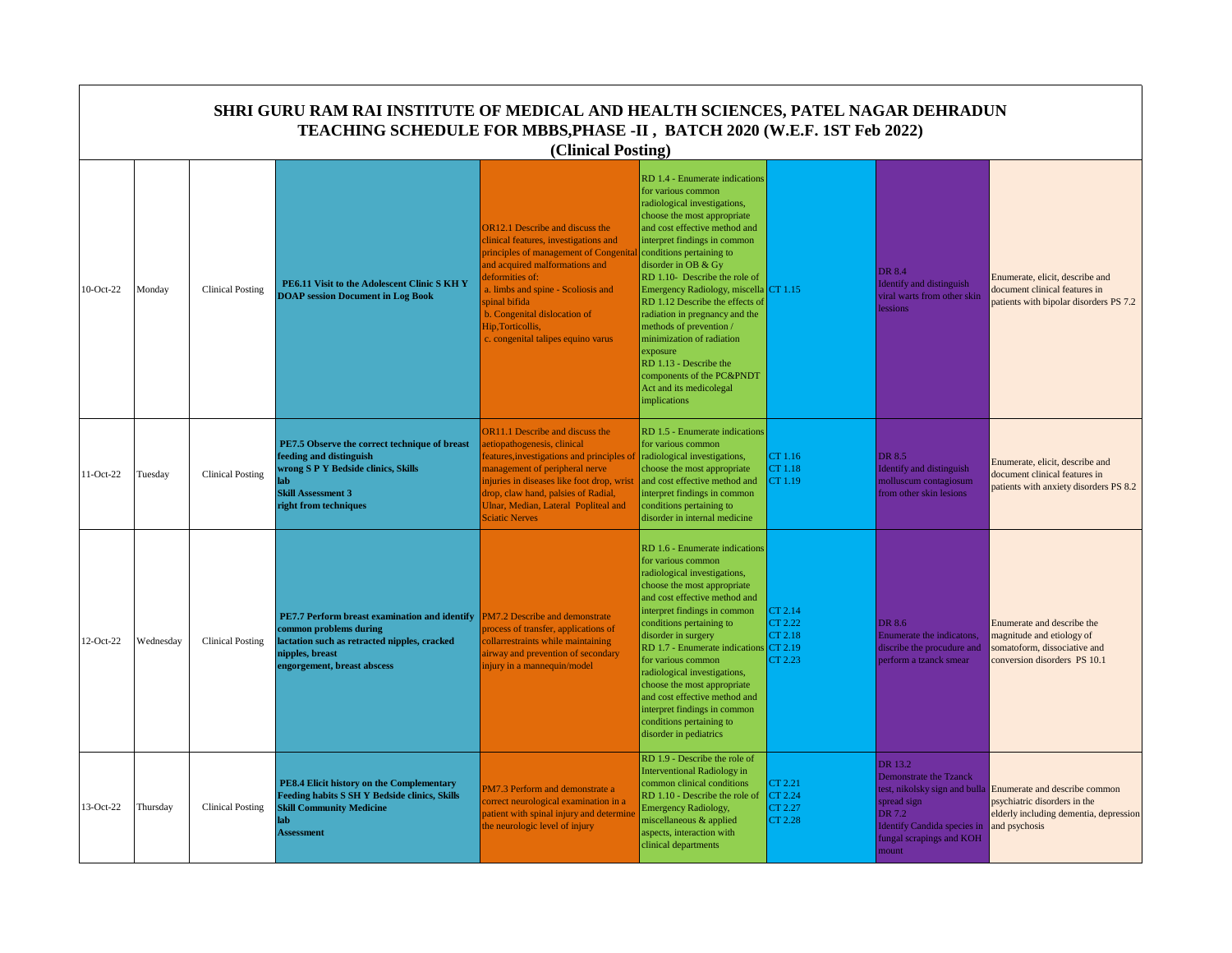|             |           |                         | SHRI GURU RAM RAI INSTITUTE OF MEDICAL AND HEALTH SCIENCES, PATEL NAGAR DEHRADUN<br>TEACHING SCHEDULE FOR MBBS, PHASE -II, BATCH 2020 (W.E.F. 1ST Feb 2022)                                                                |                                                                                                                                                                                                                                                                                                                                                                                                                                                                                                                                                                                                                                                                            |                                                                                                                                                                                                                                                     |                                                                     |                                                                                                                 |                                                                                                                      |
|-------------|-----------|-------------------------|----------------------------------------------------------------------------------------------------------------------------------------------------------------------------------------------------------------------------|----------------------------------------------------------------------------------------------------------------------------------------------------------------------------------------------------------------------------------------------------------------------------------------------------------------------------------------------------------------------------------------------------------------------------------------------------------------------------------------------------------------------------------------------------------------------------------------------------------------------------------------------------------------------------|-----------------------------------------------------------------------------------------------------------------------------------------------------------------------------------------------------------------------------------------------------|---------------------------------------------------------------------|-----------------------------------------------------------------------------------------------------------------|----------------------------------------------------------------------------------------------------------------------|
|             |           |                         |                                                                                                                                                                                                                            | (Clinical Posting)                                                                                                                                                                                                                                                                                                                                                                                                                                                                                                                                                                                                                                                         |                                                                                                                                                                                                                                                     |                                                                     |                                                                                                                 |                                                                                                                      |
| 14-Oct-22   | Friday    | <b>Clinical Posting</b> | Ward Leaving                                                                                                                                                                                                               | Ward Leaving                                                                                                                                                                                                                                                                                                                                                                                                                                                                                                                                                                                                                                                               | Ward Leaving                                                                                                                                                                                                                                        | Ward Leaving                                                        | <b>Ward Leaving</b>                                                                                             | Ward Leaving                                                                                                         |
| $15-Oct-22$ | Saturday  | <b>Clinical Posting</b> | <b>Batch IJ</b><br>PE2.5 Assessment of a child with short stature:<br>Elicit history, perform examination, document<br>and present<br><b>S SH Y Bedside clinics,</b><br><b>Skill lab</b><br><b>Skill Assessment</b>        | <b>Batch KL</b><br>OR1.6 Participate as a member in the<br>team for closed reduction of shoulder<br>dislocation / hip dislocation / knee<br>dislocation                                                                                                                                                                                                                                                                                                                                                                                                                                                                                                                    | <b>Batch AB</b><br>PE23.13 -1) Interpret a chest<br>radiograph and recognize<br>cardiomegaly                                                                                                                                                        | <b>Batch CD</b><br>CT 1.5<br>CT 1.8<br>CT 2.8<br>CT 2.15<br>CT 2.10 | <b>EF</b> Batch<br>DR 5.2<br>Identify and differentiate<br>scabies from other lesions<br>in adults and children | <b>Batch GH</b><br>Enumerate, describe and discuss<br>important signs & symptoms of<br>common mental disorders PS3.2 |
| 16-Oct-22   | Sundav    |                         |                                                                                                                                                                                                                            |                                                                                                                                                                                                                                                                                                                                                                                                                                                                                                                                                                                                                                                                            | Sunday                                                                                                                                                                                                                                              |                                                                     |                                                                                                                 |                                                                                                                      |
| 17-Oct-22   | Monday    | <b>Clinical Posting</b> | PE3.3 Assessment of a child with developmental<br>delay - Elicit document<br>and present history<br><b>S SH Y Bedside clinics,</b><br><b>Skills</b> lab<br><b>Skill Assessment</b>                                         | OR1.6 Participate as a member in the<br>team for closed reduction of shoulder<br>dislocation / hip dislocation / knee<br>dislocation                                                                                                                                                                                                                                                                                                                                                                                                                                                                                                                                       | PE28.17 Interpret chest X-ray<br>and foreign body aspiration and<br>lower respiratory tract<br>infection, understand the<br>significance of thymic shadow<br>in pediatric chest X-Rays.<br>Interpret X-ray of the paranasal<br>sinsues and mastoid. | CT 1.6<br>CT 2.9                                                    | DR 6.2<br>Identify and differentiate<br>pediculosis from other skin<br>lesions in adults and<br>children        | Elicit, present and document a history<br>in patients presenting with a<br>mental disorder PS 3.3                    |
| 18-Oct-22   | Tuesday   | <b>Clinical Posting</b> | PE3.8 Discuss the etio-pathogenesis, clinical<br>presentation and multidisciplinary<br>approach in the management of Cerebral palsy<br>K KH Y Lecture, Small group,<br><b>Bedside clinics</b><br><b>Written/ Viva voce</b> | OR14.1 Demonstrate the ability to<br>counsel patients regarding prognosis in<br>patients with various orthopedic<br>illnesses like<br>a. fractures with disabilities b.<br>fractures that require prolonged bed stay<br>c. bone tumours<br>$d$ .<br>congenital disabilities<br>OR14.2 Demonstrate the ability to<br>counsel patients to obtain consent fo<br>rvarious orthopedic procedures like<br>limp amputation, permanent fixations<br>etc.<br>OR14.3 Demonstrate the ability to<br>convince the patient for referral to a<br>higher centre in various orthopedic<br>illnesses, based on the detection of<br>warning signals and need for<br>sophisticated management | PE21.13 - Enumerate the<br>indications for and interpret the<br>written report of ultrasonogram<br>of KUB                                                                                                                                           | CT 1.9<br>CT 2.13                                                   | DR 13.1<br>Distinguish bulla from<br>vesicles                                                                   | Elicit, describe and document clinical<br>features of alcohol and<br>substance use disorders PS 4.2                  |
| 19-Oct-22   | Wednesday | <b>Clinical Posting</b> | PE6.8 Respecting patient privacy and<br>maintaining confidentiality while<br>dealing with adolescence<br>A SH Y Bedside clinics Document in log book<br><b>AETCOM</b>                                                      | PM4.5 Demonstrate correct assessmen<br>of muscle strength and range of<br>movements                                                                                                                                                                                                                                                                                                                                                                                                                                                                                                                                                                                        | RD1.1 - Define radiation and<br>the interaction of radiation and<br>importance of radiation<br>protection                                                                                                                                           | CT 2.11<br>CT 2.12<br><b>PY6.8</b>                                  | DR 8.2<br>Identify and distinguish<br>herpes simplex and herpes<br>labialis from other skin<br>lesions          | Enumerate, elicit, describe and<br>document clinical features, positive s<br><b>PS 5.2</b>                           |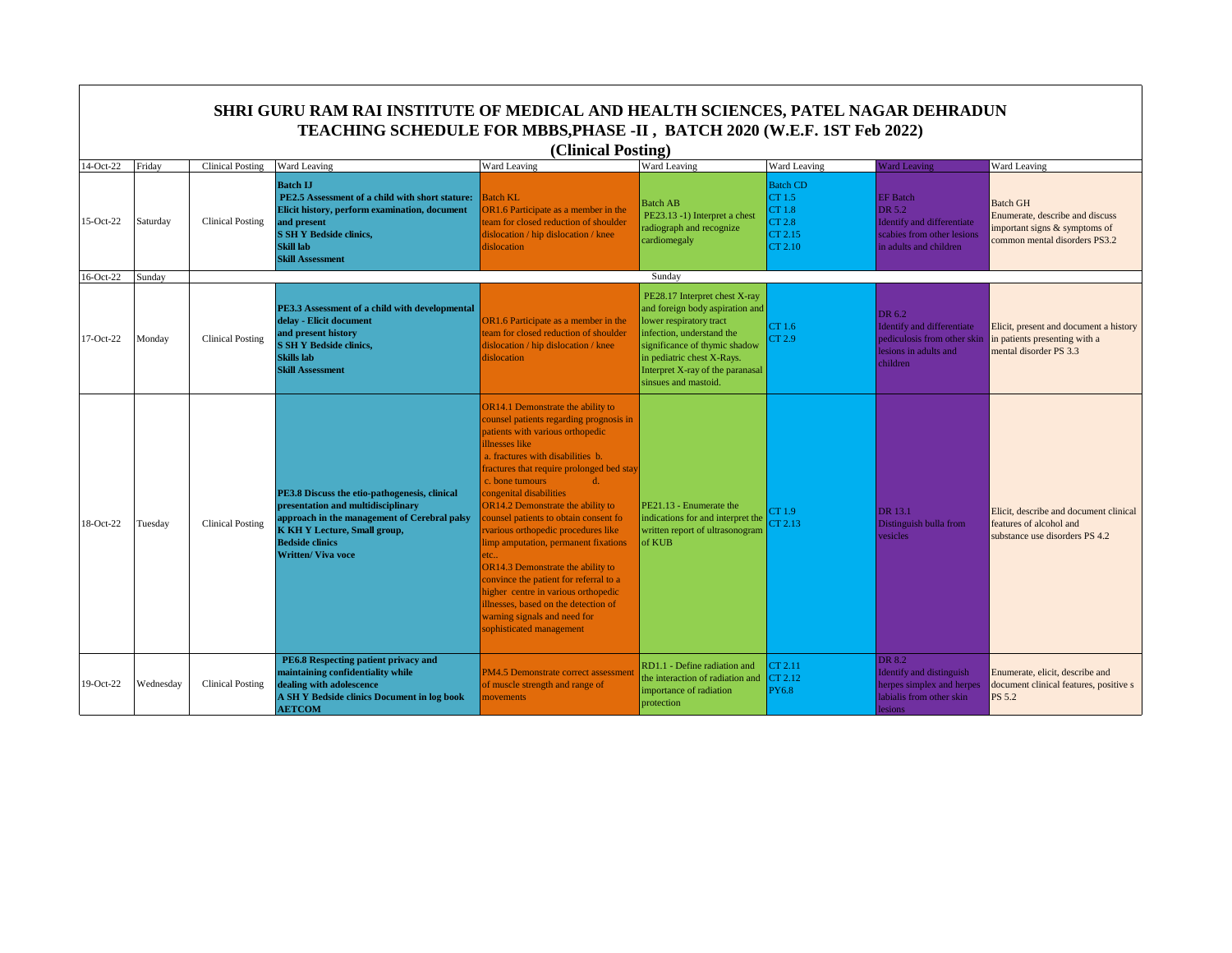|                                                                                                      | SHRI GURU RAM RAI INSTITUTE OF MEDICAL AND HEALTH SCIENCES, PATEL NAGAR DEHRADUN<br>TEACHING SCHEDULE FOR MBBS, PHASE -II, BATCH 2020 (W.E.F. 1ST Feb 2022)<br>(Clinical Posting) |                         |                                                                                                                                                                                                                                                                                                                                                          |                                                                                                                                                                                                                                                                                                                                                                      |                                                                                                                                                                                                                                                                                                                                                                                                                                                                                                                                                              |                               |                                                                                              |                                                                                                            |  |  |
|------------------------------------------------------------------------------------------------------|-----------------------------------------------------------------------------------------------------------------------------------------------------------------------------------|-------------------------|----------------------------------------------------------------------------------------------------------------------------------------------------------------------------------------------------------------------------------------------------------------------------------------------------------------------------------------------------------|----------------------------------------------------------------------------------------------------------------------------------------------------------------------------------------------------------------------------------------------------------------------------------------------------------------------------------------------------------------------|--------------------------------------------------------------------------------------------------------------------------------------------------------------------------------------------------------------------------------------------------------------------------------------------------------------------------------------------------------------------------------------------------------------------------------------------------------------------------------------------------------------------------------------------------------------|-------------------------------|----------------------------------------------------------------------------------------------|------------------------------------------------------------------------------------------------------------|--|--|
| 20-Oct-22                                                                                            | Thursday                                                                                                                                                                          | <b>Clinical Posting</b> | PE6.9 Perform routine Adolescent Health check<br>up including eliciting<br>history, performing examination including SMR<br>(Sexual Maturity<br><b>Rating), growth assessments (using Growth</b><br>charts) and systemic<br>exam including thyroid and Breast exam and the<br><b>HEADSS</b><br>screening<br><b>S SH Y Bedside clinics Skills station</b> | OR13.1 Participate in a team for<br>rocedures in patients and<br>lemonstrating the ability to perform on<br>mannequins / simulated patients in the<br>ollowing:<br>i. Above elbow plaster<br>i. Below knee plaster<br>iii. Above knee plaster<br>v. Thomas splint<br>v. splinting for long bone fractures<br><i>vi.</i> Strapping for shoulder and clavicle<br>rauma | RD 1.3 - Enumerate indications<br>for various common<br>radiological investigations,<br>choose the most appropriate<br>and cost effective method and<br>interpret findings in common<br>conditions pertaining to<br>disorder of ENT                                                                                                                                                                                                                                                                                                                          | CT1.7<br>CT1.10               | DR 8.3<br>Identify and distinguish<br>herpes zoster and varicella<br>from other skin lesions | Enumerate, elicit, describe and<br>document clinical features in<br>patients with depression PS 6.2        |  |  |
| 21-Oct-22                                                                                            | Friday                                                                                                                                                                            | <b>Clinical Posting</b> | PE6.11 Visit to the Adolescent Clinic S KH Y<br><b>DOAP</b> session Document in Log Book                                                                                                                                                                                                                                                                 | <b>OR12.1 Describe and discuss the</b><br>linical features, investigations and<br>principles of management of Congenita<br>and acquired malformations and<br>deformities of:<br>a. limbs and spine - Scoliosis and<br>spinal bifida<br>b. Congenital dislocation of<br>Hip, Torticollis,<br>c. congenital talipes equino varus                                       | RD 1.4 - Enumerate indications<br>for various common<br>radiological investigations,<br>choose the most appropriate<br>and cost effective method and<br>interpret findings in common<br>conditions pertaining to<br>disorder in OB & Gy<br>RD 1.10- Describe the role of<br>Emergency Radiology, miscella CT 1.15<br>RD 1.12 Describe the effects of<br>radiation in pregnancy and the<br>methods of prevention /<br>minimization of radiation<br>exposure<br>RD 1.13 - Describe the<br>components of the PC&PNDT<br>Act and its medicolegal<br>implications |                               | <b>DR</b> 8.4<br>Identify and distinguish<br>viral warts from other skin<br>lessions         | Enumerate, elicit, describe and<br>document clinical features in<br>patients with bipolar disorders PS 7.2 |  |  |
| 22-Oct-22                                                                                            | Saturday                                                                                                                                                                          | <b>Clinical Posting</b> | PE7.5 Observe the correct technique of breast<br>feeding and distinguish<br>wrong S P Y Bedside clinics, Skills<br>$_{lab}$<br><b>Skill Assessment 3</b><br>right from techniques                                                                                                                                                                        | <b>OR11.1</b> Describe and discuss the<br>etiopathogenesis, clinical<br>eatures, investigations and principles of<br>nanagement of peripheral nerve<br>injuries in diseases like foot drop, wrist<br>drop, claw hand, palsies of Radial,<br>Jlnar, Median, Lateral Popliteal and<br>Sciatic Nerves                                                                   | RD 1.5 - Enumerate indications<br>for various common<br>radiological investigations,<br>choose the most appropriate<br>and cost effective method and<br>interpret findings in common<br>conditions pertaining to<br>disorder in internal medicine                                                                                                                                                                                                                                                                                                            | CT 1.16<br>CT 1.18<br>CT 1.19 | DR 8.5<br>Identify and distinguish<br>molluscum contagiosum<br>from other skin lesions       | Enumerate, elicit, describe and<br>document clinical features in<br>patients with anxiety disorders PS 8.2 |  |  |
| 23-Oct-22<br>24-Oct-22<br>25-Oct-22<br>26-Oct-22<br>27-Oct-22<br>28-Oct-22<br>29-Oct-22<br>30-Oct-22 | Sunday<br>Monday<br>Tuesday<br>Wednesday<br>Thursday<br>Friday<br>Saturday<br>Sunday                                                                                              |                         |                                                                                                                                                                                                                                                                                                                                                          |                                                                                                                                                                                                                                                                                                                                                                      | Deepawali Holidays                                                                                                                                                                                                                                                                                                                                                                                                                                                                                                                                           |                               |                                                                                              |                                                                                                            |  |  |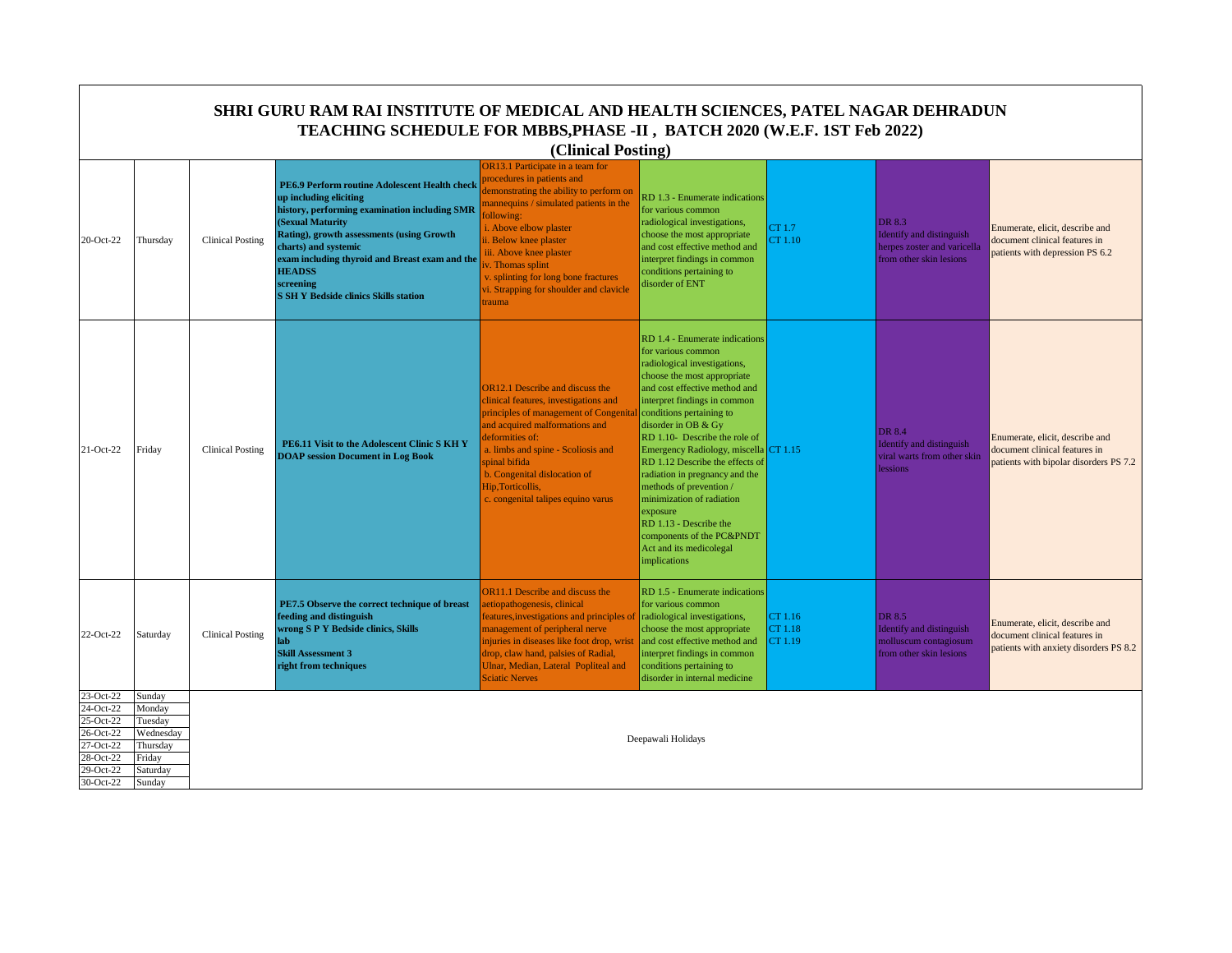|            | SHRI GURU RAM RAI INSTITUTE OF MEDICAL AND HEALTH SCIENCES, PATEL NAGAR DEHRADUN<br>TEACHING SCHEDULE FOR MBBS, PHASE -II, BATCH 2020 (W.E.F. 1ST Feb 2022)<br>(Clinical Posting) |                         |                                                                                                                                                                                                              |                                                                                                                                                                                          |                                                                                                                                                                                                                                                                                                                                                                                                                                                                                               |                                                                     |                                                                                                                                       |                                                                                                                                                        |  |  |  |
|------------|-----------------------------------------------------------------------------------------------------------------------------------------------------------------------------------|-------------------------|--------------------------------------------------------------------------------------------------------------------------------------------------------------------------------------------------------------|------------------------------------------------------------------------------------------------------------------------------------------------------------------------------------------|-----------------------------------------------------------------------------------------------------------------------------------------------------------------------------------------------------------------------------------------------------------------------------------------------------------------------------------------------------------------------------------------------------------------------------------------------------------------------------------------------|---------------------------------------------------------------------|---------------------------------------------------------------------------------------------------------------------------------------|--------------------------------------------------------------------------------------------------------------------------------------------------------|--|--|--|
| 31-Oct-22  | Monday                                                                                                                                                                            | Clinical Posting        | <b>PE7.7 Perform breast examination and identify</b><br>common problems during<br>lactation such as retracted nipples, cracked<br>nipples, breast<br>engorgement, breast abscess                             | <b>PM7.2 Describe and demonstrate</b><br>process of transfer, applications of<br>collarrestraints while maintaining<br>airway and prevention of secondary<br>injury in a mannequin/model | RD 1.6 - Enumerate indications<br>for various common<br>radiological investigations,<br>choose the most appropriate<br>and cost effective method and<br>interpret findings in common<br>conditions pertaining to<br>disorder in surgery<br>RD 1.7 - Enumerate indications CT 2.19<br>for various common<br>radiological investigations,<br>choose the most appropriate<br>and cost effective method and<br>interpret findings in common<br>conditions pertaining to<br>disorder in pediatrics | CT 2.14<br>CT 2.22<br>CT 2.18<br>CT 2.23                            | DR 8.6<br>Enumerate the indicatons.<br>discribe the procudure and<br>perform a tzanck smear                                           | Enumerate and describe the<br>magnitude and etiology of<br>somatoform, dissociative and<br>conversion disorders PS 10.1                                |  |  |  |
| $1-Nov-22$ | Tuesday                                                                                                                                                                           | Clinical Posting        | PE8.4 Elicit history on the Complementary<br><b>Feeding habits S SH Y Bedside clinics, Skills</b><br><b>Skill Community Medicine</b><br>lab<br><b>Assessment</b>                                             | PM7.3 Perform and demonstrate a<br>correct neurological examination in a<br>patient with spinal injury and determine<br>the neurologic level of injury                                   | RD 1.9 - Describe the role of<br><b>Interventional Radiology in</b><br>common clinical conditions<br>RD 1.10 - Describe the role of<br><b>Emergency Radiology,</b><br>miscellaneous & applied<br>aspects, interaction with<br>clinical departments                                                                                                                                                                                                                                            | CT 2.21<br>CT 2.24<br>CT 2.27<br>CT 2.28                            | DR 13.2<br>Demonstrate the Tzanck<br>spread sign<br>DR 7.2<br><b>Identify Candida species in</b><br>fungal scrapings and KOH<br>mount | test, nikolsky sign and bulla Enumerate and describe common<br>psychiatric disorders in the<br>elderly including dementia, depression<br>and psychosis |  |  |  |
| $2-Nov-22$ | Wednesdav                                                                                                                                                                         | <b>Clinical Posting</b> | Ward Leaving                                                                                                                                                                                                 | Ward Leaving                                                                                                                                                                             | Ward Leaving                                                                                                                                                                                                                                                                                                                                                                                                                                                                                  | Ward Leaving                                                        | <b>Ward Leaving</b>                                                                                                                   | <b>Ward Leaving</b>                                                                                                                                    |  |  |  |
| 3-Nov-22   | Thursday                                                                                                                                                                          | <b>Clinical Posting</b> | <b>Batch KL</b><br>PE2.5 Assessment of a child with short stature:<br>Elicit history, perform examination, document<br>and present<br><b>S SH Y Bedside clinics,</b><br>Skill lab<br><b>Skill Assessment</b> | <b>Batch AB</b><br>OR1.6 Participate as a member in the<br>team for closed reduction of shoulder<br>dislocation / hip dislocation / knee<br>dislocation                                  | <b>Batch CD</b><br>PE23.13 -1) Interpret a chest<br>radiograph and recognize<br>cardiomegaly                                                                                                                                                                                                                                                                                                                                                                                                  | <b>Batch EF</b><br>CT 1.5<br>CT 1.8<br>CT 2.8<br>CT 2.15<br>CT 2.10 | <b>GH</b> Batch<br>DR 5.2<br><b>Identify and differentiate</b><br>scabies from other lesions<br>in adults and children                | Batch IJ<br>Enumerate, describe and discuss<br>important signs & symptoms of<br>common mental disorders PS3.2                                          |  |  |  |
| 4-Nov-22   | Friday                                                                                                                                                                            | Clinical Posting        | PE3.3 Assessment of a child with developmental<br>delay - Elicit document<br>and present history<br><b>S SH Y Bedside clinics,</b><br><b>Skills lab</b><br><b>Skill Assessment</b>                           | OR1.6 Participate as a member in the<br>team for closed reduction of shoulder<br>dislocation / hip dislocation / knee<br>dislocation                                                     | PE28.17 Interpret chest X-ray<br>and foreign body aspiration and<br>lower respiratory tract<br>infection, understand the<br>significance of thymic shadow<br>in pediatric chest X-Rays.<br>Interpret X-ray of the paranasal<br>sinsues and mastoid.                                                                                                                                                                                                                                           | CT 1.6<br>CT 2.9                                                    | DR 6.2<br><b>Identify and differentiate</b><br>pediculosis from other skin<br>lesions in adults and<br>children                       | Elicit, present and document a history<br>in patients presenting with a<br>mental disorder PS 3.3                                                      |  |  |  |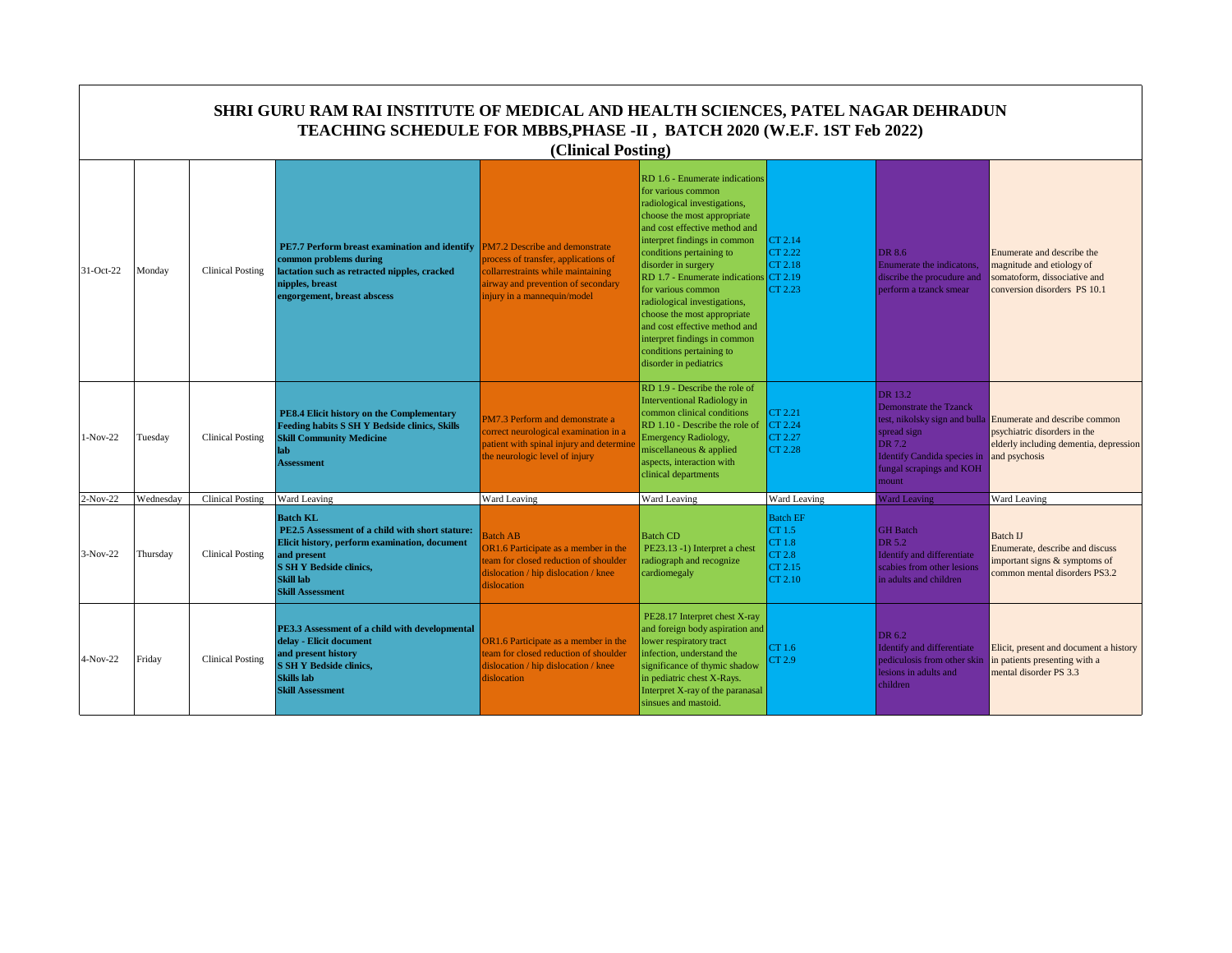|          |           |                         | SHRI GURU RAM RAI INSTITUTE OF MEDICAL AND HEALTH SCIENCES, PATEL NAGAR DEHRADUN<br>TEACHING SCHEDULE FOR MBBS, PHASE -II, BATCH 2020 (W.E.F. 1ST Feb 2022)                                                                                                                                                                                       | (Clinical Posting)                                                                                                                                                                                                                                                                                                                                                                                                                                                                                                                                                                                                                                                         |                                                                                                                                                                                                                                     |                                    |                                                                                                               |                                                                                                     |
|----------|-----------|-------------------------|---------------------------------------------------------------------------------------------------------------------------------------------------------------------------------------------------------------------------------------------------------------------------------------------------------------------------------------------------|----------------------------------------------------------------------------------------------------------------------------------------------------------------------------------------------------------------------------------------------------------------------------------------------------------------------------------------------------------------------------------------------------------------------------------------------------------------------------------------------------------------------------------------------------------------------------------------------------------------------------------------------------------------------------|-------------------------------------------------------------------------------------------------------------------------------------------------------------------------------------------------------------------------------------|------------------------------------|---------------------------------------------------------------------------------------------------------------|-----------------------------------------------------------------------------------------------------|
| 5-Nov-22 | Saturday  | <b>Clinical Posting</b> | PE3.8 Discuss the etio-pathogenesis, clinical<br>presentation and multidisciplinary<br>approach in the management of Cerebral palsy<br><b>K KH Y Lecture, Small group,</b><br><b>Bedside clinics</b><br><b>Written/ Viva voce</b>                                                                                                                 | OR14.1 Demonstrate the ability to<br>counsel patients regarding prognosis in<br>patients with various orthopedic<br>illnesses like<br>a. fractures with disabilities b.<br>fractures that require prolonged bed stay<br>c. bone tumours<br>$d$ .<br>congenital disabilities<br>OR14.2 Demonstrate the ability to<br>counsel patients to obtain consent fo<br>rvarious orthopedic procedures like<br>limp amputation, permanent fixations<br>etc.<br>OR14.3 Demonstrate the ability to<br>convince the patient for referral to a<br>higher centre in various orthopedic<br>illnesses, based on the detection of<br>warning signals and need for<br>sophisticated management | PE21.13 - Enumerate the<br>indications for and interpret the<br>written report of ultrasonogram<br>of KUB                                                                                                                           | CT 1.9<br>CT 2.13                  | DR 13.1<br>Distinguish bulla from<br>vesicles                                                                 | Elicit, describe and document clinical<br>features of alcohol and<br>substance use disorders PS 4.2 |
| 6-Nov-22 | Sunday    |                         |                                                                                                                                                                                                                                                                                                                                                   |                                                                                                                                                                                                                                                                                                                                                                                                                                                                                                                                                                                                                                                                            | Sunday                                                                                                                                                                                                                              |                                    |                                                                                                               |                                                                                                     |
| 7-Nov-22 | Monday    | <b>Clinical Posting</b> | PE6.8 Respecting patient privacy and<br>maintaining confidentiality while<br>dealing with adolescence<br>A SH Y Bedside clinics Document in log book<br><b>AETCOM</b>                                                                                                                                                                             | PM4.5 Demonstrate correct assessment<br>of muscle strength and range of<br>novements                                                                                                                                                                                                                                                                                                                                                                                                                                                                                                                                                                                       | RD1.1 - Define radiation and<br>the interaction of radiation and<br>importance of radiation<br>protection                                                                                                                           | CT 2.11<br>CT 2.12<br><b>PY6.8</b> | DR 8.2<br>Identify and distinguish<br>herpes simplex and herpes<br>labialis from other skin<br><b>lesions</b> | Enumerate, elicit, describe and<br>document clinical features, positive s<br><b>PS 5.2</b>          |
| 8-Nov-22 | Tuesday   |                         |                                                                                                                                                                                                                                                                                                                                                   |                                                                                                                                                                                                                                                                                                                                                                                                                                                                                                                                                                                                                                                                            | Guru Nanak Javanti                                                                                                                                                                                                                  |                                    |                                                                                                               |                                                                                                     |
| 9-Nov-22 | Wednesday | <b>Clinical Posting</b> | PE6.9 Perform routine Adolescent Health check<br>up including eliciting<br>history, performing examination including SMR<br>(Sexual Maturity<br>Rating), growth assessments (using Growth<br>charts) and systemic<br>exam including thyroid and Breast exam and the<br><b>HEADSS</b><br>screening<br><b>S SH Y Bedside clinics Skills station</b> | <b>OR13.1 Participate in a team for</b><br>procedures in patients and<br>demonstrating the ability to perform on<br>mannequins / simulated patients in the<br>following:<br>i. Above elbow plaster<br>i. Below knee plaster<br>iii. Above knee plaster<br>v. Thomas splint<br>v. splinting for long bone fractures<br>vi. Strapping for shoulder and clavicle<br>rauma                                                                                                                                                                                                                                                                                                     | RD 1.3 - Enumerate indications<br>for various common<br>radiological investigations,<br>choose the most appropriate<br>and cost effective method and<br>interpret findings in common<br>conditions pertaining to<br>disorder of ENT | CT 1.7<br>CT 1.10                  | DR 8.3<br>Identify and distinguish<br>herpes zoster and varicella<br>from other skin lesions                  | Enumerate, elicit, describe and<br>document clinical features in<br>patients with depression PS 6.2 |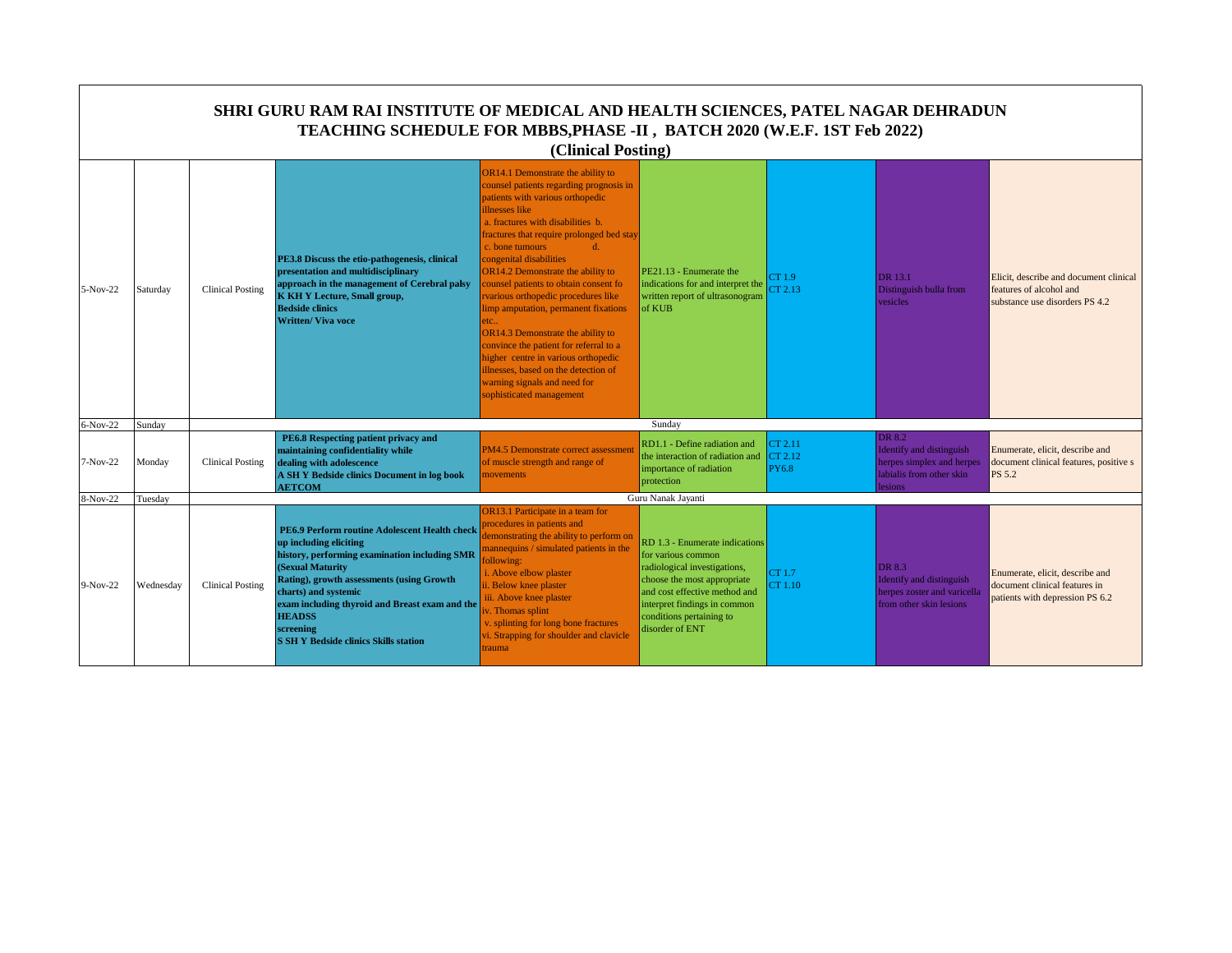|                  | <b>SHRI GURU RAM RAI INSTITUTE OF MEDICAL AND HEALTH SCIENCES, PATEL NAGAR DEHRADUN</b><br>TEACHING SCHEDULE FOR MBBS, PHASE -II, BATCH 2020 (W.E.F. 1ST Feb 2022)<br>(Clinical Posting) |                         |                                                                                                                                                                              |                                                                                                                                                                                                                                                                                                                                 |                                                                                                                                                                                                                                                                                                                                                                                                                                                                                                                                                             |                                                     |                                                                                             |                                                                                                                         |  |  |
|------------------|------------------------------------------------------------------------------------------------------------------------------------------------------------------------------------------|-------------------------|------------------------------------------------------------------------------------------------------------------------------------------------------------------------------|---------------------------------------------------------------------------------------------------------------------------------------------------------------------------------------------------------------------------------------------------------------------------------------------------------------------------------|-------------------------------------------------------------------------------------------------------------------------------------------------------------------------------------------------------------------------------------------------------------------------------------------------------------------------------------------------------------------------------------------------------------------------------------------------------------------------------------------------------------------------------------------------------------|-----------------------------------------------------|---------------------------------------------------------------------------------------------|-------------------------------------------------------------------------------------------------------------------------|--|--|
| 10-Nov-22        | Thursday                                                                                                                                                                                 | <b>Clinical Posting</b> | PE6.11 Visit to the Adolescent Clinic S KH Y<br><b>DOAP</b> session Document in Log Book                                                                                     | <b>OR12.1</b> Describe and discuss the<br>clinical features, investigations and<br>principles of management of Congenita<br>and acquired malformations and<br>deformities of:<br>a. limbs and spine - Scoliosis and<br>spinal bifida<br>b. Congenital dislocation of<br>Hip, Torticollis,<br>c. congenital talipes equino varus | RD 1.4 - Enumerate indications<br>for various common<br>radiological investigations,<br>choose the most appropriate<br>and cost effective method and<br>interpret findings in common<br>conditions pertaining to<br>disorder in OB & Gy<br>RD 1.10- Describe the role of<br>Emergency Radiology, miscella CT 1.15<br>RD 1.12 Describe the effects of<br>radiation in pregnancy and the<br>methods of prevention/<br>minimization of radiation<br>exposure<br>RD 1.13 - Describe the<br>components of the PC&PNDT<br>Act and its medicolegal<br>implications |                                                     | DR 8.4<br><b>Identify and distinguish</b><br>viral warts from other skin<br>lessions        | Enumerate, elicit, describe and<br>document clinical features in<br>patients with bipolar disorders PS 7.2              |  |  |
| 11-Nov-22        | Friday                                                                                                                                                                                   | <b>Clinical Posting</b> | PE7.5 Observe the correct technique of breast<br>feeding and distinguish<br>wrong S P Y Bedside clinics, Skills<br>lah<br><b>Skill Assessment 3</b><br>right from techniques | <b>DR11.1 Describe and discuss the</b><br>aetiopathogenesis, clinical<br>eatures, investigations and principles of<br>management of peripheral nerve<br>injuries in diseases like foot drop, wrist<br>drop, claw hand, palsies of Radial,<br>Ulnar, Median, Lateral Popliteal and<br><b>Sciatic Nerves</b>                      | RD 1.5 - Enumerate indications<br>for various common<br>radiological investigations,<br>choose the most appropriate<br>and cost effective method and<br>interpret findings in common<br>conditions pertaining to<br>disorder in internal medicine                                                                                                                                                                                                                                                                                                           | CT 1.16<br>CT 1.18<br>CT 1.19                       | DR 8.5<br>Identify and distinguish<br>molluscum contagiosum<br>from other skin lesions      | Enumerate, elicit, describe and<br>document clinical features in<br>patients with anxiety disorders PS 8.2              |  |  |
| 12-Nov-22        | Saturday                                                                                                                                                                                 | <b>Clinical Posting</b> | PE7.7 Perform breast examination and identify<br>common problems during<br>lactation such as retracted nipples, cracked<br>nipples, breast<br>engorgement, breast abscess    | PM7.2 Describe and demonstrate<br>process of transfer, applications of<br>collarrestraints while maintaining<br>airway and prevention of secondary<br>injury in a mannequin/model                                                                                                                                               | RD 1.6 - Enumerate indications<br>for various common<br>radiological investigations,<br>choose the most appropriate<br>and cost effective method and<br>interpret findings in common<br>conditions pertaining to<br>disorder in surgery<br>RD 1.7 - Enumerate indications<br>for various common<br>radiological investigations,<br>choose the most appropriate<br>and cost effective method and<br>interpret findings in common<br>conditions pertaining to<br>disorder in pediatrics                                                                       | CT 2.14<br>CT 2.22<br>CT 2.18<br>CT 2.19<br>CT 2.23 | DR 8.6<br>Enumerate the indicatons,<br>discribe the procudure and<br>perform a tzanck smear | Enumerate and describe the<br>magnitude and etiology of<br>somatoform, dissociative and<br>conversion disorders PS 10.1 |  |  |
| 13-Nov-22 Sunday |                                                                                                                                                                                          |                         |                                                                                                                                                                              |                                                                                                                                                                                                                                                                                                                                 | Sunday                                                                                                                                                                                                                                                                                                                                                                                                                                                                                                                                                      |                                                     |                                                                                             |                                                                                                                         |  |  |